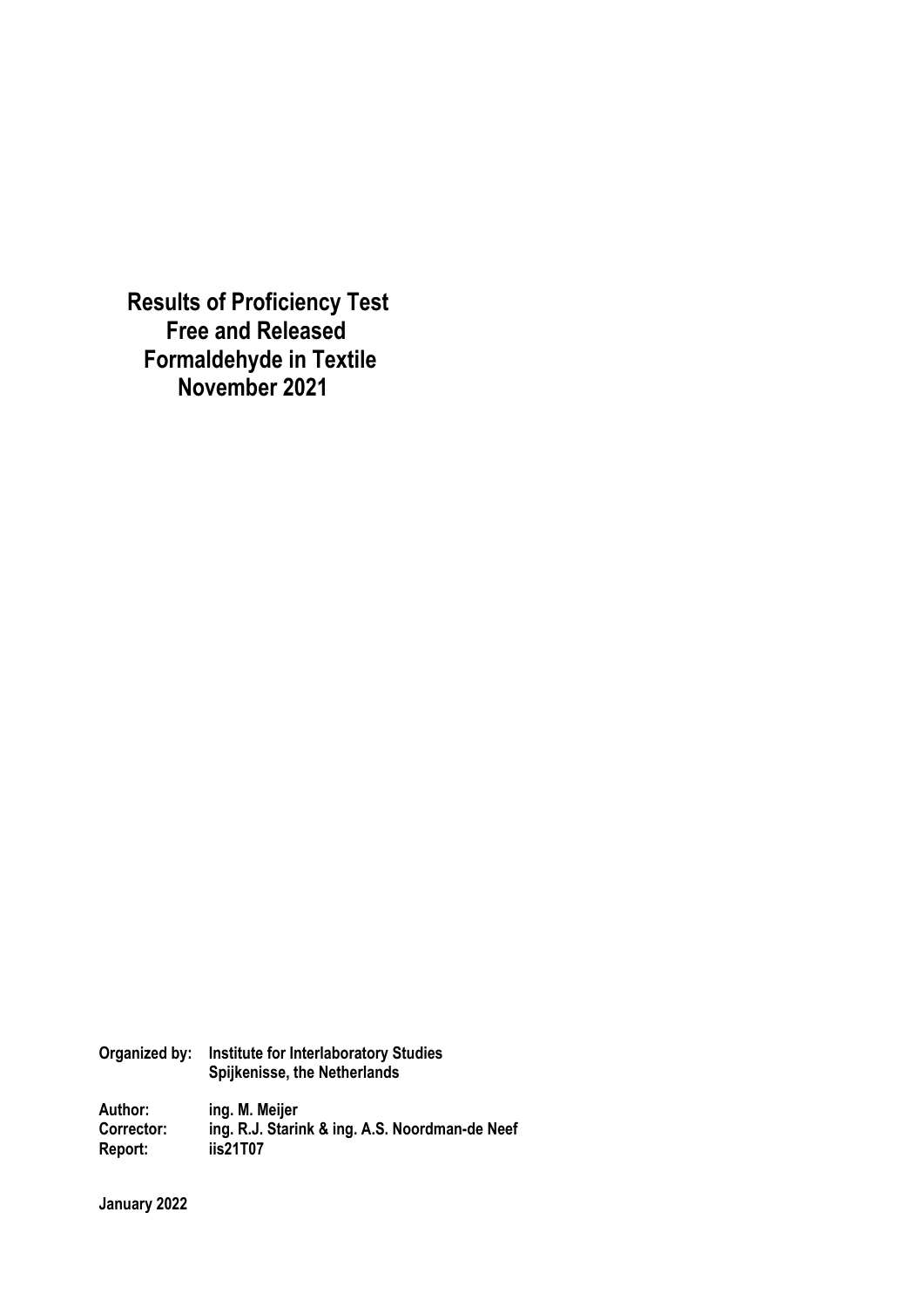## **CONTENTS**

| $\mathbf{1}$   |                                                                          |  |
|----------------|--------------------------------------------------------------------------|--|
| $\overline{2}$ |                                                                          |  |
| 2.1            |                                                                          |  |
| 2.2            |                                                                          |  |
| 2.3            |                                                                          |  |
| 2.4            |                                                                          |  |
| 2.5            |                                                                          |  |
| 3              |                                                                          |  |
| 3.1            |                                                                          |  |
| 3.2            |                                                                          |  |
| 3.3            |                                                                          |  |
| 4              |                                                                          |  |
| 4.1            |                                                                          |  |
| 4.2            |                                                                          |  |
| 4.3            | COMPARISON OF THE PROFICIENCY TEST OF NOVEMBER 2021 WITH PREVIOUS PTS  9 |  |
| 4.4            |                                                                          |  |
| 5              |                                                                          |  |
| 6              |                                                                          |  |

## Appendices: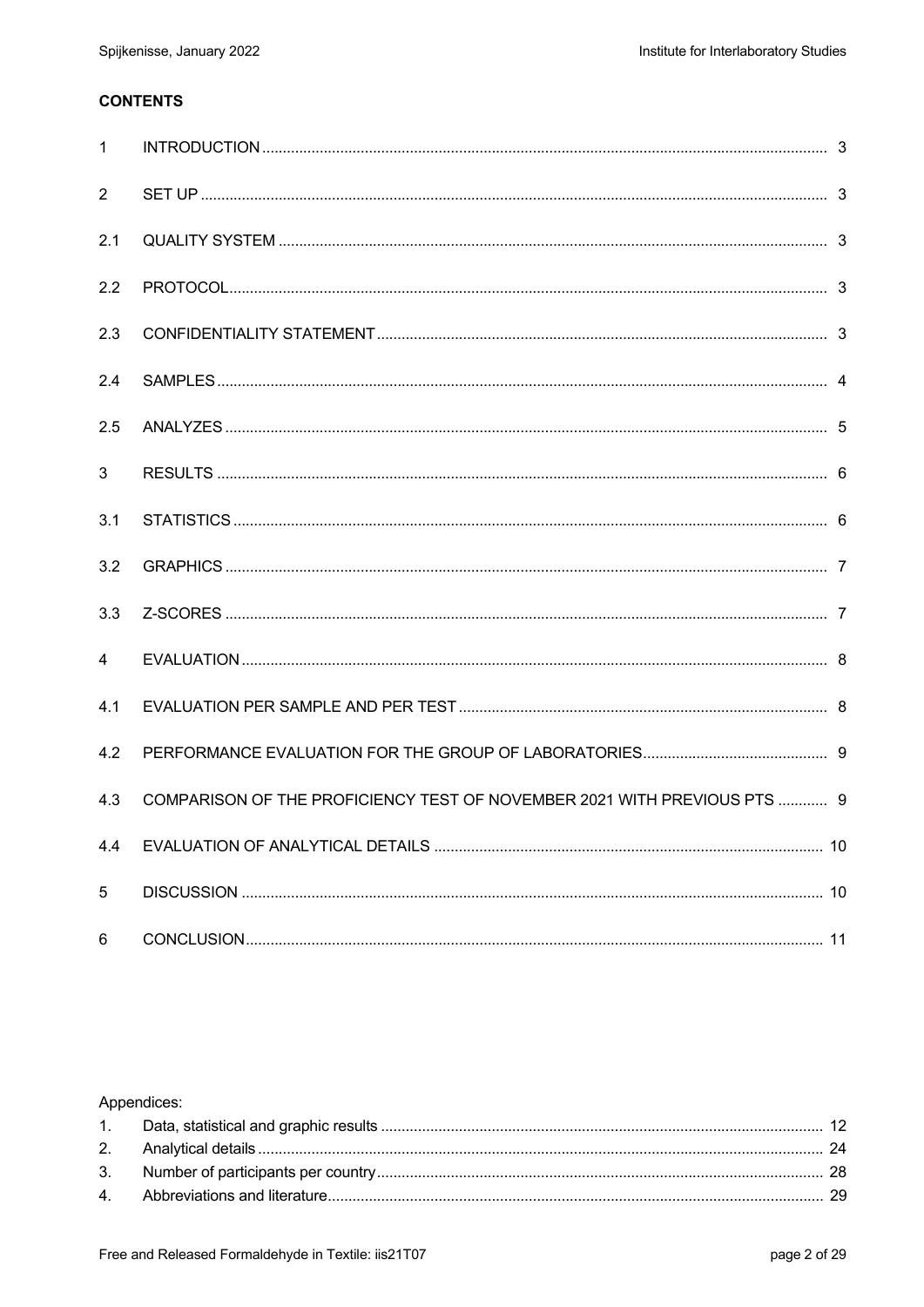### **1 INTRODUCTION**

Since 2008 the Institute for Interlaboratory Studies (iis) organizes a proficiency scheme for the analysis of Free Formaldehyde in Textile every year. This proficiency scheme was extended with Released Formaldehyde in 2013. During the annual proficiency testing program 2021/2022 it was decided to continue the proficiency test for the analysis of Free and Released Formaldehyde in Textile.

In this interlaboratory study 187 laboratories in 39 different countries registered for participation. See appendix 3 for the number of participants per country. In this report the results of the Free and Released Formaldehyde in Textile proficiency test are presented and discussed. This report is also electronically available through the iis website www.iisnl.com.

## **2 SET UP**

The Institute for Interlaboratory Studies (iis) in Spijkenisse, the Netherlands, was the organizer of this proficiency test (PT). Sample analyzes for fit-for-use and homogeneity testing were subcontracted to an ISO/IEC17025 accredited laboratory. It was decided to send two different textile samples: approximately 5 grams blue cotton pieces labelled #21755 and approximately 5 grams green cotton pieces labelled #21756. Both samples are positive on Formaldehyde.

The participants were requested to report rounded and unrounded test results. The unrounded test results were preferably used for the statistical evaluation.

#### **2.1 QUALITY SYSTEM**

The Institute for Interlaboratory Studies in Spijkenisse, the Netherlands, has implemented a quality system based on ISO/IEC17043:2010. This ensures strict adherence to protocols for sample preparation and statistical evaluation and 100% confidentiality of participant's data. Feedback from the participants on the reported data is encouraged and customer's satisfaction is measured on regular basis by sending out questionnaires.

## **2.2 PROTOCOL**

The protocol followed in the organization of this proficiency test was the one as described for proficiency testing in the report 'iis Interlaboratory Studies: Protocol for the Organisation, Statistics and Evaluation' of June 2018 (iis-protocol, version 3.5). This protocol is electronically available through the iis website www.iisnl.com, from the FAQ page.

## **2.3 CONFIDENTIALITY STATEMENT**

All data presented in this report must be regarded as confidential and for use by the participating companies only. Disclosure of the information in this report is only allowed by means of the entire report. Use of the contents of this report for third parties is only allowed by written permission of the Institute for Interlaboratory Studies. Disclosure of the identity of one or more of the participating companies will be done only after receipt of a written agreement of the companies involved.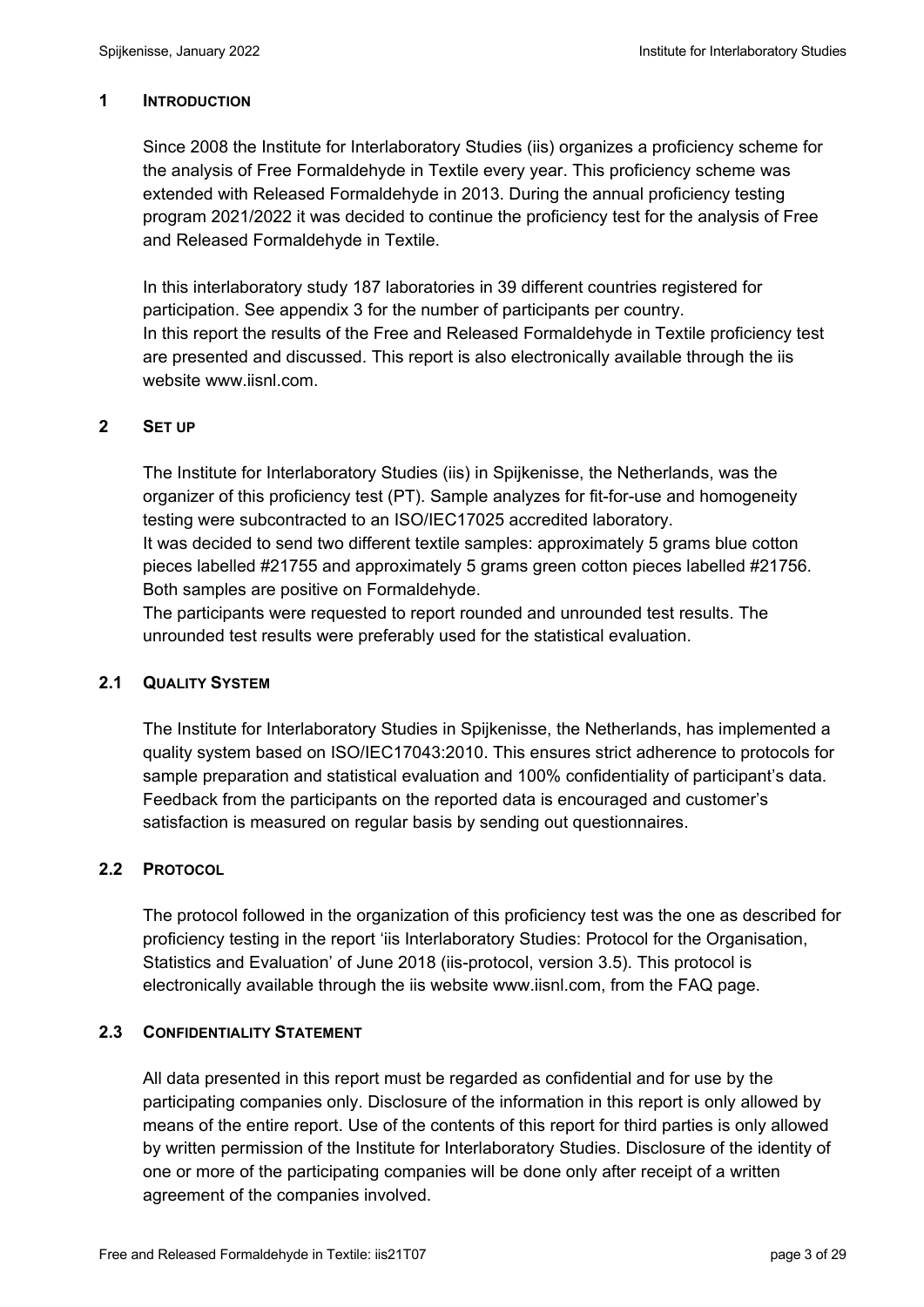## **2.4 SAMPLES**

For the first sample a batch of approximately 1300 grams blue cotton was obtained from a third party. After cutting and homogenization 220 bags were filled with approximately 5 grams each and labelled #21755. Each subsample was wrapped in aluminum foil and packed again in a bag.

The homogeneity of the subsamples was checked by the determination of Free Formaldehyde according to an in house method on 5 stratified randomly selected subsamples.

|                 | Free Formaldehyde<br>in mg/kg |
|-----------------|-------------------------------|
| sample #21755-1 | 120.0                         |
| sample #21755-2 | 122.5                         |
| sample #21755-3 | 122.8                         |
| sample #21755-4 | 122.0                         |
| sample #21755-5 | 121.0                         |

Table 1: homogeneity test results of subsamples #21755

From the above test results the repeatability was calculated and compared with 0.3 times the estimated reproducibility calculated with the Horwitz equation in agreement with the procedure of ISO13528, Annex B2 in the next table.

|                            | Free Formaldehyde<br>in mg/kg |
|----------------------------|-------------------------------|
| r (observed)               | 32                            |
| reference method           | Horwitz                       |
| 0.3 x R (reference method) | 7 9                           |

Table 2: evaluation of the repeatability of subsamples #21755

The calculated repeatability is in agreement with 0.3 times the estimated reproducibility calculated with the Horwitz equation. Therefore, homogeneity of the subsamples was assumed.

For the second sample a batch of approximately 1200 grams green cotton was prepared. After cutting and homogenization 220 bags were filled with approximately 5 grams each and labelled #21756. Each subsample was wrapped in aluminum foil and packed again in a bag. The homogeneity of the subsamples was checked by the determination of Formaldehyde according to an in house method on 10 stratified randomly selected subsamples.

|                 | Formaldehyde<br>in mg/kg |
|-----------------|--------------------------|
| sample #21756-1 | 43.6                     |
| sample #21756-2 | 44.3                     |
| sample #21756-3 | 42.9                     |
| sample #21756-4 | 43.5                     |
| sample #21756-5 | 43.4                     |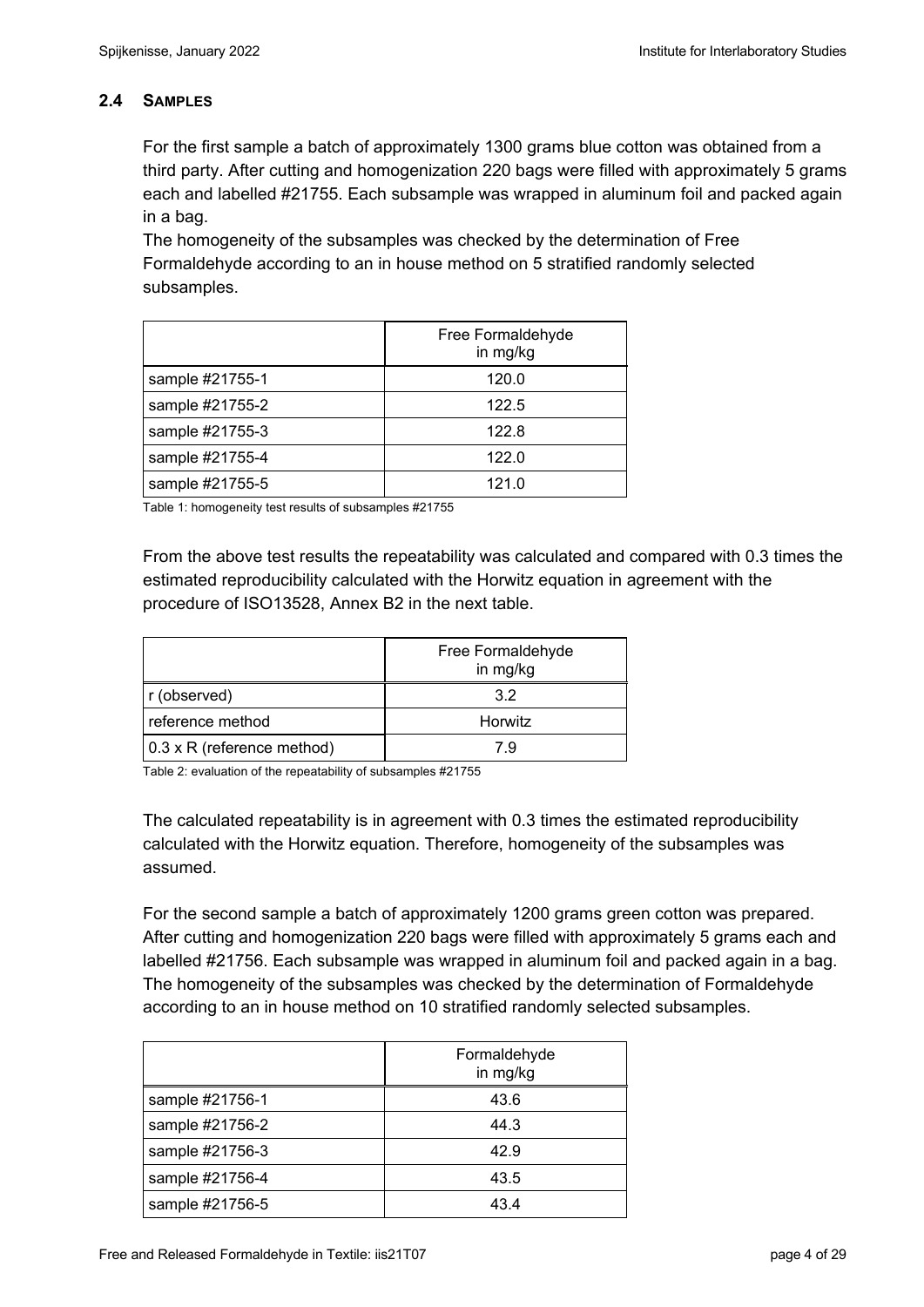|                  | Formaldehyde<br>in mg/kg |
|------------------|--------------------------|
| sample #21756-6  | 44.6                     |
| sample #21756-7  | 43.7                     |
| sample #21756-8  | 45.8                     |
| sample #21756-9  | 43.9                     |
| sample #21756-10 | 44.5                     |

Table 3: homogeneity test results of subsamples #21756

From the above test results the repeatability was calculated and compared with 0.3 times the estimated reproducibility calculated with the Horwitz equation in agreement with the procedure of ISO13528, Annex B2 in the next table.

|                                    | Formaldehyde<br>in mg/kg |
|------------------------------------|--------------------------|
| r (observed)                       | 2.3                      |
| reference method                   | Horwitz                  |
| $\vert$ 0.3 x R (reference method) | 33                       |

Table 4: evaluation of the repeatability of subsamples #21756

The calculated repeatability is in agreement with 0.3 times the estimated reproducibility calculated with the Horwitz equation. Therefore, homogeneity of the subsamples was assumed.

To each of the participating laboratories one textile sample labelled #21755 and one textile sample labelled #21756 was sent at October 6, 2021.

#### **2.5 ANALYZES**

The participants were requested to determine Free and Released Formaldehyde on both samples #21755 and #21756.

It was also requested to report if the laboratory was accredited for the reported components and to report some analytical details.

It was explicitly requested to treat the samples as if they were routine samples and to report the test results using the indicated units on the report form and not to round the test results, but report as much significant figures as possible. It was also requested not to report 'less than' test results, which are above the detection limit, because such test results cannot be used for meaningful statistical evaluations.

To get comparable test results a detailed report form and a letter of instructions are prepared. On the report form the reporting units are given as well as the reference test methods (when applicable) that will be used during the evaluation. The detailed report form and the letter of instructions are both made available on the data entry portal www.kpmd.co.uk/sgs-iis-cts/. The participating laboratories are also requested to confirm the sample receipt on this data entry portal. The letter of instructions can also be downloaded from the iis website www.iisnl.com.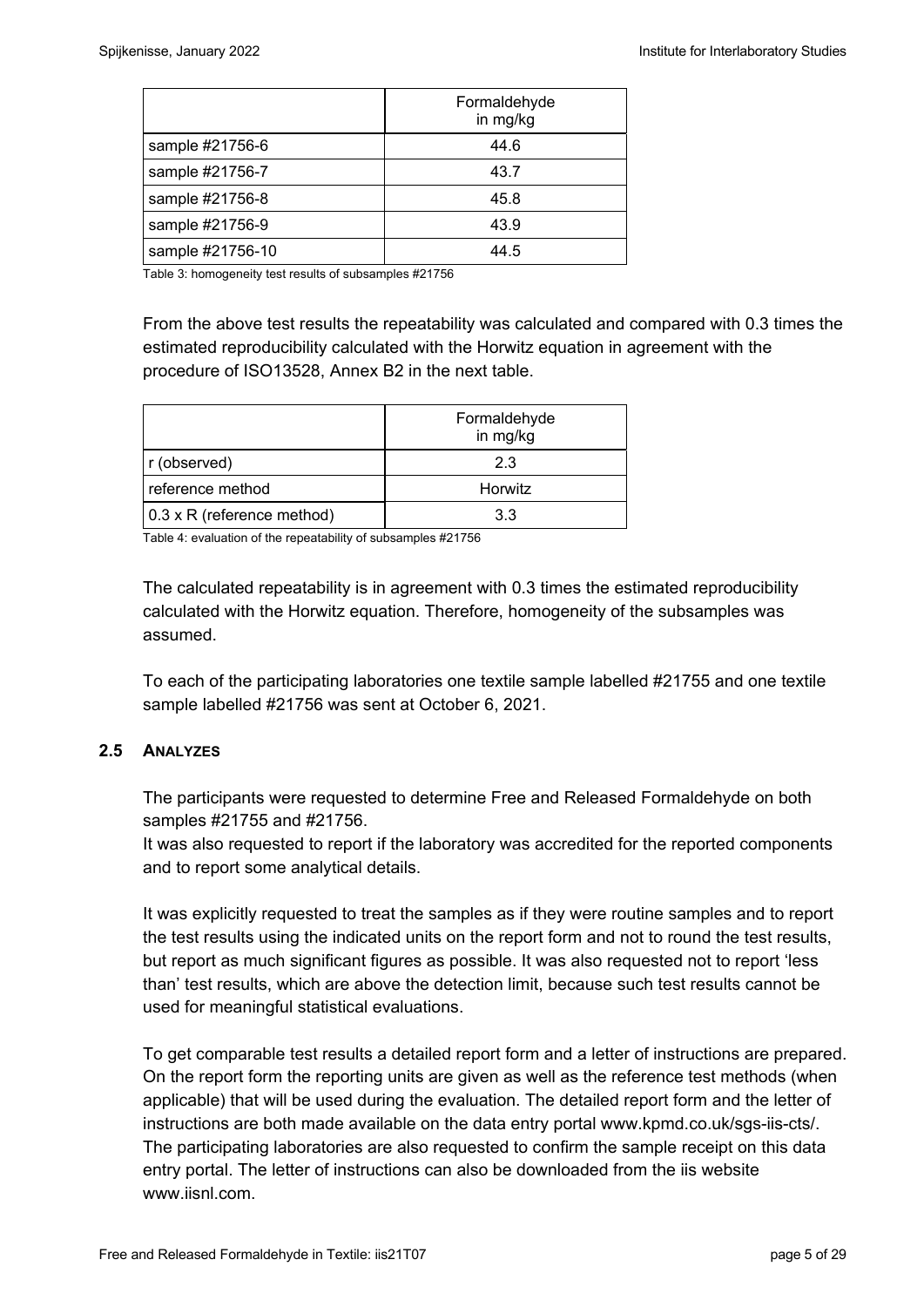### **3 RESULTS**

During five weeks after sample dispatch, the test results of the individual laboratories were gathered via the data entry portal www.kpmd.co.uk/sgs-iis/. The reported test results are tabulated per determination in appendix 1 of this report. The laboratories are presented by their code numbers.

Directly after the deadline, a reminder was sent to those laboratories that had not reported test results at that moment. Shortly after the deadline, the available test results were screened for suspect data. A test result was called suspect in case the Huber Elimination Rule (a robust outlier test) found it to be an outlier. The laboratories that produced these suspect data were asked to check the reported test results (no reanalyzes). Additional or corrected test results are used for data analysis and the original test results are placed under 'Remarks' in the result tables in appendix 1. Test results that came in after the deadline were not taken into account in this screening for suspect data and thus these participants were not requested for checks.

## **3.1 STATISTICS**

The protocol followed in the organization of this proficiency test was the one as described for proficiency testing in the report 'iis Interlaboratory Studies: Protocol for the Organisation, Statistics and Evaluation' of June 2018 (iis-protocol, version 3.5).

For the statistical evaluation the *unrounded* (when available) figures were used instead of the rounded test results. Test results reported as '<…' or '>…' were not used in the statistical evaluation.

First, the normality of the distribution of the various data sets per determination was checked by means of the Lilliefors-test, a variant of the Kolmogorov-Smirnov test and by the calculation of skewness and kurtosis. Evaluation of the three normality indicators in combination with the visual evaluation of the graphic Kernel density plot, lead to judgement of the normality being either 'unknown', 'OK', 'suspect' or 'not OK'. After removal of outliers, this check was repeated. If a data set does not have a normal distribution, the (results of the) statistical evaluation should be used with due care.

The assigned value is determined by consensus based on the test results of the group of participants after rejection of the statistical outliers and/or suspect data.

According to ISO13528 all (original received or corrected) results per determination were submitted to outlier tests. In the iis procedure for proficiency tests, outliers are detected prior to calculation of the mean, standard deviation and reproducibility. For small data sets, Dixon (up to 20 test results) or Grubbs (up to 40 test results) outlier tests can be used. For larger data sets (above 20 test results) Rosner's outlier test can be used. Outliers are marked by  $D(0.01)$  for the Dixon's test, by  $G(0.01)$  or  $DG(0.01)$  for the Grubbs' test and by  $R(0.01)$  for the Rosner's test. Stragglers are marked by D(0.05) for the Dixon's test, by G(0.05) or DG(0.05) for the Grubbs' test and by R(0.05) for the Rosner's test. Both outliers and stragglers were not included in the calculations of averages and standard deviations.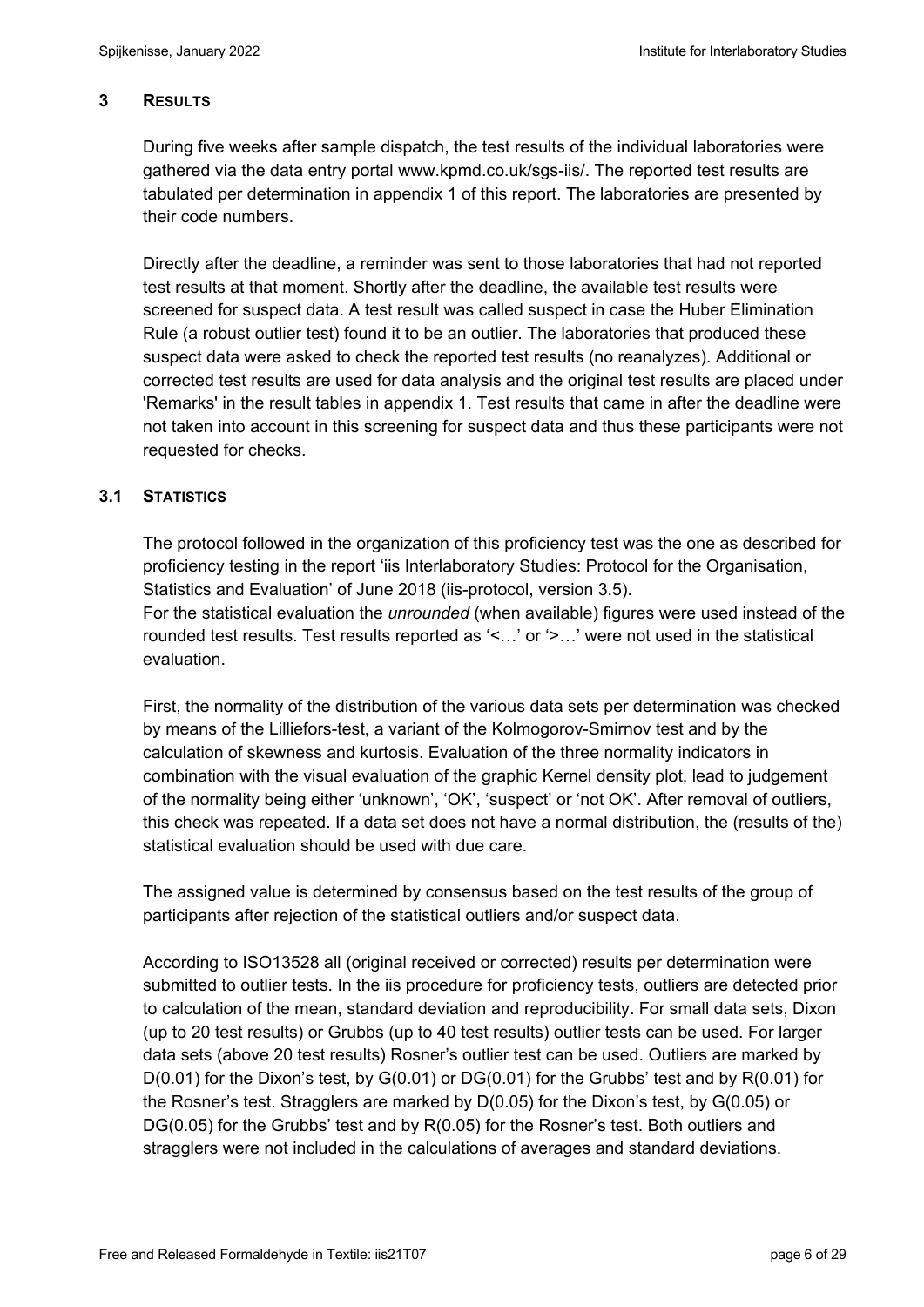For each assigned value the uncertainty was determined in accordance with ISO13528. Subsequently the calculated uncertainty was evaluated against the respective requirement based on the target reproducibility in accordance with ISO13528. In this PT, the criterion of ISO13528, paragraph 9.2.1. was met for all evaluated tests, therefore, the uncertainty of all assigned values may be negligible and need not be included in the PT report.

Finally, the reproducibilities were calculated from the standard deviations by multiplying them with a factor of 2.8.

## **3.2 GRAPHICS**

In order to visualize the data against the reproducibilities from literature, Gauss plots were made, using the sorted data for one determination (see appendix 1). On the Y-axis the reported test results are plotted. The corresponding laboratory numbers are on the X-axis. The straight horizontal line presents the consensus value (a trimmed mean). The four striped lines, parallel to the consensus value line, are the +3s, +2s, -2s and -3s target reproducibility limits of the selected reference test method. Outliers and other data, which were excluded from the calculations, are represented as a cross. Accepted data are represented as a triangle.

Furthermore, Kernel Density Graphs were made. This is a method for producing a smooth density approximation to a set of data that avoids some problems associated with histograms. Also, a normal Gauss curve (dotted line) was projected over the Kernel Density Graph (smooth line) for reference. The Gauss curve is calculated from the consensus value and the corresponding standard deviation.

## **3.3 Z-SCORES**

To evaluate the performance of the participating laboratories the z-scores were calculated. As it was decided to evaluate the performance of the participants in this proficiency test (PT) against the literature requirements, the z-scores were calculated using a target standard deviation. This results in an evaluation independent of the variation in this interlaboratory study.

The target standard deviation was calculated from the literature reproducibility by division with 2.8. In case no literature reproducibility was available, other target values were used, like Horwitz or an estimated reproducibility based on former iis proficiency tests.

When a laboratory did use a test method with a reproducibility that is significantly different from the reproducibility of the reference test method used in this report, it is strongly advised to recalculate the z-score, while using the reproducibility of the actual test method used, this in order to evaluate whether the reported test result is fit-for-use. The z-scores were calculated according to:

 $Z_{\text{target}}$  = (test result - average of PT) / target standard deviation

The  $z_{\text{target}}$  scores are listed in the test result tables in appendix 1.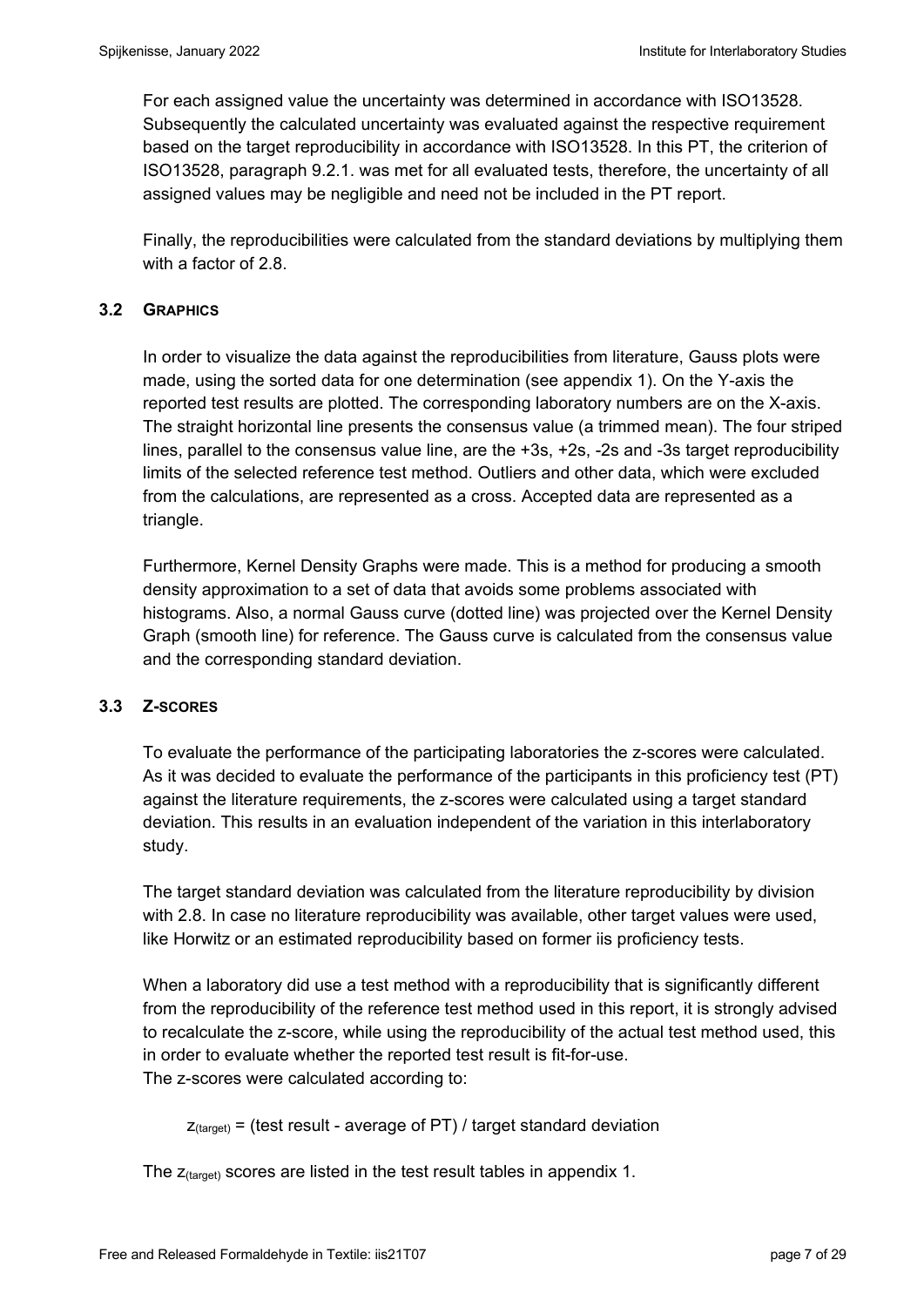Absolute values for z<2 are very common and absolute values for z>3 are very rare. Therefore, the usual interpretation of z-scores is as follows:

|        | $ z  < 1$ good             |
|--------|----------------------------|
|        | $1 <  z  < 2$ satisfactory |
|        | $2 <  z  < 3$ questionable |
| 3 <  z | unsatisfactory             |

### **4 EVALUATION**

In this proficiency test some problems were encountered with the dispatch of the samples. Thirteen participants reported test results after the final reporting date and four other participants were not able to report any test results. Not all participants were able to report all parameters requested.

In total 183 participants reported 529 numerical test results. Observed were 12 outlying test results, which is 2.3%. In proficiency tests outlier percentages of 3% - 7.5% are quite normal.

Not all data sets proved to have a normal Gaussian distribution. These are referred to as "not OK" or "suspect". The statistical evaluation of these data sets should be used with due care, see also paragraph 3.1.

## **4.1 EVALUATION PER SAMPLE AND PER TEST**

In this section the reported test results are discussed per sample and per test. The test methods which were used by the various laboratories were taken into account for explaining the observed differences when possible and applicable. These test methods are also in the tables together with the original data in appendix 1. The abbreviations, used in these tables, are explained in appendix 4.

The method for determination of the Free Formaldehyde is specified in the Standards of the Ecolabelling Institutes. It should be noted that ISO14184-1 corresponds to the Japanese method specified in the Japanese Law 112 and is described in the Japanese Standard JIS L1096. In test methods ISO14184-1:11 and ISO14184-2:11 some information on precision data is given. In table B.1 of ISO14184-1 and table C.2 of ISO14184-2 precision values are mentioned, but they were obtained using slightly different methods than mentioned in both ISO14184 methods. Therefore, it was concluded that reliable reproducibility data cannot be obtained from the ISO14184 test methods. Therefore, the calculated reproducibility was compared against the estimated reproducibility calculated with the Horwitz equation.

#### **sample #21755**

Free Formaldehyde: This determination was not problematic. Four statistical outliers were observed. The calculated reproducibility after rejection of the statistical outliers is in agreement with the estimated reproducibility calculated with the Horwitz equation.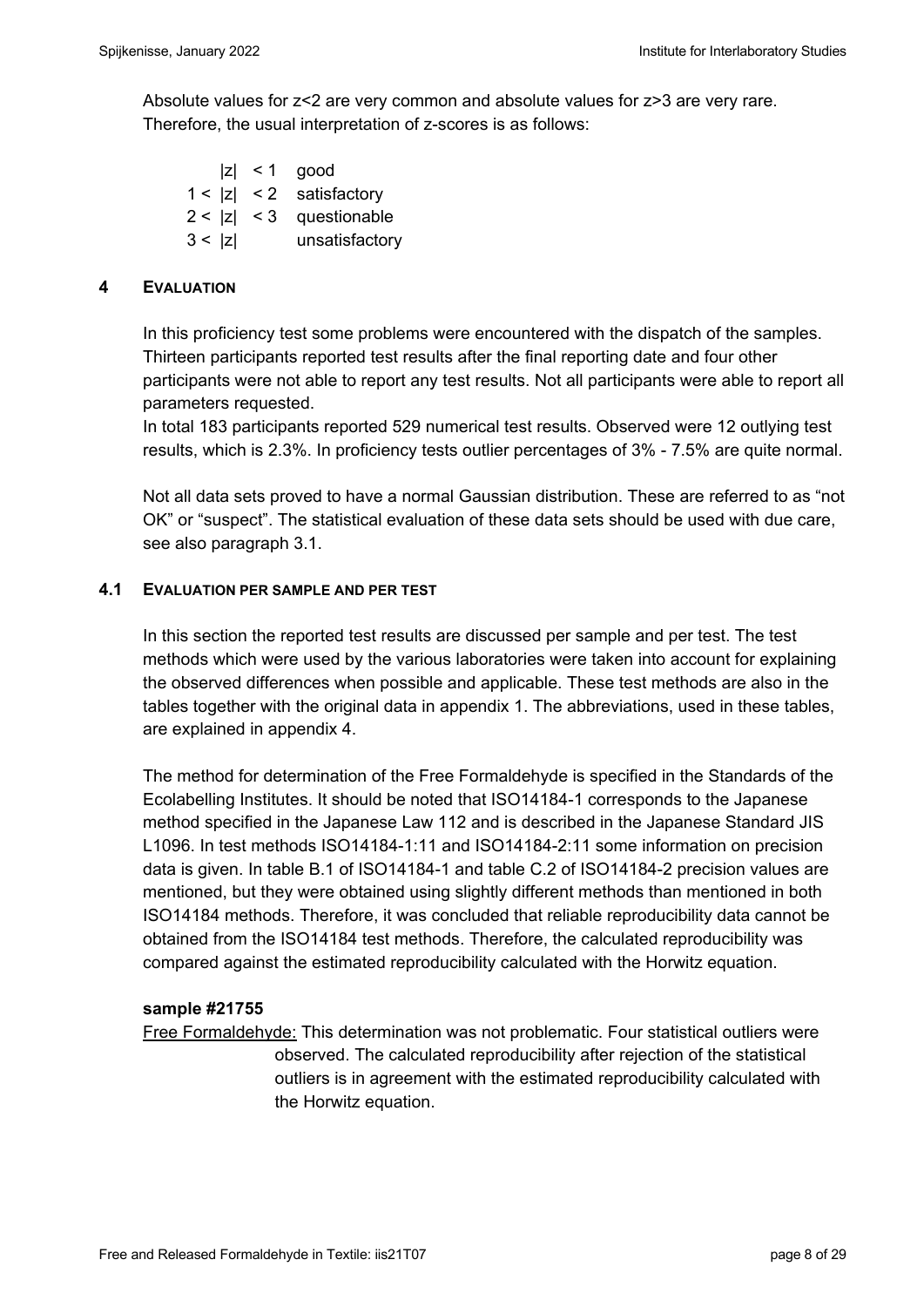Released Formaldehyde: This determination was not problematic. Three statistical outliers were observed. The calculated reproducibility after rejection of the statistical outliers is in full agreement with the estimated reproducibility calculated with the Horwitz equation.

#### **sample #21756**

- Free Formaldehyde: This determination was not problematic. Two statistical outliers were observed. The calculated reproducibility after rejection of the statistical outliers is in agreement with the estimated reproducibility calculated with the Horwitz equation.
- Released Formaldehyde: This determination may be problematic. Three statistical outlier were observed. The calculated reproducibility after rejection of the statistical outliers is not in agreement with the estimated reproducibility calculated with the Horwitz equation.

#### **4.2 PERFORMANCE EVALUATION FOR THE GROUP OF LABORATORIES**

A comparison has been made between the reproducibility as declared by the estimated reproducibility calculated with the Horwitz equation and the reproducibility as found for the group of participating laboratories. The number of significant test results, the average, the calculated reproducibility (2.8 \* standard deviation) and the target reproducibility estimated using the Horwitz equation are presented in the next table.

| Component             | unit  |     | average | $2.8 * sd$ | R(target) |
|-----------------------|-------|-----|---------|------------|-----------|
| Free Formaldehyde     | mg/kg | 179 | 71.9    | 13.6       | 16.9      |
| Released Formaldehyde | mg/kg | 79  | 79.1    | 17.7       | 18.3      |

Table 5: reproducibilities of components on sample #21755

| Component                    | unit  | n   | average | $2.8 * sd$ | R(target) |
|------------------------------|-------|-----|---------|------------|-----------|
| Free Formaldehyde            | mg/kg | 181 | 71.6    | 14.1       | 16.9      |
| <b>Released Formaldehvde</b> | mg/kg | 78  | 121.8   | 31.3       | 26.5      |

Table 6: reproducibilities of components on sample #21756

Without further statistical calculations, it can be concluded that for most components there is a good compliance of the group of participants with the reference methods. The problematic tests have been discussed in paragraph 4.1 and 5.

#### **4.3 COMPARISON OF THE PROFICIENCY TEST OF NOVEMBER 2021 WITH PREVIOUS PTS**

|                                    | November<br>2021 | November<br>2020 | November<br>2019 | November<br>2018 | November<br>2017 |
|------------------------------------|------------------|------------------|------------------|------------------|------------------|
| Number of reporting laboratories   | 183              | 174              | 183              | 185              | 184              |
| Number of test results             | 529              | 705              | 489              | 512              | 511              |
| Number of statistical outliers     | 12               | 15               | 11               | 11               | 15               |
| Percentage of statistical outliers | 2.3%             | 2.1%             | 2.2%             | $2.1\%$          | 2.9%             |

Table 7: comparison with previous proficiency tests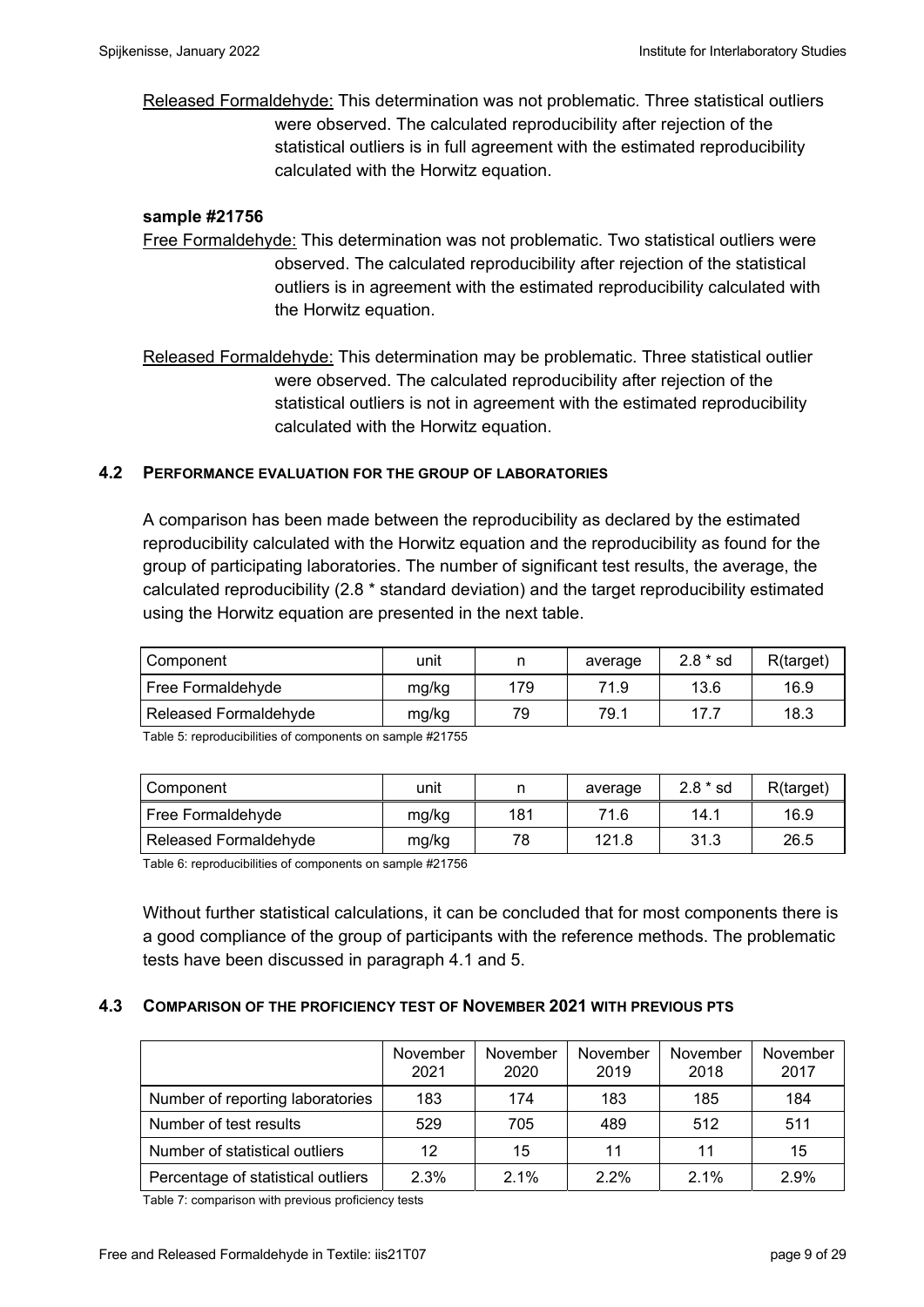In proficiency tests, outlier percentages of 3% - 7.5% are quite normal.

The performance of the determinations of the proficiency tests was compared expressed as relative standard deviation (RSD) of the PTs, see next table.

|                              | November<br>2021 | November<br>2020 | November<br>2019 | November<br>2018 | November<br>2017 |
|------------------------------|------------------|------------------|------------------|------------------|------------------|
| Free Formaldehyde            | 7%               | $6 - 9%$         | 7-9%             | 12-13%           | $9 - 10%$        |
| <b>Released Formaldehvde</b> | $8 - 9%$         | $8 - 10%$        | $8 - 9%$         | $11\%$           | 7-8%             |

Table 8: comparison of the uncertainties over the years

The uncertainties observed in this PT for Free and Released Formaldehyde are in line compared to the uncertainties observed in previous PTs.

#### **4.4 EVALUATION OF ANALYTICAL DETAILS**

The analytical details that were reported by the participants are listed in appendix 2. About 88% of the reporting laboratories mentioned to be accredited for the determination of Free and Released Formaldehyde in textile.

For this PT the sample intake for Free and Released determination was requested separately. It appeared that for both Free and Released determination about 85% of the reporting laboratories used 1 grams of sample intake and about 8% used 0.5 grams. Participants that used more than 1 grams of sample intake did so somewhat more often at the Free determination (12%) compared to the Released determination (3%). About 50% reported to have done the Dimedone confirmation test to verify the positive test results of the Formaldehyde determination especially for sample #21756.

No further sub analysis is performed as most of the observed reproducibilities are.in line with the target reproducibilities.

#### **5 DISCUSSION**

In this PT the average of the homogeneity test results is not in line with the average (consensus value) from the PT results. There are several reasons for this. First, the goal of the homogeneity testing is different from the goal of the evaluation of the reported PT results. In order to prove the homogeneity of the PT samples, a test method is selected with a high precision (smallest variation). The accuracy (trueness) of the test method is less relevant. Secondly, the homogeneity testing is done by one laboratory only. The test results of this ISO/IEC17025 accredited laboratory will have a bias (systematic deviation) depending on the test method used. The desire to detect small variations between the PT samples leads to the use of a sensitive test method with high precision, which may be a test method with significant bias.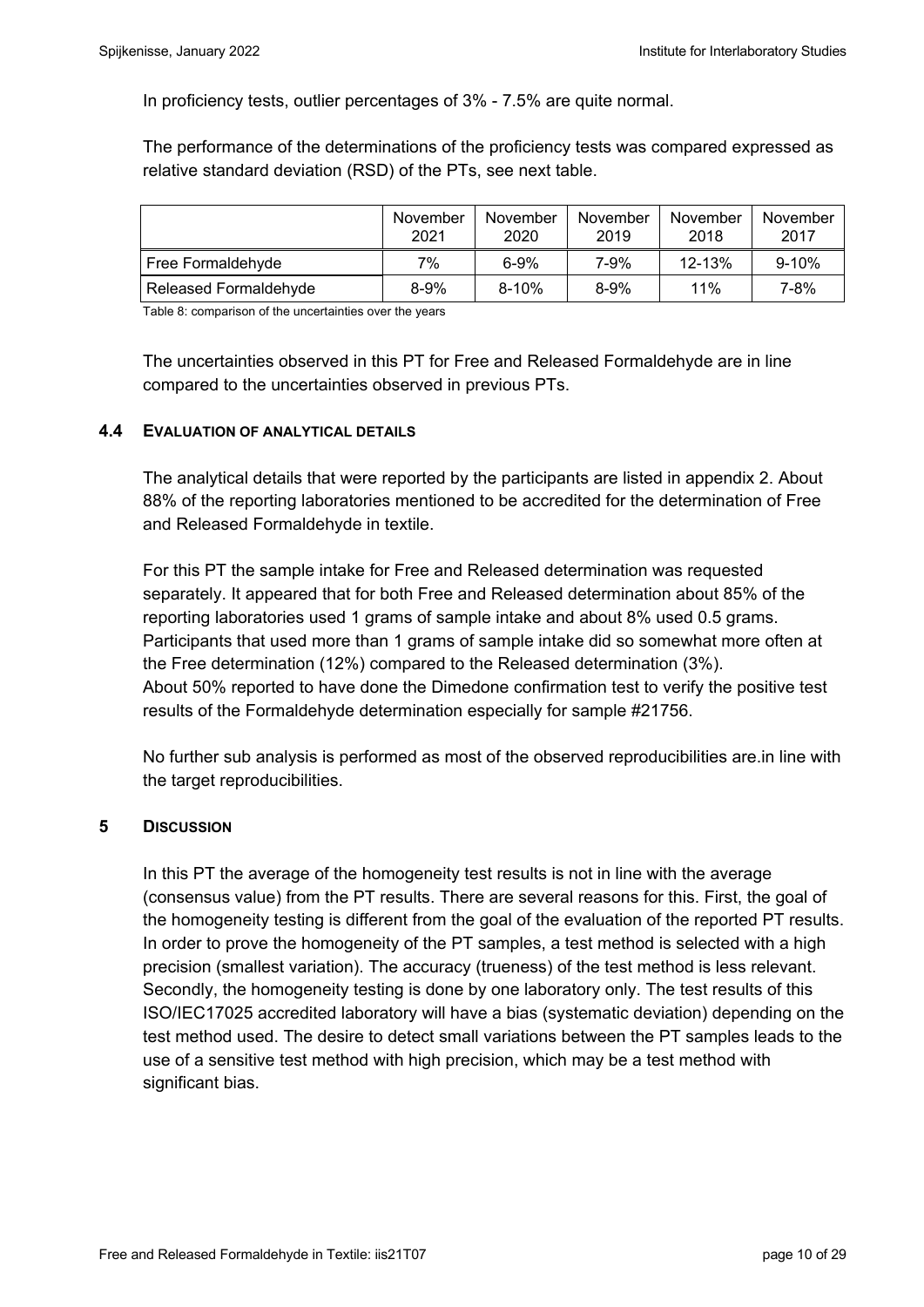Also, each test result reported by the laboratories that participate in the PT will have a bias. However, some will have a positive bias and others a negative bias. These different biases compensate each other in the PT average (consensus value). Therefore, the PT consensus value may deviate from the average of the homogeneity test. At the same time the accuracy of the PT consensus value is more reliable than the accuracy of the average of the homogeneity test.

When the results of this interlaboratory study were compared to the Ecolabelling Standards and Requirements for Textiles in EU and with the similar Bluesign® BSSL, it was noticed that not all participants would make identical decisions about the acceptability of the textiles for the determined components, see next table.

| Ecolabel       | baby clothes | in direct skin contact | no direct skin contact |
|----------------|--------------|------------------------|------------------------|
| Oeko-Tex 100   | $<$ 16 mg/kg | $<$ 75 mg/kg           | $<$ 150 mg/kg          |
| Bluesign® BSSL | $<$ 15 mg/kg | $<$ 75 mg/kg           | $<$ 300 mg/kg          |

Table 9: Bluesign® BSSL and Ecolabelling Standards and Requirements for Textiles in EU

#### **sample #21755**

For the category "baby clothes" all reporting laboratories would have rejected the sample. For the category "in direct skin contact" 26% of the reporting laboratories would have rejected the sample for free formaldehyde while this is 71% for released formaldehyde. For the category "no direct skin contact" all of the reporting laboratories would have accepted the sample.

## **sample #21756**

For the category "baby clothes" all reporting laboratories would have rejected the sample. For the category "in direct skin contact" 20% of the reporting laboratories would have rejected the sample for free formaldehyde while all laboratories would reject for released formaldehyde, except for one laboratory.

For the category "no direct skin contact" all of the reporting laboratories would have accepted the sample, except for two laboratories who would reject the sample based on Oeko-Tex 100.

## **6** CONCLUSION

In this proficiency test the Free- and Released Formaldehyde were determined. The variation observed for Free- and Released Formaldehyde in this interlaboratory study are in line with observations in the previous proficiency tests. A possible explanation for the variation could be the preparation or the conditioning of the sample and/or by the performance of the analysis by the laboratory.

Each laboratory should evaluate its performance in this study and make decisions about necessary corrective actions. Therefore, participation on a regular basis in this scheme could be helpful to improve the performance and thus increase of the quality of the analytical results.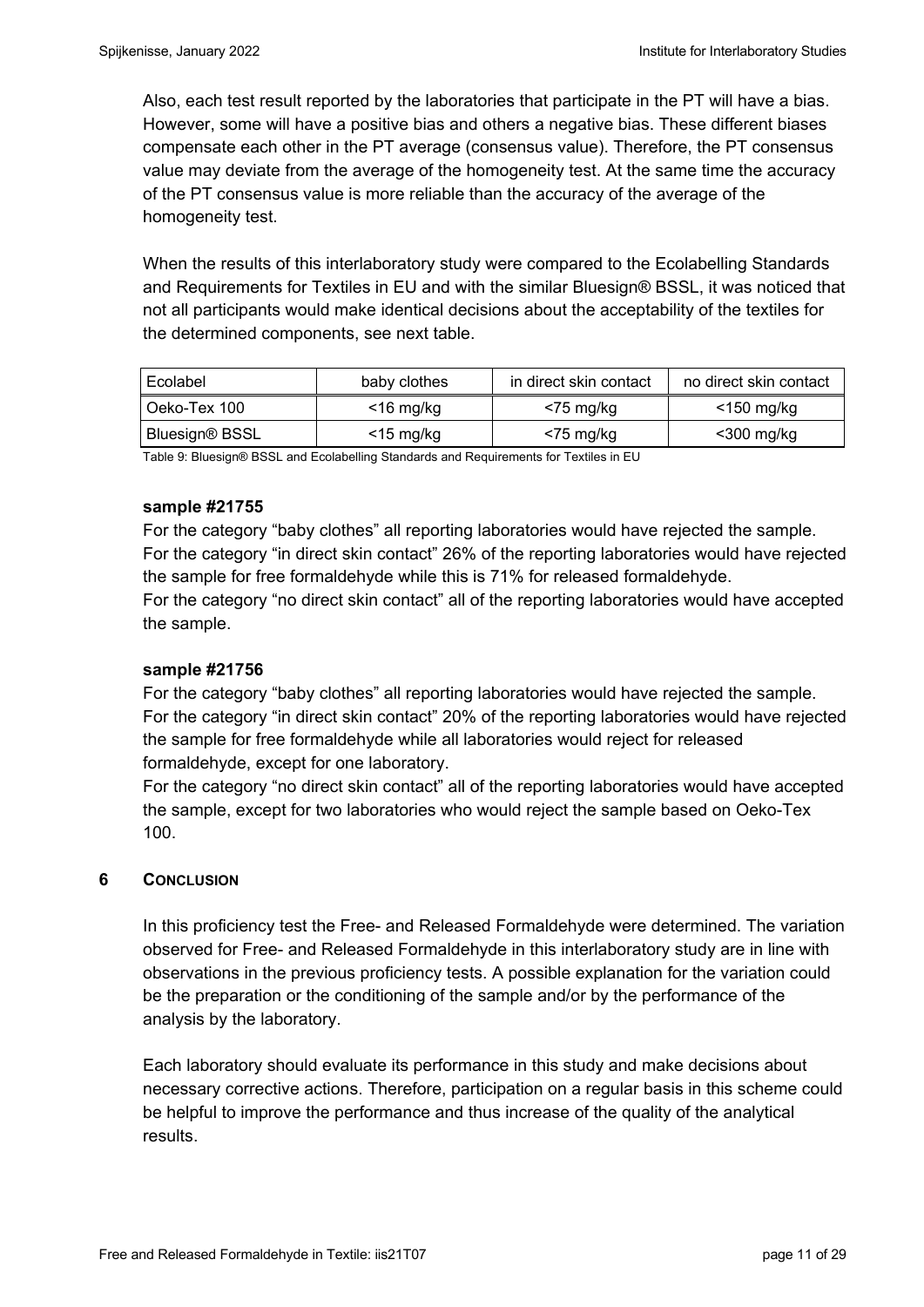#### **APPENDIX 1**

Determination of Free Formaldehyde on sample #21755; results in mg/kg

| lab  | method            | value  | mark       | z(targ) | remarks              |
|------|-------------------|--------|------------|---------|----------------------|
| 110  | ISO14184-1        | 74.19  |            | 0.38    |                      |
|      | 210 ISO14184-1    | 71.156 |            | $-0.12$ |                      |
|      | 339 ISO14184-1    |        |            |         |                      |
|      |                   | 72.2   |            | 0.05    |                      |
|      | 362 ISO14184-1    | 72.95  |            | 0.17    |                      |
|      | 551 ISO14184-1    | 72.09  |            | 0.03    |                      |
|      | 622 ISO14184-1    | 44.01  | C, R(0.01) | -4.61   | first reported 44.69 |
|      | 623 ISO14184-1    | 51.56  | R(0.01)    | $-3.37$ |                      |
|      | 840 ISO14184-1    | 70.6   |            | $-0.22$ |                      |
|      | 841 ISO14184-1    | 69.3   |            | $-0.43$ |                      |
| 2102 |                   | -----  |            | -----   |                      |
| 2115 | ISO14184-1        | 75.74  |            | 0.63    |                      |
| 2132 | ISO14184-1        | 69.60  |            | $-0.38$ |                      |
| 2135 | ISO14184-1        | 77.62  |            | 0.94    |                      |
|      | 2137 ISO14184-1   | 69.15  |            | $-0.46$ |                      |
|      | 2146 ISO14184-1   | 74.60  |            | 0.45    |                      |
|      | 2159 ISO14184-1   | 70.62  |            | $-0.21$ |                      |
|      | 2165 ISO14184-1   | 71.79  |            | $-0.02$ |                      |
|      | 2170 ISO14184-1   | 83.65  |            | 1.94    |                      |
|      | 2182 ISO14184-1   | 62.5   |            | $-1.56$ |                      |
|      | 2184 ISO14184-1   | 73.5   |            | 0.26    |                      |
|      | 2201 ISO14184-1   | 71.18  |            | $-0.12$ |                      |
|      | 2213 ISO14184-1   | 81.3   |            | 1.55    |                      |
|      | 2218 ISO14184-1   | 70.97  |            | $-0.16$ |                      |
| 2220 | <b>JIS L1041L</b> | 71.3   |            | $-0.10$ |                      |
|      | 2223 ISO14184-1   | 65.9   |            | $-0.99$ |                      |
|      | 2225 ISO14184-1   |        |            | $-0.50$ |                      |
|      | 2226 ISO14184-1   | 68.91  | С          |         |                      |
|      |                   | 66.42  |            | -0.91   | first reported 91.60 |
|      | 2232 ISO14184-1   | 70.43  |            | $-0.24$ |                      |
|      | 2236 ISO14184-1   | 71.53  |            | $-0.06$ |                      |
|      | 2238 ISO14184-1   | 72.51  |            | 0.10    |                      |
|      | 2247 ISO14184-1   | 69.20  |            | $-0.45$ |                      |
|      | 2250 ISO14184-1   | 74.91  |            | 0.50    |                      |
|      | 2255 ISO14184-1   | 62.0   |            | $-1.64$ |                      |
|      | 2256 ISO14184-1   | 67.41  |            | $-0.74$ |                      |
|      | 2264 GB/T2912     | 62.79  |            | $-1.51$ |                      |
|      | 2265 ISO14184-1   | 78.48  |            | 1.09    |                      |
|      | 2269 ISO14184-1   | 65.94  |            | $-0.99$ |                      |
|      | 2275 ISO14184-1   | 72.2   |            | 0.05    |                      |
| 2279 | ISO14184-1        | 66.86  |            | $-0.84$ |                      |
|      | 2284 ISO14184-1   | 77.9   |            | 0.99    |                      |
| 2289 | ISO14184-1        | 76.70  |            | 0.79    |                      |
|      | 2290 ISO14184-1   | 68.3   |            | $-0.60$ |                      |
|      | 2293 ISO14184-1   | 70.59  |            | $-0.22$ |                      |
|      | 2295 ISO14184-1   | 79.5   |            | 1.26    |                      |
|      | 2297 ISO14184-1   | 71.6   |            | $-0.05$ |                      |
| 2310 | ISO14184-1        | 70     |            | $-0.32$ |                      |
| 2311 | ISO14184-1        | 75.057 |            | 0.52    |                      |
|      | 2313 ISO14184-1   | 67.20  |            | -0.78   |                      |
|      | 2314 ISO14184-1   | 68.51  |            | -0.56   |                      |
|      | 2330 ISO14184-1   | 62.98  |            | $-1.48$ |                      |
|      | 2347 ISO14184-1   | 70     |            | $-0.32$ |                      |
|      | 2350 ISO14184-1   | 72.88  |            | 0.16    |                      |
|      | 2351 ISO14184-1   | 78     |            | 1.01    |                      |
|      | 2356 ISO14184-1   | 71.5   |            | $-0.07$ |                      |
|      | 2358 ISO14184-1   | 72.36  |            | 0.07    |                      |
|      | 2360 ISO14184-1   | 77.8   |            | 0.97    |                      |
|      | 2363 ISO14184-1   | 71.4   |            | $-0.08$ |                      |
|      | 2364 ISO14184-1   | 75.0   |            | 0.51    |                      |
|      | 2365 ISO14184-1   | 71.87  |            | $-0.01$ |                      |
|      | 2366 ISO14184-1   | 71     |            | $-0.15$ |                      |
|      | 2367 ISO14184-1   | 78.7   |            | 1.12    |                      |
|      | 2370 ISO14184-1   | 71.12  |            | $-0.13$ |                      |
|      | 2372 ISO14184-1   | 67.3   |            | $-0.76$ |                      |
|      | 2373 ISO14184-1   | 78.7   |            | 1.12    |                      |
|      | 2375 ISO14184-1   | 73     |            | 0.18    |                      |
|      | 2378 ISO14184-1   | 75.9   |            | 0.66    |                      |
|      | 2379 ISO14184-1   | 75.50  |            | 0.59    |                      |
|      | 2380 ISO14184-1   | 63.1   |            | $-1.46$ |                      |
|      | 2381 ISO14184-1   | 67.10  |            | $-0.80$ |                      |
|      | 2382 ISO14184-1   | 74.0   |            | 0.35    |                      |
|      | 2383 GB/T2912     | 77.9   |            | 0.99    |                      |
|      | 2385 ISO14184-1   | 70     |            | $-0.32$ |                      |
|      | 2390 ISO14184-1   | 73.01  |            | 0.18    |                      |
|      | 2401 ISO14184-1   | 70     |            | $-0.32$ |                      |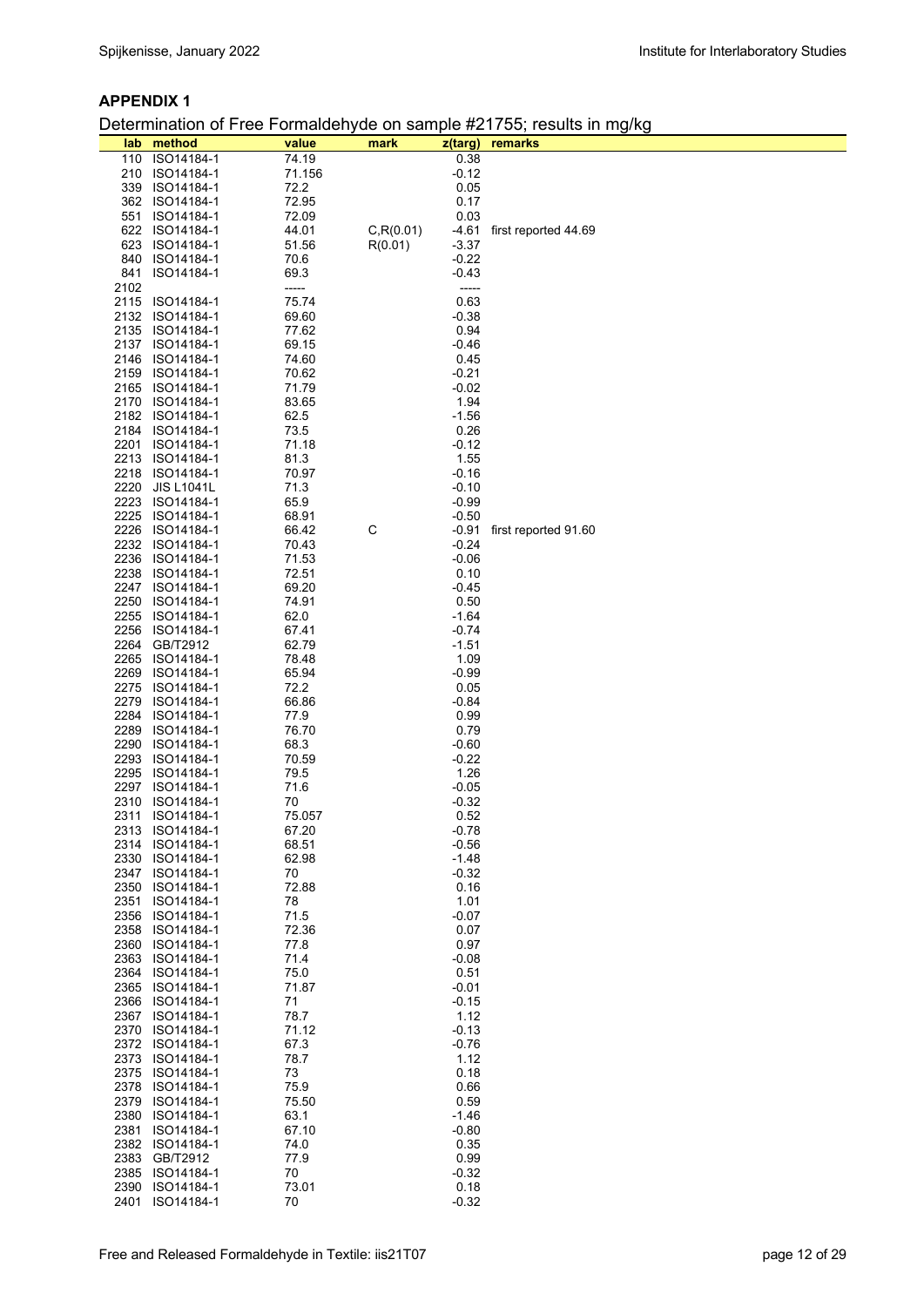|      | method           | value     |            |         | remarks                    |
|------|------------------|-----------|------------|---------|----------------------------|
| lab  |                  |           | mark       | z(targ) |                            |
| 2403 | ISO14184-1       | 72.13     |            | 0.04    |                            |
| 2404 | ISO14184-1       | 70.0      |            | $-0.32$ |                            |
| 2406 | ISO14184-1       | 67.82     |            | $-0.68$ |                            |
|      | 2425 ISO14184-1  | 69.7      |            | $-0.37$ |                            |
| 2426 | ISO14184-1       | 75.4      |            | 0.58    |                            |
| 2429 | ISO14184-1       | 70.30     |            | $-0.27$ |                            |
| 2433 | ISO14184-1       | 70.29     |            | $-0.27$ |                            |
|      | 2442 ISO14184-1  | 68.47     |            | $-0.57$ |                            |
|      |                  | 75.6      |            |         |                            |
| 2449 | ISO14184-1       |           |            | 0.61    |                            |
| 2453 | ISO14184-1       | 70.65     |            | $-0.21$ |                            |
|      | 2454 ISO14184-1  | 75.24     |            | 0.55    |                            |
|      | 2456 ISO14184-1  | 69.23     |            | -0.44   |                            |
|      | 2457 ISO14184-1  | 67.27     |            | $-0.77$ |                            |
|      | 2462 ISO14184-1  | 70.2      |            | $-0.28$ |                            |
|      | 2474 ISO14184-1  | 75.56     |            | 0.60    |                            |
| 2475 | ISO14184-1       | 77.80     |            | 0.97    |                            |
|      | 2476 ISO14184-1  | 64.2      |            | $-1.28$ |                            |
|      | 2483 ISO14184-1  | 76.0      |            | 0.68    |                            |
|      | 2492 In house    | 72.87     |            | 0.16    |                            |
|      |                  |           |            |         |                            |
| 2500 | ISO14184-1       | 73.12     |            | 0.20    |                            |
| 2501 | ISO14184-1       | 76.62     |            | 0.78    |                            |
| 2504 | ISO14184-1       | 36.09     | C, R(0.01) |         | -5.92 first reported 51.56 |
|      | 2506 ISO14184-1  | 61.9      |            | $-1.66$ |                            |
| 2511 | ISO14184-1       | 74.509    |            | 0.43    |                            |
|      | 2514 ISO14184-1  | 63.75     |            | $-1.35$ |                            |
|      | 2519 ISO14184-1  | 76.0      |            | 0.68    |                            |
|      | 2520 ISO14184-1  | 79.4      |            | 1.24    |                            |
| 2549 | ISO14184-1       | 74.93     |            | 0.50    |                            |
| 2553 |                  | 66.11     |            | -0.96   |                            |
|      | ISO14184-1       |           |            |         |                            |
| 2560 | ISO14184-1       | 66.63     |            | -0.87   |                            |
| 2561 | ISO14184-1       | 78.175    |            | 1.04    |                            |
| 2567 |                  | -----     |            | -----   |                            |
| 2569 | ISO14184-1       | 72.4      |            | 0.08    |                            |
| 2572 | ISO14184-1       | 68.3      |            | $-0.60$ |                            |
| 2573 | ISO14184-1       | 75.4      |            | 0.58    |                            |
|      | 2582 ISO14184-1  | 61.89     |            | -1.66   |                            |
| 2589 | ISO14184-1       | 71.26     |            | -0.11   |                            |
|      |                  |           |            |         |                            |
| 2590 | ISO14184-1       | 74.7      |            | 0.46    |                            |
| 2591 | In house         | 70.462621 |            | $-0.24$ |                            |
|      | 2605 GB/T2912    | 68.85     |            | -0.51   |                            |
| 2609 | ISO14184-1       | 74.83     |            | 0.48    |                            |
| 2618 |                  | -----     |            | -----   |                            |
| 2638 | ISO14184-1       | 67.37     |            | $-0.75$ |                            |
| 2643 | ISO14184-1       | 74.85     |            | 0.49    |                            |
| 2644 | ISO14184-1       | 50.72     | R(0.01)    | $-3.50$ |                            |
| 2667 | ISO14184-1       | 68.972    |            | -0.49   |                            |
| 2668 | ISO14184-1       | 70.87     |            | -0.17   |                            |
|      |                  |           |            |         |                            |
|      | 2674 ISO14184-1  | 72.8      |            | 0.15    |                            |
|      | 2678 ISO14184-1  | 71.50     |            | $-0.07$ |                            |
|      | 2703 ISO14184-1  | 70.855    |            | -0.17   |                            |
|      | 2712 ISO14184-1  | 76.12     |            | 0.70    |                            |
|      | 2719 ISO14184-1  | 73        |            | 0.18    |                            |
|      | 2740 ISO14184-1  | 73        |            | 0.18    |                            |
|      | 2741 ISO14184-1  | 70.7      |            | $-0.20$ |                            |
|      | 2743 ISO14184-1  | 73.85     |            | 0.32    |                            |
| 2773 |                  | -----     |            | -----   |                            |
|      | 2789 ISO14184-1  | 72.8      |            | 0.15    |                            |
|      | 2793 ISO14184-1  | 79.290    |            | 1.22    |                            |
|      | 2805 ISO14184-1  | 75.70     |            | 0.63    |                            |
|      | 2826 JIS L1041   | 75.5      |            | 0.59    |                            |
|      | 2827 ISO14184-1  | 70.01     |            | $-0.31$ |                            |
|      |                  |           |            |         |                            |
|      | 2830 ISO14184-1  | 68.75     |            | $-0.52$ |                            |
|      | 2881 ISO14184-1  | 73.60     |            | 0.28    |                            |
|      | 2889 ISO14184-1  | 78.604    |            | 1.11    |                            |
|      | 2903 ISO14184-1  | 77.63     |            | 0.95    |                            |
| 2921 | <b>JIS L1041</b> | 68.71     |            | $-0.53$ |                            |
|      | 2926 ISO14184-1  | 68.6      |            | $-0.55$ |                            |
|      | 2948 ISO14184-1  | 68.72     |            | -0.53   |                            |
|      | 2950 ISO14184-1  | 75.8      | C          | 0.64    | first reported 139.8       |
|      | 2953 ISO14184-1  | 81.62     |            | 1.61    |                            |
|      | 2955 ISO14184-1  |           |            | $-1.94$ |                            |
|      |                  | 60.2      |            |         |                            |
|      | 2958 ISO14184-1  | 78.6      |            | 1.11    |                            |
|      | 2959 ISO14184-1  | 77        |            | 0.84    |                            |
|      | 2968 ISO14184-1  | 79.60     | C          |         | 1.27 first reported 46.82  |
|      | 2973 ISO14184-1  | 71.96     |            | 0.01    |                            |
| 2977 | ISO14184-1       | 76.1      |            | 0.69    |                            |
| 2979 | ISO14184-1       | 79.76     |            | 1.30    |                            |
|      | 2980 ISO14184-1  | 75        |            | 0.51    |                            |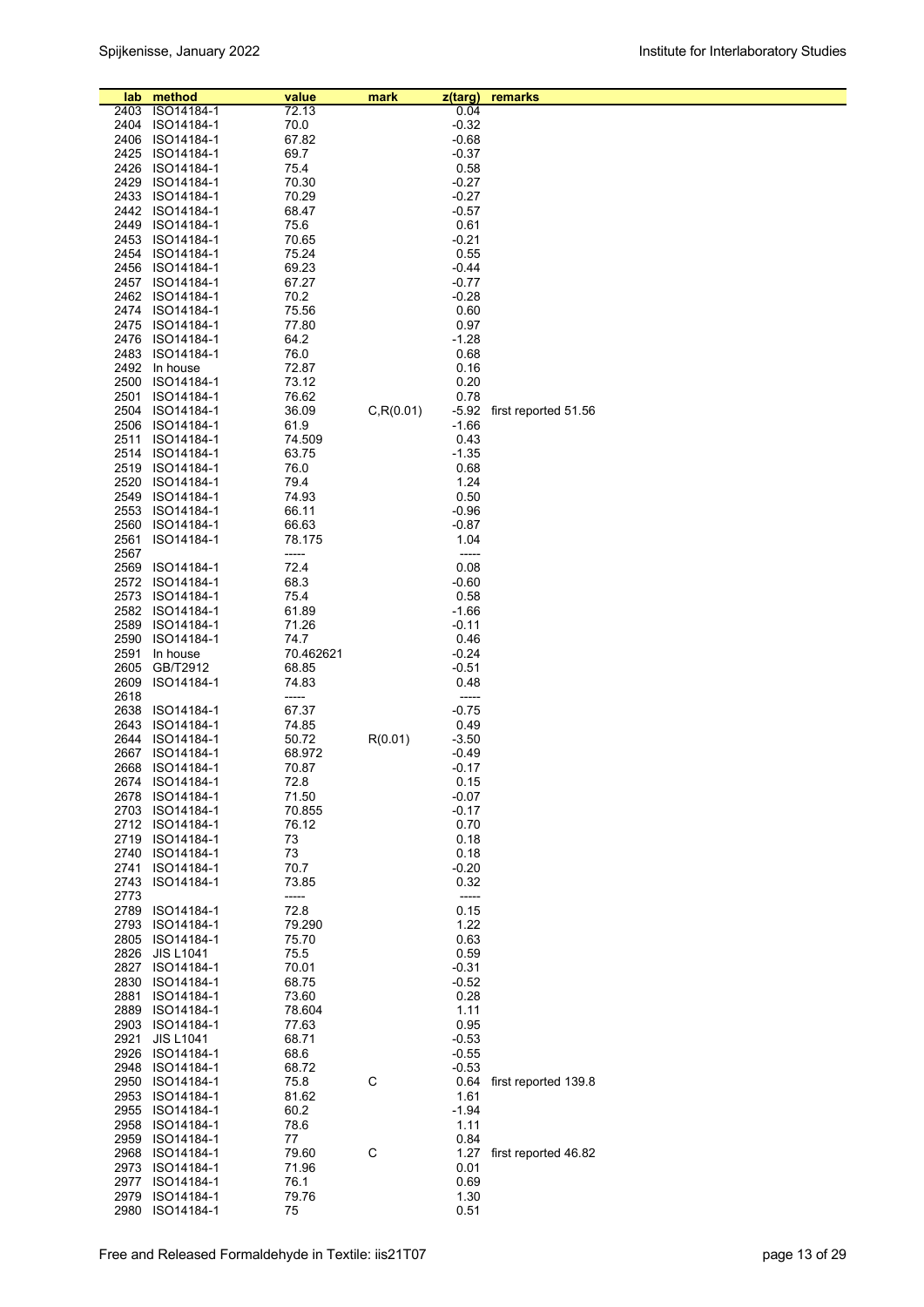| lab  | method           | value  | mark          | z(targ) | remarks               |
|------|------------------|--------|---------------|---------|-----------------------|
| 2982 | ISO14184-1       | 81.57  |               | 1.60    |                       |
| 2984 | ISO14184-1       | 79.90  |               | 1.32    |                       |
| 3100 | GB/T2912         | 67.8   |               | $-0.68$ |                       |
| 3110 | ISO14184-1       | 69.9   |               | $-0.33$ |                       |
|      | 3116 ISO14184-1  | 70.42  |               | $-0.25$ |                       |
| 3118 | ISO14184-1       | 62.46  |               | $-1.56$ |                       |
|      | 3134 ISO14184-1  | 63.5   |               | $-1.39$ |                       |
|      | 3146 ISO14184-1  | 75.51  |               | 0.60    |                       |
|      | 3153 ISO14184-1  | 68.13  |               | $-0.63$ |                       |
| 3154 | ISO14184-1       | 60.98  |               | $-1.81$ |                       |
|      | 3160 ISO14184-1  | 77.57  |               | 0.94    |                       |
|      | 3172 ISO14184-1  | 76.479 |               | 0.76    |                       |
|      | 3176 ISO14184-1  | 76.50  |               | 0.76    |                       |
|      | 3182 ISO14184-1  | 65.1   |               | $-1.13$ |                       |
| 3185 | ISO14184-1       | 70.38  |               | $-0.25$ |                       |
| 3190 | ISO14184-1       | 72.32  |               | 0.07    |                       |
| 3195 | ISO14184-1       | 56.5   |               | $-2.55$ |                       |
| 3197 | ISO14184-1       | 64.1   |               | $-1.29$ |                       |
| 3200 | ISO14184-1       | 73.91  |               | 0.33    |                       |
| 3207 |                  | 70     |               | $-0.32$ |                       |
| 3209 | GB/T2912         | 68.53  |               | $-0.56$ |                       |
| 3210 | In house         | 70.42  |               | $-0.25$ |                       |
|      | 3212 ISO14184-1  | 85.98  |               | 2.33    |                       |
|      | 3214 ISO14184-1  | 69.46  |               | $-0.41$ |                       |
|      | 3216 ISO14184-1  | 69.68  |               | $-0.37$ |                       |
| 3218 | ISO14184-1       | 71.32  |               | $-0.10$ |                       |
|      | 3222 ISO14184-1  | 71.8   |               | $-0.02$ |                       |
|      | 3225 ISO14184-1  | 73.5   |               | 0.26    |                       |
| 3228 | ISO14184-1       | 73.3   |               | 0.23    |                       |
|      | 3230 ISO14184-1  | 80.552 | $\mathsf{C}$  | 1.43    | first reported 94.546 |
| 3237 | ISO14184-1       | 67.3   |               | $-0.76$ |                       |
| 3246 | ISO14184-1       | 74.5   |               | 0.43    |                       |
| 3248 | ISO14184-1       | 70     |               | $-0.32$ |                       |
| 8005 | <b>JIS L1041</b> | 70.22  |               | $-0.28$ |                       |
|      | 8008 JTS ST1.6   | 69.7   |               | $-0.37$ |                       |
|      |                  |        |               |         |                       |
|      | normality        | OK     |               |         |                       |
|      | n                | 179    |               |         |                       |
|      | outliers         | 4      |               |         |                       |
|      | mean $(n)$       | 71.909 |               |         |                       |
|      | st.dev. $(n)$    | 4.8641 | <b>RSD=7%</b> |         |                       |
|      | R(calc.)         | 13.620 |               |         |                       |
|      | st.dev.(Horwitz) | 6.0454 |               |         |                       |
|      | R(Horwitz)       | 16.927 |               |         |                       |



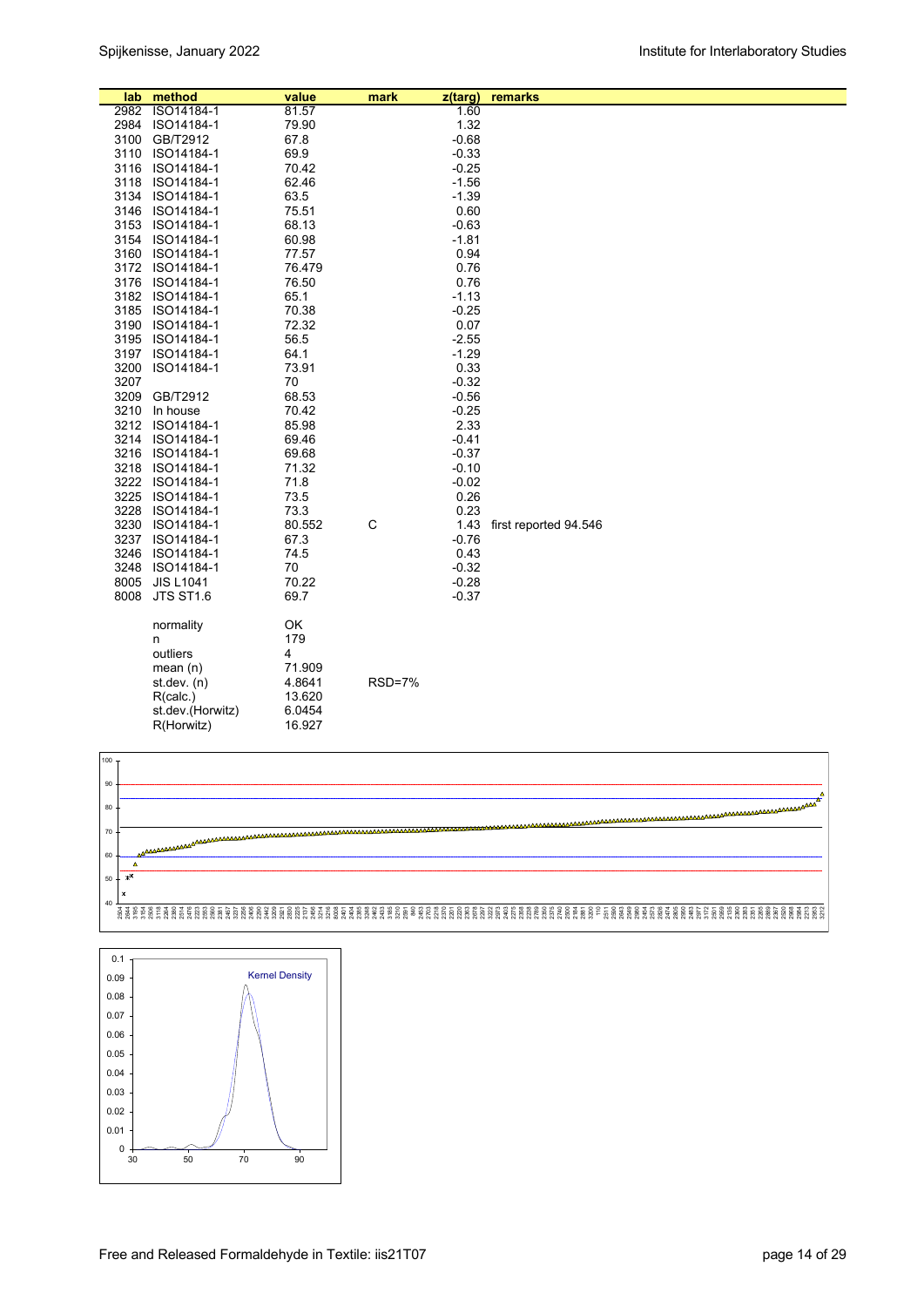# Determination of Released Formaldehyde on sample #21755; results in mg/kg

| lab          | method                           | value                 | mark    | $z$ (targ)         | remarks |
|--------------|----------------------------------|-----------------------|---------|--------------------|---------|
| 110<br>210   | ISO14184-2                       | 85.34                 |         | 0.96               |         |
| 339          |                                  | -----<br>not analyzed |         | -----              |         |
| 362          |                                  |                       |         |                    |         |
| 551          |                                  | Not tested            |         | -----              |         |
|              | 622 ISO14184-2                   | 66.12                 |         | $-1.98$            |         |
| 623          | ISO14184-2                       | 55.45                 | R(0.05) | $-3.60$            |         |
| 840          | ISO14184-2                       | 74.4                  |         | $-0.71$            |         |
| 841          | ISO14184-2                       | 73.1                  |         | $-0.91$            |         |
| 2102         |                                  | -----                 |         | -----              |         |
|              | 2115 ISO14184-2                  | 85.2                  |         | 0.94               |         |
|              | 2132 ISO14184-2                  | 77.17                 |         | $-0.29$            |         |
|              | 2135 ISO14184-2                  | 69.098                |         | $-1.52$            |         |
| 2137         |                                  | -----                 |         | -----              |         |
| 2146         |                                  | -----                 |         | -----              |         |
| 2159         | ISO14184-2                       | 71.50                 |         | $-1.15$            |         |
| 2165         | ISO14184-2                       | 77.75                 |         | $-0.20$            |         |
| 2170         |                                  | -----                 |         |                    |         |
| 2182         |                                  | -----                 |         | -----              |         |
| 2184         |                                  | -----                 |         | -----              |         |
| 2201         | ISO14184-2                       | 82.70                 |         | 0.56               |         |
| 2213         | ISO14184-2                       | 102.1                 | R(0.05) | 3.52               |         |
| 2218         |                                  | -----                 |         | -----              |         |
| 2220<br>2223 |                                  |                       |         |                    |         |
| 2225         |                                  |                       |         |                    |         |
| 2226         |                                  |                       |         |                    |         |
| 2232         |                                  | Not applicable        |         | -----              |         |
| 2236         | ISO14184-2                       | 70.65                 |         | $-1.28$            |         |
| 2238         | ISO14184-2                       | 82.81                 |         | 0.57               |         |
| 2247         |                                  | -----                 |         | -----              |         |
| 2250         | ISO14184-2                       | 81.55                 |         | 0.38               |         |
| 2255         | ISO14184-2                       | not determined        |         | -----              |         |
| 2256         |                                  | -----                 |         |                    |         |
| 2264         |                                  |                       |         |                    |         |
| 2265         |                                  |                       |         |                    |         |
| 2269         |                                  |                       |         | -----              |         |
| 2275         | ISO14184-2                       | 80.94                 |         | 0.29               |         |
| 2279         |                                  | not analyzed          |         | -----              |         |
| 2284         |                                  | NA                    |         | -----              |         |
| 2289         | ISO14184-2                       | 81.25                 |         | 0.33               |         |
| 2290         |                                  | -----                 |         | -----              |         |
| 2293         |                                  | -----                 |         | -----              |         |
|              | 2295 ISO14184-2                  | 85.1                  |         | 0.92               |         |
| 2297         | ISO14184-2                       | 82.9                  |         | 0.59               |         |
| 2310         | ISO14184-2                       | 77.3                  |         | $-0.27$            |         |
| 2311         | ISO14184-2                       | 73.883                |         | $-0.79$            |         |
| 2313         | ISO14184-2                       | 73.34                 |         | $-0.87$            |         |
| 2314         | ISO14184-2                       | 73.22<br>75.74        |         | $-0.89$<br>$-0.51$ |         |
| 2330         | ISO14184-2                       |                       |         | 0.14               |         |
|              | 2347 ISO14184-2<br>2350 AATCC112 | 80<br>78.57           |         | $-0.08$            |         |
| 2351         | ISO14184-2                       | 85                    |         | 0.91               |         |
| 2356         | ISO14184-2                       | 81.8                  |         | 0.42               |         |
|              | 2358 ISO14184-2                  | 76.67                 |         | $-0.37$            |         |
|              | 2360 ISO14184-2                  | 84.2                  |         | 0.78               |         |
|              | 2363 ISO14184-2                  | 79.3                  |         | 0.04               |         |
|              | 2364 ISO14184-2                  | 84.0                  |         | 0.75               |         |
|              | 2365 ISO14184-2                  | 80.04                 |         | 0.15               |         |
|              | 2366 ISO14184-2                  | 81                    |         | 0.30               |         |
|              | 2367 ISO14184-2                  | 85.1                  |         | 0.92               |         |
| 2370         | ISO14184-2                       | 76.18                 |         | $-0.44$            |         |
|              | 2372 ISO14184-2                  | 79.1                  |         | 0.01               |         |
| 2373         | ISO14184-2                       | 85.8                  |         | 1.03               |         |
| 2375         | ISO14184-2                       | 75                    |         | $-0.62$            |         |
| 2378         | ISO14184-2                       | 86.0                  |         | 1.06               |         |
| 2379         | ISO14184-2                       | 83.72                 |         | 0.71               |         |
|              | 2380 ISO14184-2                  | 70.0                  |         | $-1.38$            |         |
| 2381         | ISO14184-2                       | 76.80                 |         | $-0.35$            |         |
|              | 2382 ISO14184-2                  | out of capacity       |         | -----              |         |
| 2383         | GB/T2912                         | 86.9                  |         | 1.20               |         |
| 2385         |                                  | -----                 |         | -----              |         |
|              | 2390 ISO14184-2                  | 78.72                 |         | $-0.05$            |         |

2401 ----- -----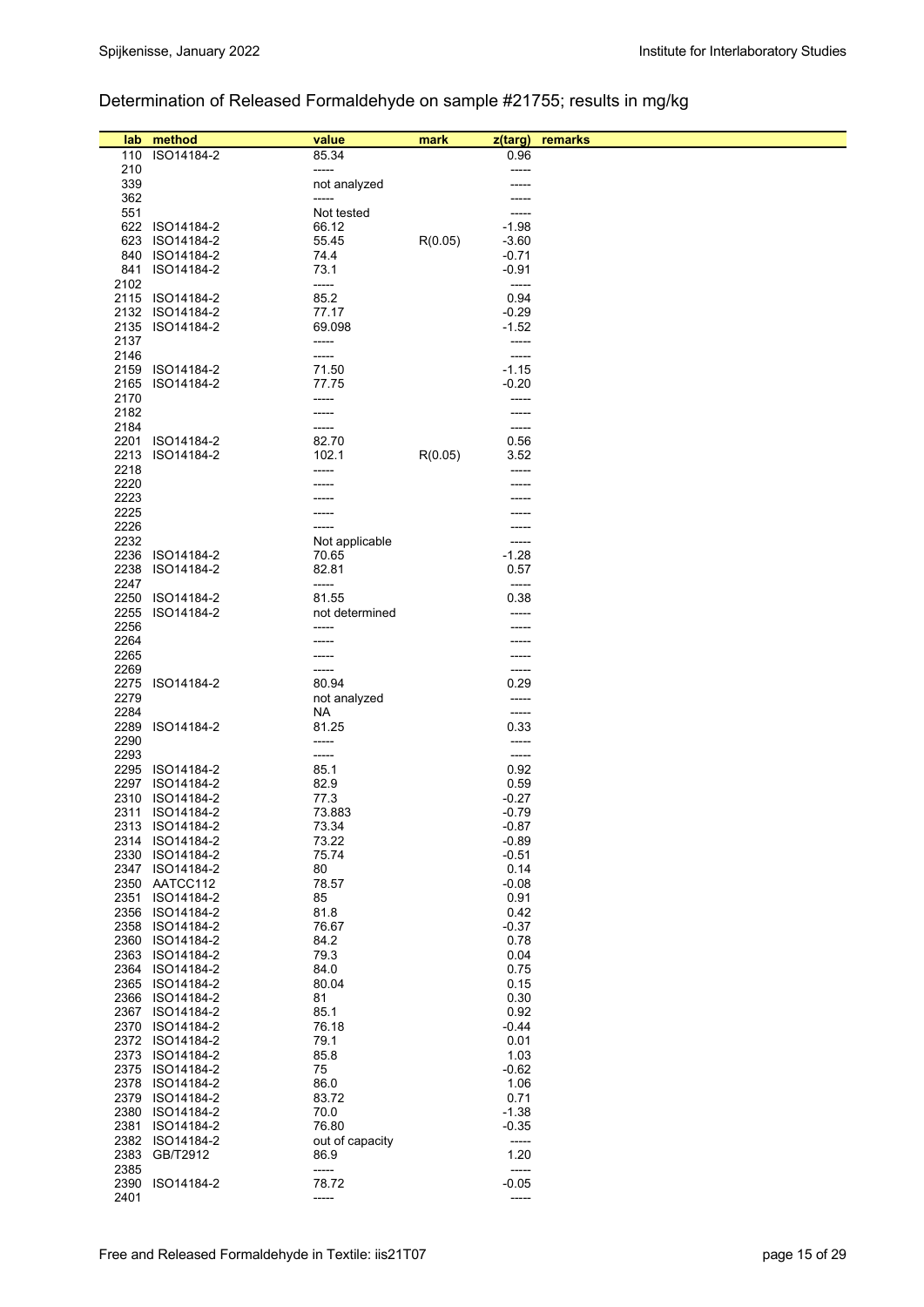| lab          | method                        | value          | mark    | z(targ)          | remarks               |
|--------------|-------------------------------|----------------|---------|------------------|-----------------------|
| 2403         |                               | -----          |         | -----            |                       |
| 2404         |                               | -----          |         | -----            |                       |
| 2406         | ISO14184-2                    | 80.22          |         | 0.18             |                       |
| 2425         | ISO14184-2                    | 76.0           |         | $-0.47$          |                       |
| 2426         |                               | -----          |         | -----            |                       |
| 2429         | ISO14184-2                    | 81.03          |         | 0.30             |                       |
| 2433         |                               | -----          |         | -----            |                       |
| 2442         | ISO14184-2                    | 78.20          |         | $-0.13$          |                       |
| 2449         | ISO14184-2                    | 77.9           |         | $-0.18$          |                       |
| 2453         |                               | -----          |         | -----            |                       |
| 2454         | ISO14184-2                    | 81.31          |         | 0.34             |                       |
| 2456         |                               | -----          |         | -----            |                       |
|              | 2457 ISO14184-2               | 84.44          |         | 0.82             |                       |
|              | 2462 ISO14184-2               | 74.1           |         | $-0.76$          |                       |
| 2474         | ISO14184-2                    | 68.80          |         | $-1.57$          |                       |
| 2475         |                               | -----          |         |                  |                       |
| 2476         |                               | -----          |         |                  |                       |
| 2483         |                               |                |         |                  |                       |
| 2492         |                               |                |         |                  |                       |
| 2500         |                               | ----           |         |                  |                       |
| 2501         |                               | -----          |         | -----            |                       |
| 2504         | ISO14184-2                    | 59.57          |         | $-2.97$          |                       |
| 2506         | ISO14184-2                    | 91.66          |         | 1.92             |                       |
| 2511         |                               | -----          |         |                  |                       |
| 2514         |                               |                |         |                  |                       |
| 2519         |                               | -----          |         |                  |                       |
| 2520         |                               | -----          |         | -----            |                       |
| 2549         | ISO14184-2                    | 85.05          |         | 0.91             |                       |
| 2553         | ISO14184-2                    | 73.59          |         | $-0.84$          |                       |
|              | 2560 ISO14184-2               | 72.20          |         | $-1.05$          |                       |
| 2561         |                               | -----          |         |                  |                       |
| 2567         |                               |                |         |                  |                       |
| 2569         |                               |                |         |                  |                       |
| 2572         |                               |                |         |                  |                       |
| 2573         |                               |                |         |                  |                       |
| 2582<br>2589 |                               |                |         |                  |                       |
| 2590         |                               |                |         |                  |                       |
| 2591         |                               | -----          |         |                  |                       |
| 2605         | ISO14184-2                    | 79.12          |         | 0.01             |                       |
| 2609         |                               | -----          |         | -----            |                       |
| 2618         |                               | -----          |         | -----            |                       |
|              | 2638 ISO14184-2               | 82.23          |         | 0.48             |                       |
| 2643         | ISO14184-2                    | 88.36          |         | 1.42             |                       |
| 2644         |                               | -----          |         | -----            |                       |
| 2667         |                               | -----          |         | -----            |                       |
|              | 2668 ISO14184-2               | 74.66          |         | $-0.67$          |                       |
| 2674         |                               | -----          |         | -----            |                       |
| 2678         |                               | -----          |         | -----            |                       |
| 2703         |                               |                |         |                  |                       |
| 2712         |                               |                |         |                  |                       |
| 2719         |                               |                |         |                  |                       |
| 2740         |                               |                |         |                  |                       |
| 2741         |                               |                |         |                  |                       |
| 2743         | ISO14184-2                    | 97.6           | C       | 2.83             | first reported 195.10 |
| 2773         |                               | -----          |         | -----            |                       |
| 2789         |                               | -----          |         | -----            |                       |
| 2793         |                               | -----          |         | -----            |                       |
|              | 2805 ISO14184-2               | 77.22          |         | $-0.28$          |                       |
| 2826<br>2827 | ISO14184-2                    | -----<br>75.10 |         | -----            |                       |
| 2830         |                               | -----          |         | $-0.60$<br>----- |                       |
| 2881         |                               | -----          |         |                  |                       |
| 2889         |                               |                |         |                  |                       |
| 2903         |                               |                |         |                  |                       |
| 2921         |                               |                |         |                  |                       |
| 2926         |                               | -----          |         | -----            |                       |
| 2948         | ISO14184-2                    | 66.75          |         | $-1.88$          |                       |
| 2950         |                               | -----          |         | -----            |                       |
| 2953         |                               | -----          |         | -----            |                       |
|              | 2955 ISO14184-2               | Not performed  |         | -----            |                       |
|              | 2958 ISO14184-2 proc. annex B | 56.7           | R(0.05) | $-3.41$          |                       |
|              | 2959 ISO14184-2               | 85             |         | 0.91             |                       |
|              | 2968 ISO14184-2               | 93.52          |         | 2.21             |                       |
| 2973         |                               | -----          |         | -----            |                       |
| 2977         |                               | not analyzed   |         | -----            |                       |
| 2979         |                               | -----          |         | -----            |                       |
|              | 2980 ISO14184-2               | 80             |         | 0.14             |                       |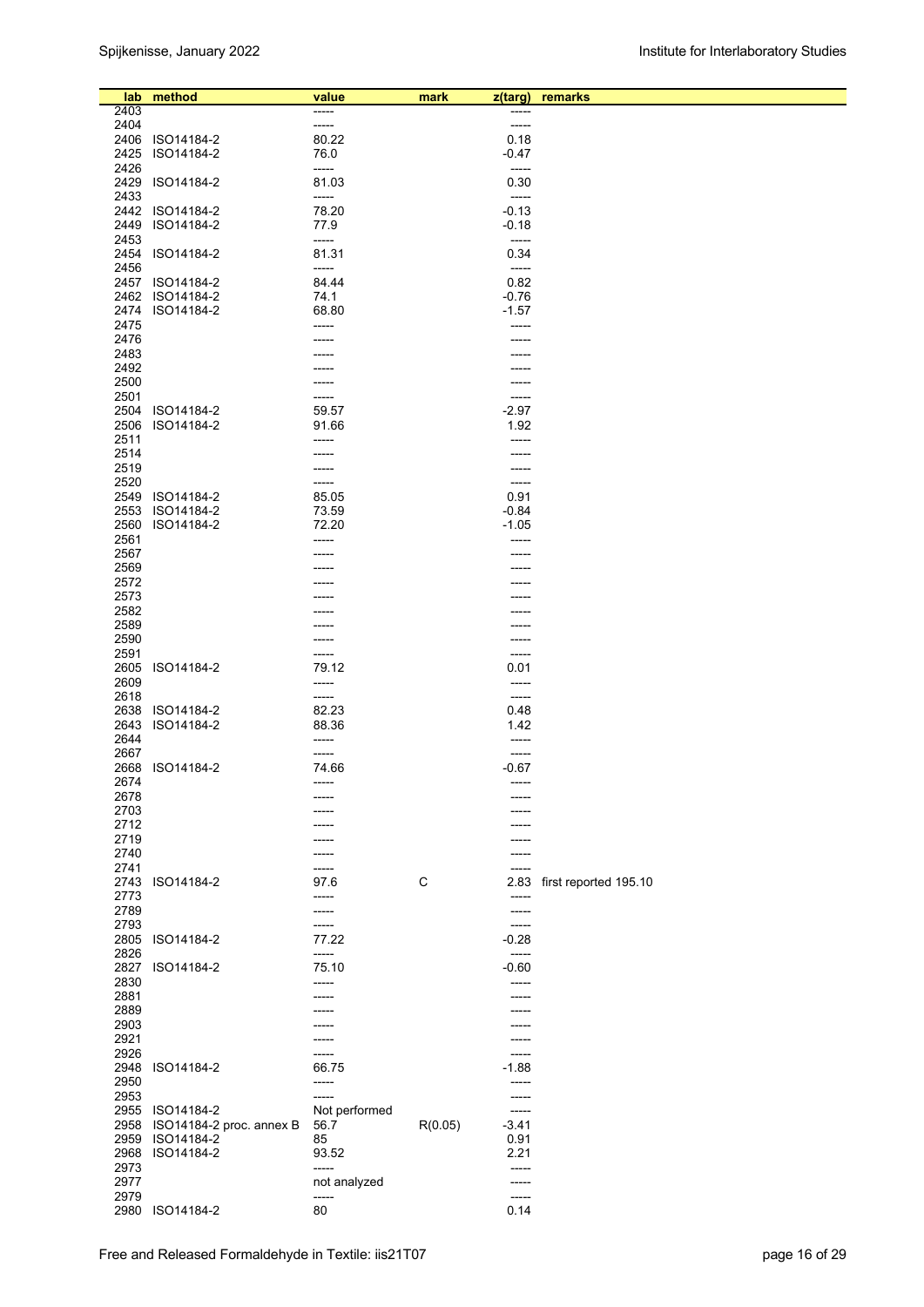|      | lab method       | value          | mark   | z(targ) | remarks |
|------|------------------|----------------|--------|---------|---------|
| 2982 | ISO14184-2       | 80.62          |        | 0.24    |         |
| 2984 |                  | -----          |        | -----   |         |
| 3100 | GB/T2912         | 78.6           |        | $-0.07$ |         |
| 3110 |                  | -----          |        | -----   |         |
| 3116 |                  | -----          |        | -----   |         |
| 3118 |                  | -----          |        | -----   |         |
| 3134 | ISO14184-2       | 73.1           |        | $-0.91$ |         |
| 3146 |                  | -----          |        |         |         |
| 3153 |                  |                |        |         |         |
| 3154 |                  |                |        |         |         |
| 3160 |                  |                |        |         |         |
| 3172 |                  | -----          |        |         |         |
| 3176 | ISO14184-2       | 83.44          |        | 0.67    |         |
| 3182 | ISO14184-2       | 74.9           |        | $-0.64$ |         |
| 3185 | ISO14184-2       | 79.94          |        | 0.13    |         |
| 3190 | ISO14184-2       | 81.55          |        | 0.38    |         |
| 3195 |                  | -----          |        | $-----$ |         |
|      | 3197 ISO14184-2  | 75.0           |        | $-0.62$ |         |
| 3200 |                  | -----          |        | -----   |         |
| 3207 |                  | -----          |        | -----   |         |
|      | 3209 AATCC112    | 75.92          |        | $-0.48$ |         |
| 3210 |                  | -----          |        |         |         |
| 3212 |                  | -----          |        |         |         |
| 3214 |                  | -----          |        |         |         |
| 3216 | ISO14184-2       | not determined |        |         |         |
| 3218 |                  | -----          |        |         |         |
| 3222 |                  |                |        |         |         |
| 3225 |                  | -----          |        |         |         |
| 3228 |                  | -----          |        |         |         |
| 3230 | ISO14184-2       | 89.254         |        | 1.56    |         |
| 3237 |                  | -----          |        | -----   |         |
| 3246 |                  | -----          |        | -----   |         |
| 3248 | ISO14184-2       | 75             |        | $-0.62$ |         |
| 8005 |                  | -----          |        | -----   |         |
| 8008 |                  | -----          |        | -----   |         |
|      |                  |                |        |         |         |
|      | normality        | OK             |        |         |         |
|      | n                | 79             |        |         |         |
|      | outliers         | 3              |        |         |         |
|      | mean $(n)$       | 79.062         |        |         |         |
|      | st.dev. (n)      | 6.3058         | RSD=8% |         |         |
|      | R(calc.)         | 17.656         |        |         |         |
|      | st.dev.(Horwitz) | 6.5526         |        |         |         |
|      | R(Horwitz)       | 18.347         |        |         |         |



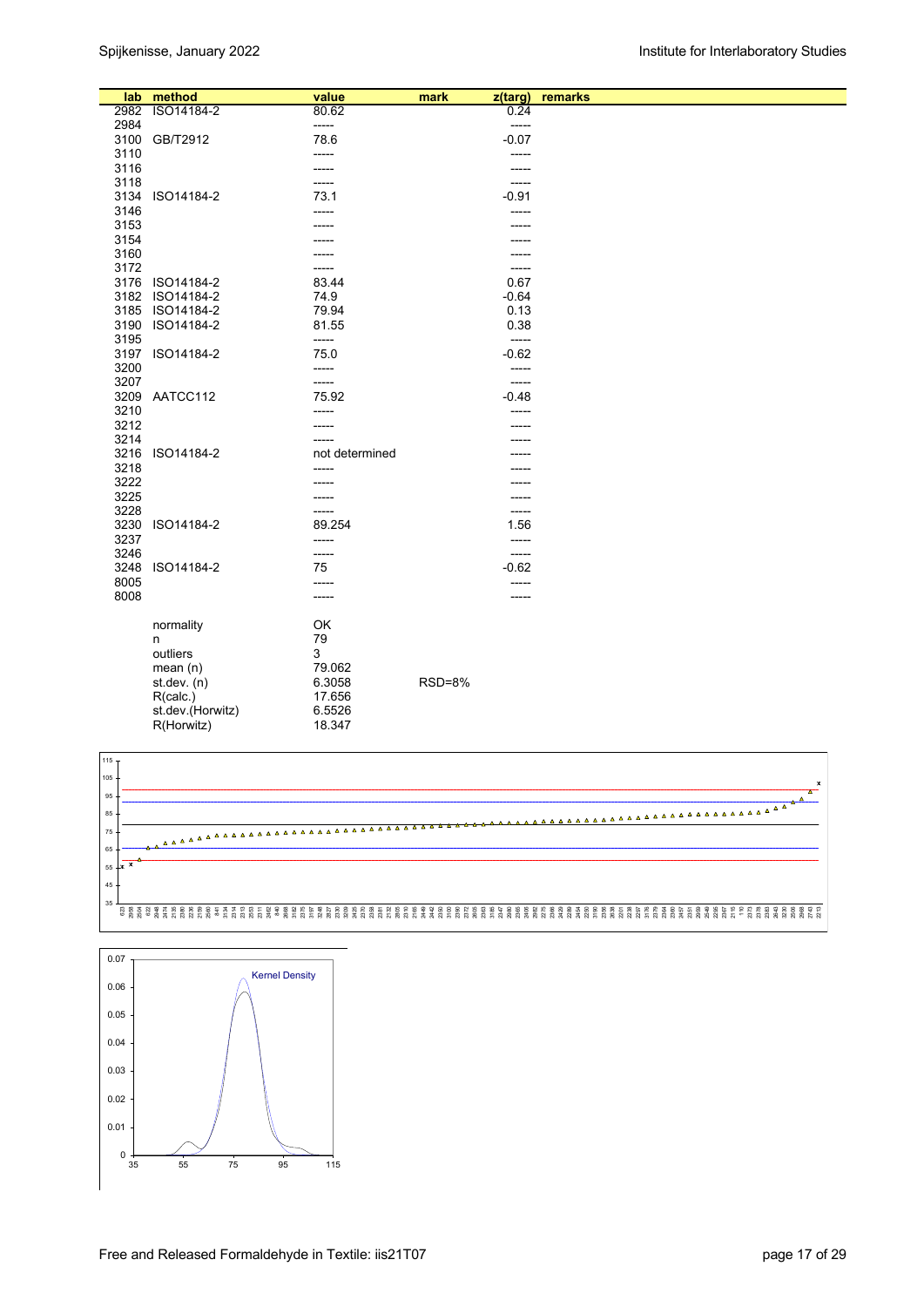# Determination of Free Formaldehyde on sample #21756; results in mg/kg

|      |                   |        |      |         | remarks              |
|------|-------------------|--------|------|---------|----------------------|
| lab  | method            | value  | mark | z(targ) |                      |
|      | 110 ISO14184-1    | 70.19  |      | $-0.24$ |                      |
| 210  | ISO14184-1        | 67.171 |      | $-0.74$ |                      |
| 339  |                   | 75.1   |      | 0.57    |                      |
|      | 362 ISO14184-1    | 69.42  |      | $-0.37$ |                      |
| 551  | ISO14184-1        | 70.91  |      | $-0.12$ |                      |
|      | 622 ISO14184-1    | 61.47  |      | $-1.69$ |                      |
|      | 623 ISO14184-1    | 69.2   |      | $-0.41$ |                      |
| 840  | ISO14184-1        | 72.1   |      | 0.08    |                      |
| 841  | ISO14184-1        | 71.7   |      | 0.01    |                      |
| 2102 |                   | -----  |      | -----   |                      |
|      | 2115 ISO14184-1   | 67.4   |      | $-0.70$ |                      |
|      | 2132 ISO14184-1   | 69.48  |      | $-0.36$ |                      |
|      | 2135 ISO14184-1   | 79.83  |      | 1.36    |                      |
|      | 2137 ISO14184-1   | 61.02  |      | $-1.76$ |                      |
|      | 2146 ISO14184-1   | 72.01  |      | 0.06    |                      |
|      | 2159 ISO14184-1   | 73.43  |      | 0.30    |                      |
|      | 2165 ISO14184-1   | 69.59  |      | $-0.34$ |                      |
|      | 2170 ISO14184-1   | 80.48  |      | 1.47    |                      |
|      | 2182 ST1.6        | 63.4   |      | $-1.37$ |                      |
|      |                   |        |      |         |                      |
|      | 2184 ISO14184-1   | 72.0   |      | 0.06    |                      |
|      | 2201 ISO14184-1   | 72.06  |      | 0.07    |                      |
|      | 2213 ISO14184-1   | 82.1   |      | 1.73    |                      |
|      | 2218 ISO14184-1   | 71.07  |      | $-0.10$ |                      |
| 2220 | <b>JIS L1041L</b> | 70.0   |      | $-0.27$ |                      |
|      | 2223 ISO14184-1   | 65.9   |      | $-0.95$ |                      |
|      | 2225 ISO14184-1   | 67.03  |      | $-0.77$ |                      |
|      | 2226 ISO14184-1   | 68.33  | С    | -0.55   | first reported 88.92 |
|      | 2232 ISO14184-1   | 66.43  |      | $-0.87$ |                      |
|      | 2236 ISO14184-1   | 73.18  |      | 0.25    |                      |
|      | 2238 ISO14184-1   | 72.57  |      | 0.15    |                      |
|      | 2247 ISO14184-1   | 65.80  |      | $-0.97$ |                      |
|      | 2250 ISO14184-1   | 63.68  |      | $-1.32$ |                      |
|      | 2255 ISO14184-1   | 67.0   |      | $-0.77$ |                      |
|      | 2256 ISO14184-1   | 70.34  |      | $-0.22$ |                      |
| 2264 | <b>JIS L1041</b>  | 59.99  |      | $-1.93$ |                      |
|      | 2265 ISO14184-1   | 74.24  |      | 0.43    |                      |
|      | 2269 ISO14184-1   | 66.45  |      | $-0.86$ |                      |
|      | 2275 ISO14184-1   | 70.68  |      | $-0.16$ |                      |
| 2279 | ISO14184-1        | 69.47  |      | $-0.36$ |                      |
|      | 2284 ISO14184-1   | 73.2   |      | 0.26    |                      |
|      | 2289 ISO14184-1   | 68.95  |      | $-0.45$ |                      |
|      | 2290 ISO14184-1   | 66.1   |      | $-0.92$ |                      |
|      | 2293 ISO14184-1   | 74.74  |      | 0.51    |                      |
|      | 2295 ISO14184-1   | 78.2   |      | 1.09    |                      |
|      | 2297 ISO14184-1   | 72.1   |      | 0.08    |                      |
|      | 2310 ISO14184-1   | 77.3   |      | 0.94    |                      |
| 2311 | ISO14184-1        | 79.449 |      | 1.29    |                      |
|      | 2313 ISO14184-1   | 75.80  |      | 0.69    |                      |
|      | 2314 ISO14184-1   | 77.12  |      | 0.91    |                      |
|      | 2330 ISO14184-1   | 69.81  |      | $-0.30$ |                      |
| 2347 | GB/T2912          | 71     |      | $-0.11$ |                      |
| 2350 | ISO14184-1        | 72.19  |      | 0.09    |                      |
| 2351 | ISO14184-1        | 75     |      | 0.56    |                      |
|      | 2356 ISO14184-1   | 72.6   |      | 0.16    |                      |
|      | 2358 ISO14184-1   | 72.95  |      | 0.22    |                      |
|      | 2360 ISO14184-1   | 70.7   |      | $-0.16$ |                      |
|      | 2363 ISO14184-1   | 70.2   |      | $-0.24$ |                      |
|      | 2364 ISO14184-1   | 75.0   |      | 0.56    |                      |
|      | 2365 ISO14184-1   | 70.96  |      | $-0.11$ |                      |
|      | 2366 ISO14184-1   | 72     |      | 0.06    |                      |
|      | 2367 ISO14184-1   | 75.0   |      | 0.56    |                      |
|      | 2370 ISO14184-1   | 72.70  |      | 0.17    |                      |
|      | 2372 ISO14184-1   | 71.2   |      | -0.07   |                      |
|      | 2373 ISO14184-1   | 75.8   |      | 0.69    |                      |
|      | 2375 ISO14184-1   | 77     |      | 0.89    |                      |
|      | 2378 ISO14184-1   | 76.0   |      | 0.72    |                      |
| 2379 | ISO14184-1        | 81.19  |      | 1.58    |                      |
|      | 2380 ISO14184-1   | 88.9   |      | 2.86    |                      |
| 2381 | ISO14184-1        | 71.10  |      | $-0.09$ |                      |
|      | 2382 ISO14184-1   | 73.0   |      | 0.22    |                      |
| 2383 | ISO14184-1        | 70.6   |      | $-0.17$ |                      |
|      | 2385 ISO14184-1   | 79     |      | 1.22    |                      |
| 2390 | ISO14184-1        | 69.88  |      | $-0.29$ |                      |
|      | 2401 ISO14184-1   | 68     |      | $-0.61$ |                      |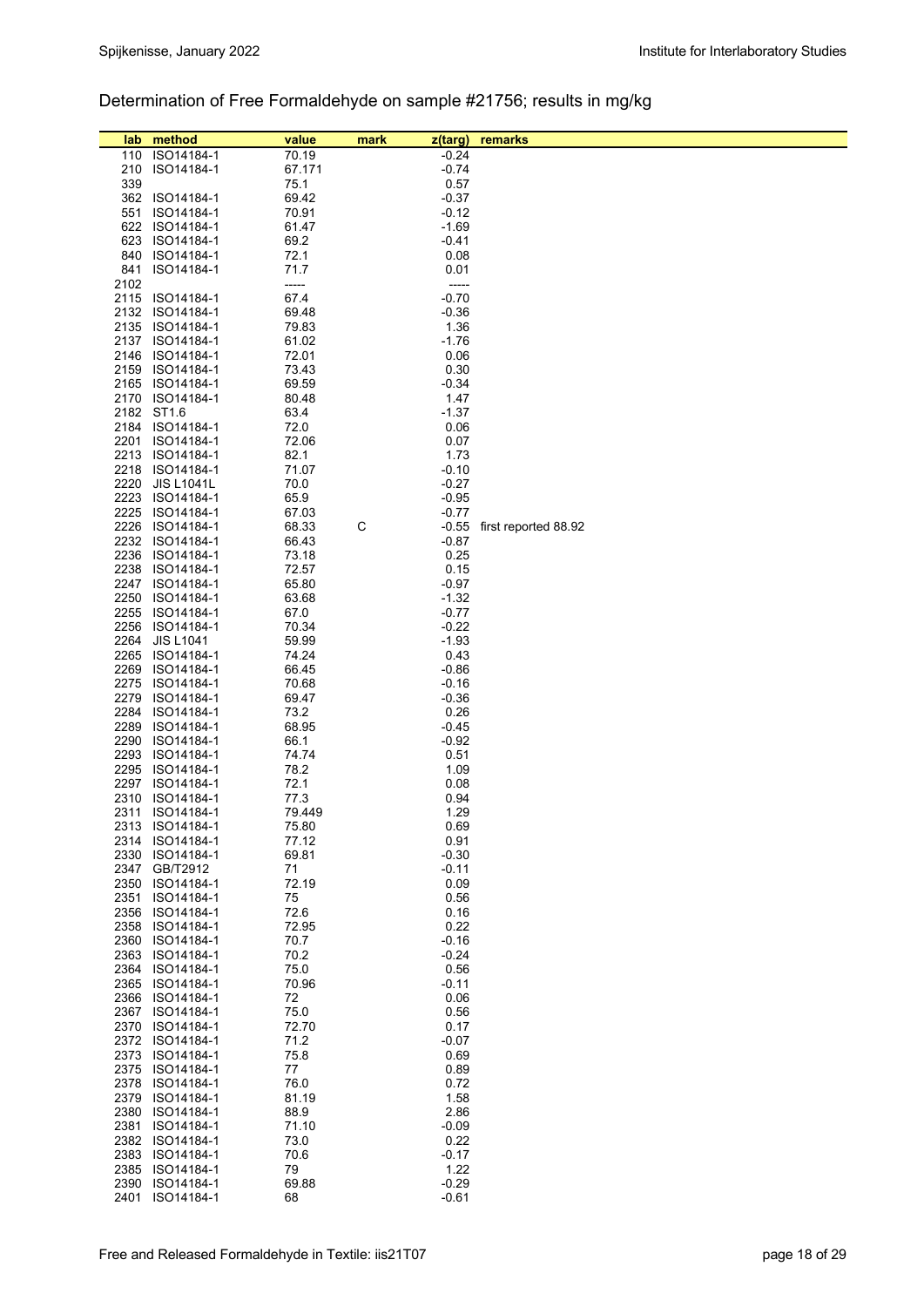| lab  | method           | value     | mark        | z(targ)      | remarks               |
|------|------------------|-----------|-------------|--------------|-----------------------|
| 2403 | ISO14184-1       | 72.20     |             | 0.09         |                       |
| 2404 | ISO14184-1       | 68.0      |             | $-0.61$      |                       |
|      |                  |           |             |              |                       |
| 2406 | ISO14184-1       | 69.95     |             | $-0.28$      |                       |
|      | 2425 ISO14184-1  | 75.09     |             | 0.57         |                       |
| 2426 | ISO14184-1       | 77.1      |             | 0.90         |                       |
| 2429 | ISO14184-1       | 69.97     |             | $-0.28$      |                       |
| 2433 | ISO14184-1       | 75.77     |             | 0.68         |                       |
|      | 2442 ISO14184-1  | 72.29     |             | 0.11         |                       |
| 2449 | ISO14184-1       | 74.2      |             | 0.42         |                       |
| 2453 | ISO14184-1       | 64.60     |             | $-1.17$      |                       |
|      | 2454 ISO14184-1  | 73.42     |             | 0.29         |                       |
|      | 2456 ISO14184-1  | 70.12     |             | $-0.25$      |                       |
|      | 2457 ISO14184-1  | 67.21     |             | $-0.74$      |                       |
|      | 2462 ISO14184-1  | 67.8      |             | $-0.64$      |                       |
|      | 2474 ISO14184-1  | 67.66     |             | $-0.66$      |                       |
|      |                  |           |             |              |                       |
| 2475 | ISO14184-1       | 72.79     |             | 0.19         |                       |
|      | 2476 ISO14184-1  | 66.8      |             | $-0.80$      |                       |
|      | 2483 ISO14184-1  | 75.0      |             | 0.56         |                       |
|      | 2492 In house    | 74.29     |             | 0.44         |                       |
| 2500 | ISO14184-1       | 72.41     |             | 0.13         |                       |
| 2501 | ISO14184-1       | 72.86     |             | 0.20         |                       |
| 2504 | ISO14184-1       | 75.55     |             | 0.65         |                       |
| 2506 | ISO14184-1       | 68.7      |             | $-0.49$      |                       |
| 2511 | ISO14184-1       | 72.938    |             | 0.21         |                       |
|      | 2514 ISO14184-1  | 69.66     |             | $-0.33$      |                       |
|      | 2519 ISO14184-1  | 74.4      |             | 0.46         |                       |
|      | 2520 ISO14184-1  | 81.22     |             | 1.59         |                       |
| 2549 | ISO14184-1       | 77.54     |             | 0.98         |                       |
| 2553 |                  | 64.18     |             | $-1.24$      |                       |
|      | ISO14184-1       |           |             |              |                       |
| 2560 | ISO14184-1       | 74.10     |             | 0.41         |                       |
| 2561 | ISO14184-1       | 75.15     |             | 0.58         |                       |
| 2567 |                  | -----     |             | -----        |                       |
| 2569 | ISO14184-1       | 77.6      |             | 0.99         |                       |
|      | 2572 ISO14184-1  | 70.7      |             | $-0.16$      |                       |
| 2573 | ISO14184-1       | 74.2      |             | 0.42         |                       |
|      | 2582 ISO14184-1  | 69.92     |             | $-0.29$      |                       |
| 2589 | ISO14184-1       | 70.05     |             | $-0.26$      |                       |
| 2590 | ISO14184-1       | 73.44     |             | 0.30         |                       |
| 2591 | In house         | 67.296649 |             | $-0.72$      |                       |
|      | 2605 GB/T2912    | 69.00     |             | -0.44        |                       |
| 2609 | ISO14184-1       | 75.92     |             | 0.71         |                       |
| 2618 |                  | -----     |             | -----        |                       |
| 2638 | ISO14184-1       | 70.34     |             | $-0.22$      |                       |
| 2643 | ISO14184-1       | 73.13     |             | 0.25         |                       |
| 2644 | ISO14184-1       | 72.66     |             | 0.17         |                       |
| 2667 | ISO14184-1       | 69.231    |             | $-0.40$      |                       |
| 2668 | ISO14184-1       | 68.72     |             | $-0.49$      |                       |
|      |                  |           |             |              |                       |
|      | 2674 ISO14184-1  | 72.2      |             | 0.09         |                       |
|      | 2678 ISO14184-1  | 70.10     |             | $-0.26$      |                       |
|      | 2703 ISO14184-1  | 65.85     |             | $-0.96$      |                       |
|      | 2712 ISO14184-1  | 71.44     |             | $-0.03$      |                       |
|      | 2719 ISO14184-1  | 70        |             | $-0.27$      |                       |
|      | 2740 ISO14184-1  | 69        |             | $-0.44$      |                       |
|      | 2741 ISO14184-1  | 73.8      |             | 0.36         |                       |
|      | 2743 ISO14184-1  | 74.70     |             | 0.51         |                       |
| 2773 |                  | -----     |             | -----        |                       |
|      | 2789 ISO14184-1  | 72.6      |             | 0.16         |                       |
|      | 2793 ISO14184-1  | 79.35     | $\mathsf C$ | 1.28         | first reported 45.483 |
|      | 2805 ISO14184-1  | 75.41     |             | 0.62         |                       |
|      | 2826 JIS L1041   | 73.4      |             | 0.29         |                       |
|      | 2827 ISO14184-1  | 76.81     |             | 0.86         |                       |
|      | 2830 ISO14184-1  | 71.25     |             | $-0.07$      |                       |
|      |                  |           |             |              |                       |
|      | 2881 ISO14184-1  | 74.80     |             | 0.52<br>0.99 |                       |
|      | 2889 ISO14184-1  | 77.635    |             |              |                       |
|      | 2903 ISO14184-1  | 69.11     |             | $-0.42$      |                       |
| 2921 | <b>JIS L1041</b> | 69.38     |             | $-0.38$      |                       |
|      | 2926 ISO14184-1  | 67.6      |             | $-0.67$      |                       |
|      | 2948 ISO14184-1  | 72.58     |             | 0.15         |                       |
|      | 2950 ISO14184-1  | 87.6      | С           | 2.65         | first reported 153.5  |
|      | 2953 ISO14184-1  | 77.89     |             | 1.04         |                       |
|      | 2955 ISO14184-1  | 65.3      |             | $-1.05$      |                       |
|      | 2958 ISO14184-1  | 81.1      |             | 1.57         |                       |
|      | 2959 ISO14184-1  | 71        |             | $-0.11$      |                       |
|      | 2968 ISO14184-1  | 84.85     | С           | 2.19         | first reported 49.91  |
|      | 2973 ISO14184-1  | 34.95     | C, R(0.01)  | $-6.09$      | first reported 45.37  |
|      | 2977 ISO14184-1  | 74.1      |             | 0.41         |                       |
| 2979 | ISO14184-1       | 80.78     |             | 1.52         |                       |
|      | 2980 ISO14184-1  | 80        |             | 1.39         |                       |
|      |                  |           |             |              |                       |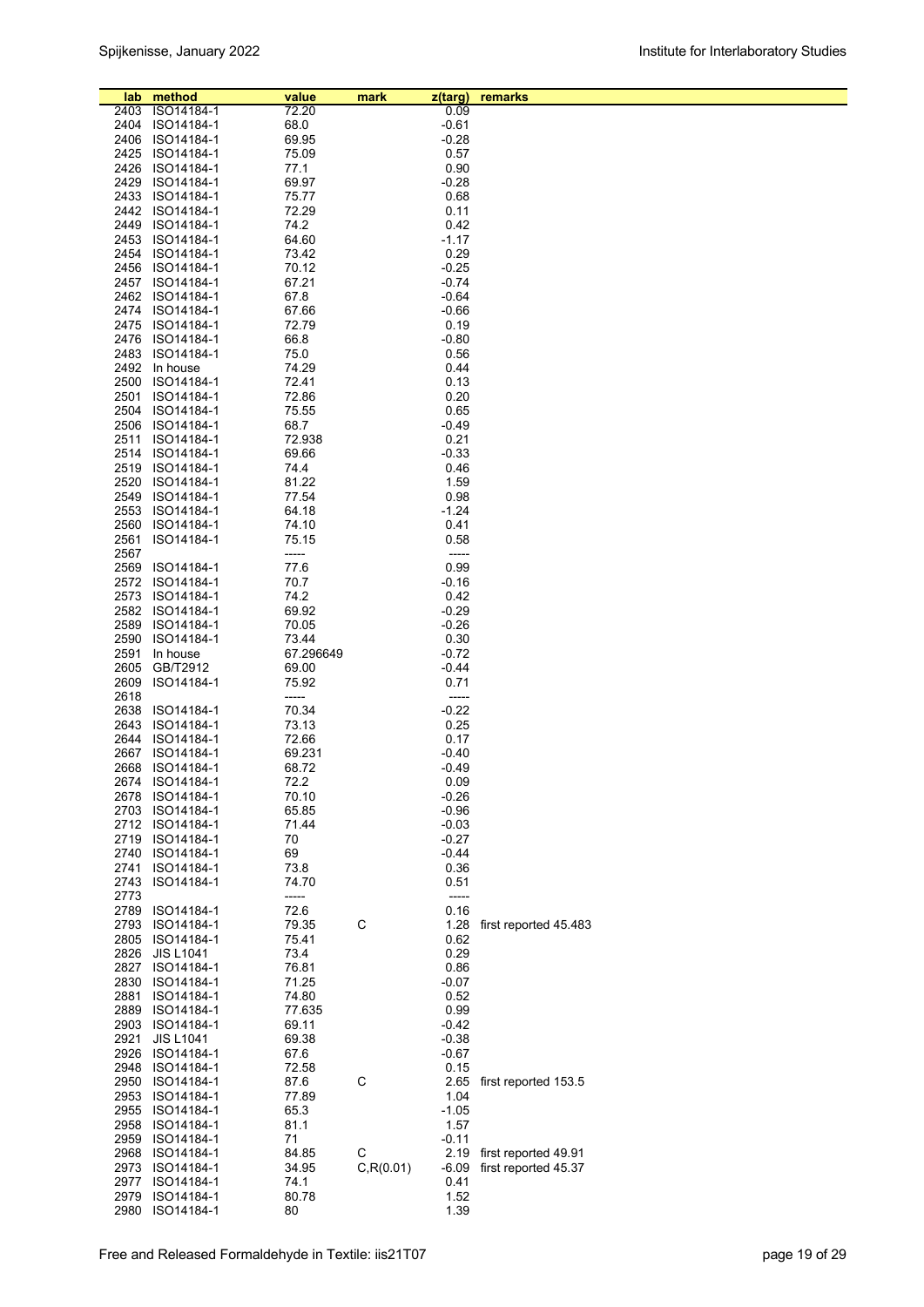| lab  | method           | value   | mark          | z(targ) | remarks                |
|------|------------------|---------|---------------|---------|------------------------|
| 2982 | ISO14184-1       | 81.21   |               | 1.59    |                        |
| 2984 | ISO14184-1       | 47.86   | R(0.01)       | $-3.95$ |                        |
| 3100 | GB/T2912         | 66.6    |               | $-0.84$ |                        |
| 3110 | ISO14184-1       | 70.4    |               | $-0.21$ |                        |
|      | 3116 ISO14184-1  | 71.52   |               | $-0.02$ |                        |
| 3118 | ISO14184-1       | 62.03   |               | $-1.60$ |                        |
| 3134 | ISO14184-1       | 59.03   |               | $-2.09$ |                        |
| 3146 | ISO14184-1       | 72.13   |               | 0.08    |                        |
| 3153 | ISO14184-1       | 68.95   |               | $-0.45$ |                        |
| 3154 | ISO14184-1       | 61.61   |               | $-1.67$ |                        |
| 3160 | ISO14184-1       | 71.53   |               | $-0.02$ |                        |
| 3172 | ISO14184-1       | 69.183  |               | $-0.41$ |                        |
|      | 3176 ISO14184-1  | 72.0    |               | 0.06    |                        |
|      | 3182 ISO14184-1  | 68.9    |               | $-0.46$ |                        |
|      | 3185 ISO14184-1  | 71.16   |               | $-0.08$ |                        |
| 3190 | ISO14184-1       | 69.44   |               | $-0.37$ |                        |
| 3195 | ISO14184-1       | 59.1    |               | $-2.08$ |                        |
| 3197 | ISO14184-1       | 67.1    |               | $-0.75$ |                        |
| 3200 | ISO14184-1       | 72.11   |               | 0.08    |                        |
| 3207 |                  | 72      |               | 0.06    |                        |
| 3209 | GB/T2912         | 69.42   |               | $-0.37$ |                        |
| 3210 | In house         | 62.20   |               | $-1.57$ |                        |
| 3212 | ISO14184-1       | 65.45   | $\mathsf C$   | $-1.03$ | first reported 3.65    |
| 3214 | ISO14184-1       | 65.40   |               | $-1.04$ |                        |
|      | 3216 ISO14184-1  | 58.89   |               | $-2.12$ |                        |
|      | 3218 ISO14184-1  | 68.99   |               | $-0.44$ |                        |
| 3222 | ISO14184-1       | 70.3    |               | $-0.22$ |                        |
|      | 3225 ISO14184-1  | 73.7    |               | 0.34    |                        |
| 3228 | ISO14184-1       | 71.7    |               | 0.01    |                        |
|      | 3230 ISO14184-1  | 79.167  | $\mathsf C$   | 1.25    | first reported 101.973 |
| 3237 | ISO14184-1       | 65.3    |               | $-1.05$ |                        |
| 3246 | ISO14184-1       | 76.5    |               | 0.81    |                        |
| 3248 | ISO14184-1       | 70      |               | $-0.27$ |                        |
| 8005 | <b>JIS L1041</b> | 71.92   |               | 0.05    |                        |
| 8008 | <b>JTS ST1.6</b> | 71.4    |               | $-0.04$ |                        |
|      | normality        | suspect |               |         |                        |
|      | n                | 181     |               |         |                        |
|      | outliers         | 2       |               |         |                        |
|      | mean $(n)$       | 71.647  |               |         |                        |
|      | st. dev. (n)     | 5.0258  | <b>RSD=7%</b> |         |                        |
|      | R(calc.)         | 14.072  |               |         |                        |
|      | st.dev.(Horwitz) | 6.0267  |               |         |                        |
|      | R(Horwitz)       | 16.875  |               |         |                        |
|      |                  |         |               |         |                        |



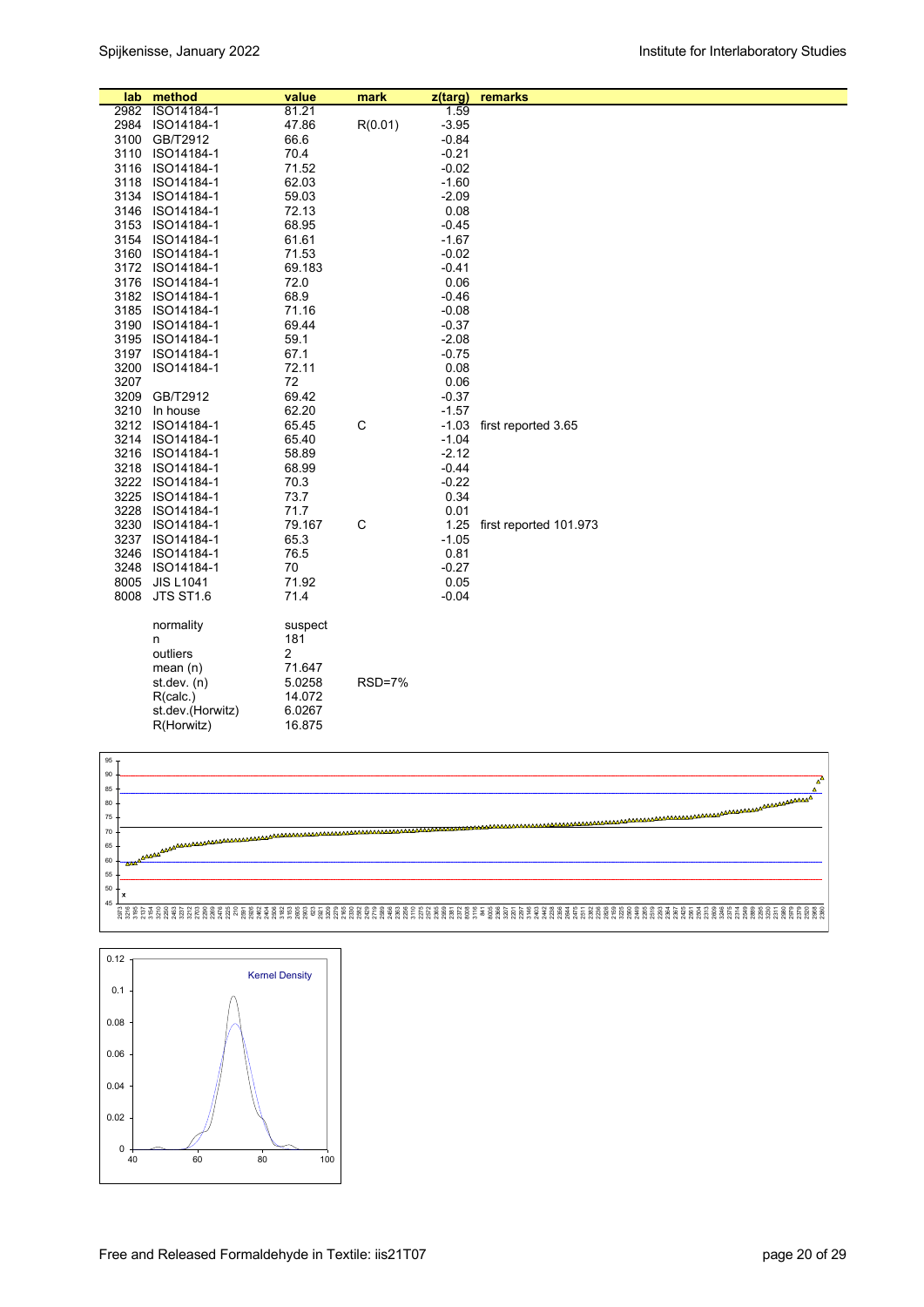# Determination of Released Formaldehyde on sample #21756; results in mg/kg

| method<br>$z$ (targ)<br>lab<br>value<br>mark<br>remarks<br>110<br>ISO14184-2<br>113.2<br>$-0.91$<br>210<br>-----<br>-----<br>339<br>Non analysé<br>362<br>-----<br>551<br>Not tested<br>-----<br>622 ISO14184-2<br>0.46<br>126.07<br>623 ISO14184-2<br>$-2.35$<br>99.5<br>840<br>ISO14184-2<br>112.0<br>$-1.03$<br>841<br>ISO14184-2<br>110.9<br>$-1.15$<br>2102<br>-----<br>$-----$<br>$-0.65$<br>2115 ISO14184-2<br>115.6<br>2132 ISO14184-2<br>$-1.17$<br>110.7<br>$-0.37$<br>2135 ISO14184-2<br>118.28<br>2137<br>-----<br>-----<br>2146<br>-----<br>-----<br>2159<br>ISO14184-2<br>112.50<br>$-0.98$<br>0.19<br>2165<br>ISO14184-2<br>123.59<br>2170<br>-----<br>-----<br>2182<br>-----<br>-----<br>2184<br>-----<br>-----<br>0.26<br>2201<br>ISO14184-2<br>124.24<br>ISO14184-2<br>155.3<br>3.55<br>2213<br>2218<br>-----<br>-----<br>2220<br>2223<br>2225<br>2226<br>-----<br>2232<br>Not applicable<br>-----<br>2236 ISO14184-2<br>98.60<br>$-2.45$<br>2238<br>ISO14184-2<br>123.14<br>0.15<br>2247<br>-----<br>-----<br>2250<br>ISO14184-2<br>117.37<br>$-0.46$<br>2255<br>ISO14184-2<br>not determined<br>2256<br>-----<br>2264<br>2265<br>-----<br>-----<br>2269<br>-----<br>-----<br>2275<br>ISO14184-2<br>123.12<br>0.14<br>2279<br>not analyzed<br>-----<br>2284<br>NA.<br>-----<br>$-0.16$<br>2289<br>ISO14184-2<br>120.23<br>2290<br>-----<br>-----<br>2293<br>-----<br>-----<br>2295 ISO14184-2<br>130<br>0.87<br>2297<br>ISO14184-2<br>122.5<br>0.08<br>2310 ISO14184-2<br>120<br>$-0.19$<br>122.027<br>0.03<br>2311<br>ISO14184-2<br>2313 ISO14184-2<br>121.2<br>$-0.06$<br>2314 ISO14184-2<br>111.2<br>$-1.12$<br>$-0.27$<br>2330 ISO14184-2<br>119.22<br>2347 GB/T2912<br>122<br>0.02<br>2350 AATCC112<br>107.05<br>$-1.56$<br>2351<br>ISO14184-2<br>120<br>$-0.19$<br>0.24<br>2356 ISO14184-2<br>124.0<br>2358<br>$-0.45$<br>ISO14184-2<br>117.50<br>2360<br>ISO14184-2<br>117.1<br>$-0.49$<br>2363 ISO14184-2<br>122.2<br>0.05<br>2364 ISO14184-2<br>126.0<br>0.45<br>2365 ISO14184-2<br>123.87<br>0.22<br>2366 ISO14184-2<br>123<br>0.13<br>2367 ISO14184-2<br>123.4<br>0.17<br>2370 ISO14184-2<br>114.18<br>$-0.80$<br>2372 ISO14184-2<br>120<br>$-0.19$<br>2373 ISO14184-2<br>122.7<br>0.10<br>2375 ISO14184-2<br>115<br>$-0.72$<br>2378 ISO14184-2<br>123.0<br>0.13<br>2379<br>0.02<br>ISO14184-2<br>121.95<br>2380 ISO14184-2<br>148.7<br>2.85<br>1.25<br>2381<br>ISO14184-2<br>133.58<br>2382<br>ISO14184-2<br>out of capacity<br>-----<br>$-0.65$<br>2383<br>ISO14184-2<br>115.6<br>2385<br>-----<br>-----<br>2390 ISO14184-2 |  |        |         |  |
|-------------------------------------------------------------------------------------------------------------------------------------------------------------------------------------------------------------------------------------------------------------------------------------------------------------------------------------------------------------------------------------------------------------------------------------------------------------------------------------------------------------------------------------------------------------------------------------------------------------------------------------------------------------------------------------------------------------------------------------------------------------------------------------------------------------------------------------------------------------------------------------------------------------------------------------------------------------------------------------------------------------------------------------------------------------------------------------------------------------------------------------------------------------------------------------------------------------------------------------------------------------------------------------------------------------------------------------------------------------------------------------------------------------------------------------------------------------------------------------------------------------------------------------------------------------------------------------------------------------------------------------------------------------------------------------------------------------------------------------------------------------------------------------------------------------------------------------------------------------------------------------------------------------------------------------------------------------------------------------------------------------------------------------------------------------------------------------------------------------------------------------------------------------------------------------------------------------------------------------------------------------------------------------------------------------------------------------------------------------------------------------------------------------------------------------------------------------------------------------------------------------------------------------------------------------|--|--------|---------|--|
|                                                                                                                                                                                                                                                                                                                                                                                                                                                                                                                                                                                                                                                                                                                                                                                                                                                                                                                                                                                                                                                                                                                                                                                                                                                                                                                                                                                                                                                                                                                                                                                                                                                                                                                                                                                                                                                                                                                                                                                                                                                                                                                                                                                                                                                                                                                                                                                                                                                                                                                                                             |  |        |         |  |
|                                                                                                                                                                                                                                                                                                                                                                                                                                                                                                                                                                                                                                                                                                                                                                                                                                                                                                                                                                                                                                                                                                                                                                                                                                                                                                                                                                                                                                                                                                                                                                                                                                                                                                                                                                                                                                                                                                                                                                                                                                                                                                                                                                                                                                                                                                                                                                                                                                                                                                                                                             |  |        |         |  |
|                                                                                                                                                                                                                                                                                                                                                                                                                                                                                                                                                                                                                                                                                                                                                                                                                                                                                                                                                                                                                                                                                                                                                                                                                                                                                                                                                                                                                                                                                                                                                                                                                                                                                                                                                                                                                                                                                                                                                                                                                                                                                                                                                                                                                                                                                                                                                                                                                                                                                                                                                             |  |        |         |  |
|                                                                                                                                                                                                                                                                                                                                                                                                                                                                                                                                                                                                                                                                                                                                                                                                                                                                                                                                                                                                                                                                                                                                                                                                                                                                                                                                                                                                                                                                                                                                                                                                                                                                                                                                                                                                                                                                                                                                                                                                                                                                                                                                                                                                                                                                                                                                                                                                                                                                                                                                                             |  |        |         |  |
|                                                                                                                                                                                                                                                                                                                                                                                                                                                                                                                                                                                                                                                                                                                                                                                                                                                                                                                                                                                                                                                                                                                                                                                                                                                                                                                                                                                                                                                                                                                                                                                                                                                                                                                                                                                                                                                                                                                                                                                                                                                                                                                                                                                                                                                                                                                                                                                                                                                                                                                                                             |  |        |         |  |
|                                                                                                                                                                                                                                                                                                                                                                                                                                                                                                                                                                                                                                                                                                                                                                                                                                                                                                                                                                                                                                                                                                                                                                                                                                                                                                                                                                                                                                                                                                                                                                                                                                                                                                                                                                                                                                                                                                                                                                                                                                                                                                                                                                                                                                                                                                                                                                                                                                                                                                                                                             |  |        |         |  |
|                                                                                                                                                                                                                                                                                                                                                                                                                                                                                                                                                                                                                                                                                                                                                                                                                                                                                                                                                                                                                                                                                                                                                                                                                                                                                                                                                                                                                                                                                                                                                                                                                                                                                                                                                                                                                                                                                                                                                                                                                                                                                                                                                                                                                                                                                                                                                                                                                                                                                                                                                             |  |        |         |  |
|                                                                                                                                                                                                                                                                                                                                                                                                                                                                                                                                                                                                                                                                                                                                                                                                                                                                                                                                                                                                                                                                                                                                                                                                                                                                                                                                                                                                                                                                                                                                                                                                                                                                                                                                                                                                                                                                                                                                                                                                                                                                                                                                                                                                                                                                                                                                                                                                                                                                                                                                                             |  |        |         |  |
|                                                                                                                                                                                                                                                                                                                                                                                                                                                                                                                                                                                                                                                                                                                                                                                                                                                                                                                                                                                                                                                                                                                                                                                                                                                                                                                                                                                                                                                                                                                                                                                                                                                                                                                                                                                                                                                                                                                                                                                                                                                                                                                                                                                                                                                                                                                                                                                                                                                                                                                                                             |  |        |         |  |
|                                                                                                                                                                                                                                                                                                                                                                                                                                                                                                                                                                                                                                                                                                                                                                                                                                                                                                                                                                                                                                                                                                                                                                                                                                                                                                                                                                                                                                                                                                                                                                                                                                                                                                                                                                                                                                                                                                                                                                                                                                                                                                                                                                                                                                                                                                                                                                                                                                                                                                                                                             |  |        |         |  |
|                                                                                                                                                                                                                                                                                                                                                                                                                                                                                                                                                                                                                                                                                                                                                                                                                                                                                                                                                                                                                                                                                                                                                                                                                                                                                                                                                                                                                                                                                                                                                                                                                                                                                                                                                                                                                                                                                                                                                                                                                                                                                                                                                                                                                                                                                                                                                                                                                                                                                                                                                             |  |        |         |  |
|                                                                                                                                                                                                                                                                                                                                                                                                                                                                                                                                                                                                                                                                                                                                                                                                                                                                                                                                                                                                                                                                                                                                                                                                                                                                                                                                                                                                                                                                                                                                                                                                                                                                                                                                                                                                                                                                                                                                                                                                                                                                                                                                                                                                                                                                                                                                                                                                                                                                                                                                                             |  |        |         |  |
|                                                                                                                                                                                                                                                                                                                                                                                                                                                                                                                                                                                                                                                                                                                                                                                                                                                                                                                                                                                                                                                                                                                                                                                                                                                                                                                                                                                                                                                                                                                                                                                                                                                                                                                                                                                                                                                                                                                                                                                                                                                                                                                                                                                                                                                                                                                                                                                                                                                                                                                                                             |  |        |         |  |
|                                                                                                                                                                                                                                                                                                                                                                                                                                                                                                                                                                                                                                                                                                                                                                                                                                                                                                                                                                                                                                                                                                                                                                                                                                                                                                                                                                                                                                                                                                                                                                                                                                                                                                                                                                                                                                                                                                                                                                                                                                                                                                                                                                                                                                                                                                                                                                                                                                                                                                                                                             |  |        |         |  |
|                                                                                                                                                                                                                                                                                                                                                                                                                                                                                                                                                                                                                                                                                                                                                                                                                                                                                                                                                                                                                                                                                                                                                                                                                                                                                                                                                                                                                                                                                                                                                                                                                                                                                                                                                                                                                                                                                                                                                                                                                                                                                                                                                                                                                                                                                                                                                                                                                                                                                                                                                             |  |        |         |  |
|                                                                                                                                                                                                                                                                                                                                                                                                                                                                                                                                                                                                                                                                                                                                                                                                                                                                                                                                                                                                                                                                                                                                                                                                                                                                                                                                                                                                                                                                                                                                                                                                                                                                                                                                                                                                                                                                                                                                                                                                                                                                                                                                                                                                                                                                                                                                                                                                                                                                                                                                                             |  |        |         |  |
|                                                                                                                                                                                                                                                                                                                                                                                                                                                                                                                                                                                                                                                                                                                                                                                                                                                                                                                                                                                                                                                                                                                                                                                                                                                                                                                                                                                                                                                                                                                                                                                                                                                                                                                                                                                                                                                                                                                                                                                                                                                                                                                                                                                                                                                                                                                                                                                                                                                                                                                                                             |  |        |         |  |
|                                                                                                                                                                                                                                                                                                                                                                                                                                                                                                                                                                                                                                                                                                                                                                                                                                                                                                                                                                                                                                                                                                                                                                                                                                                                                                                                                                                                                                                                                                                                                                                                                                                                                                                                                                                                                                                                                                                                                                                                                                                                                                                                                                                                                                                                                                                                                                                                                                                                                                                                                             |  |        |         |  |
|                                                                                                                                                                                                                                                                                                                                                                                                                                                                                                                                                                                                                                                                                                                                                                                                                                                                                                                                                                                                                                                                                                                                                                                                                                                                                                                                                                                                                                                                                                                                                                                                                                                                                                                                                                                                                                                                                                                                                                                                                                                                                                                                                                                                                                                                                                                                                                                                                                                                                                                                                             |  |        |         |  |
|                                                                                                                                                                                                                                                                                                                                                                                                                                                                                                                                                                                                                                                                                                                                                                                                                                                                                                                                                                                                                                                                                                                                                                                                                                                                                                                                                                                                                                                                                                                                                                                                                                                                                                                                                                                                                                                                                                                                                                                                                                                                                                                                                                                                                                                                                                                                                                                                                                                                                                                                                             |  |        |         |  |
|                                                                                                                                                                                                                                                                                                                                                                                                                                                                                                                                                                                                                                                                                                                                                                                                                                                                                                                                                                                                                                                                                                                                                                                                                                                                                                                                                                                                                                                                                                                                                                                                                                                                                                                                                                                                                                                                                                                                                                                                                                                                                                                                                                                                                                                                                                                                                                                                                                                                                                                                                             |  |        |         |  |
|                                                                                                                                                                                                                                                                                                                                                                                                                                                                                                                                                                                                                                                                                                                                                                                                                                                                                                                                                                                                                                                                                                                                                                                                                                                                                                                                                                                                                                                                                                                                                                                                                                                                                                                                                                                                                                                                                                                                                                                                                                                                                                                                                                                                                                                                                                                                                                                                                                                                                                                                                             |  |        |         |  |
|                                                                                                                                                                                                                                                                                                                                                                                                                                                                                                                                                                                                                                                                                                                                                                                                                                                                                                                                                                                                                                                                                                                                                                                                                                                                                                                                                                                                                                                                                                                                                                                                                                                                                                                                                                                                                                                                                                                                                                                                                                                                                                                                                                                                                                                                                                                                                                                                                                                                                                                                                             |  |        |         |  |
|                                                                                                                                                                                                                                                                                                                                                                                                                                                                                                                                                                                                                                                                                                                                                                                                                                                                                                                                                                                                                                                                                                                                                                                                                                                                                                                                                                                                                                                                                                                                                                                                                                                                                                                                                                                                                                                                                                                                                                                                                                                                                                                                                                                                                                                                                                                                                                                                                                                                                                                                                             |  |        |         |  |
|                                                                                                                                                                                                                                                                                                                                                                                                                                                                                                                                                                                                                                                                                                                                                                                                                                                                                                                                                                                                                                                                                                                                                                                                                                                                                                                                                                                                                                                                                                                                                                                                                                                                                                                                                                                                                                                                                                                                                                                                                                                                                                                                                                                                                                                                                                                                                                                                                                                                                                                                                             |  |        |         |  |
|                                                                                                                                                                                                                                                                                                                                                                                                                                                                                                                                                                                                                                                                                                                                                                                                                                                                                                                                                                                                                                                                                                                                                                                                                                                                                                                                                                                                                                                                                                                                                                                                                                                                                                                                                                                                                                                                                                                                                                                                                                                                                                                                                                                                                                                                                                                                                                                                                                                                                                                                                             |  |        |         |  |
|                                                                                                                                                                                                                                                                                                                                                                                                                                                                                                                                                                                                                                                                                                                                                                                                                                                                                                                                                                                                                                                                                                                                                                                                                                                                                                                                                                                                                                                                                                                                                                                                                                                                                                                                                                                                                                                                                                                                                                                                                                                                                                                                                                                                                                                                                                                                                                                                                                                                                                                                                             |  |        |         |  |
|                                                                                                                                                                                                                                                                                                                                                                                                                                                                                                                                                                                                                                                                                                                                                                                                                                                                                                                                                                                                                                                                                                                                                                                                                                                                                                                                                                                                                                                                                                                                                                                                                                                                                                                                                                                                                                                                                                                                                                                                                                                                                                                                                                                                                                                                                                                                                                                                                                                                                                                                                             |  |        |         |  |
|                                                                                                                                                                                                                                                                                                                                                                                                                                                                                                                                                                                                                                                                                                                                                                                                                                                                                                                                                                                                                                                                                                                                                                                                                                                                                                                                                                                                                                                                                                                                                                                                                                                                                                                                                                                                                                                                                                                                                                                                                                                                                                                                                                                                                                                                                                                                                                                                                                                                                                                                                             |  |        |         |  |
|                                                                                                                                                                                                                                                                                                                                                                                                                                                                                                                                                                                                                                                                                                                                                                                                                                                                                                                                                                                                                                                                                                                                                                                                                                                                                                                                                                                                                                                                                                                                                                                                                                                                                                                                                                                                                                                                                                                                                                                                                                                                                                                                                                                                                                                                                                                                                                                                                                                                                                                                                             |  |        |         |  |
|                                                                                                                                                                                                                                                                                                                                                                                                                                                                                                                                                                                                                                                                                                                                                                                                                                                                                                                                                                                                                                                                                                                                                                                                                                                                                                                                                                                                                                                                                                                                                                                                                                                                                                                                                                                                                                                                                                                                                                                                                                                                                                                                                                                                                                                                                                                                                                                                                                                                                                                                                             |  |        |         |  |
|                                                                                                                                                                                                                                                                                                                                                                                                                                                                                                                                                                                                                                                                                                                                                                                                                                                                                                                                                                                                                                                                                                                                                                                                                                                                                                                                                                                                                                                                                                                                                                                                                                                                                                                                                                                                                                                                                                                                                                                                                                                                                                                                                                                                                                                                                                                                                                                                                                                                                                                                                             |  |        |         |  |
|                                                                                                                                                                                                                                                                                                                                                                                                                                                                                                                                                                                                                                                                                                                                                                                                                                                                                                                                                                                                                                                                                                                                                                                                                                                                                                                                                                                                                                                                                                                                                                                                                                                                                                                                                                                                                                                                                                                                                                                                                                                                                                                                                                                                                                                                                                                                                                                                                                                                                                                                                             |  |        |         |  |
|                                                                                                                                                                                                                                                                                                                                                                                                                                                                                                                                                                                                                                                                                                                                                                                                                                                                                                                                                                                                                                                                                                                                                                                                                                                                                                                                                                                                                                                                                                                                                                                                                                                                                                                                                                                                                                                                                                                                                                                                                                                                                                                                                                                                                                                                                                                                                                                                                                                                                                                                                             |  |        |         |  |
|                                                                                                                                                                                                                                                                                                                                                                                                                                                                                                                                                                                                                                                                                                                                                                                                                                                                                                                                                                                                                                                                                                                                                                                                                                                                                                                                                                                                                                                                                                                                                                                                                                                                                                                                                                                                                                                                                                                                                                                                                                                                                                                                                                                                                                                                                                                                                                                                                                                                                                                                                             |  |        |         |  |
|                                                                                                                                                                                                                                                                                                                                                                                                                                                                                                                                                                                                                                                                                                                                                                                                                                                                                                                                                                                                                                                                                                                                                                                                                                                                                                                                                                                                                                                                                                                                                                                                                                                                                                                                                                                                                                                                                                                                                                                                                                                                                                                                                                                                                                                                                                                                                                                                                                                                                                                                                             |  |        |         |  |
|                                                                                                                                                                                                                                                                                                                                                                                                                                                                                                                                                                                                                                                                                                                                                                                                                                                                                                                                                                                                                                                                                                                                                                                                                                                                                                                                                                                                                                                                                                                                                                                                                                                                                                                                                                                                                                                                                                                                                                                                                                                                                                                                                                                                                                                                                                                                                                                                                                                                                                                                                             |  |        |         |  |
|                                                                                                                                                                                                                                                                                                                                                                                                                                                                                                                                                                                                                                                                                                                                                                                                                                                                                                                                                                                                                                                                                                                                                                                                                                                                                                                                                                                                                                                                                                                                                                                                                                                                                                                                                                                                                                                                                                                                                                                                                                                                                                                                                                                                                                                                                                                                                                                                                                                                                                                                                             |  |        |         |  |
|                                                                                                                                                                                                                                                                                                                                                                                                                                                                                                                                                                                                                                                                                                                                                                                                                                                                                                                                                                                                                                                                                                                                                                                                                                                                                                                                                                                                                                                                                                                                                                                                                                                                                                                                                                                                                                                                                                                                                                                                                                                                                                                                                                                                                                                                                                                                                                                                                                                                                                                                                             |  |        |         |  |
|                                                                                                                                                                                                                                                                                                                                                                                                                                                                                                                                                                                                                                                                                                                                                                                                                                                                                                                                                                                                                                                                                                                                                                                                                                                                                                                                                                                                                                                                                                                                                                                                                                                                                                                                                                                                                                                                                                                                                                                                                                                                                                                                                                                                                                                                                                                                                                                                                                                                                                                                                             |  |        |         |  |
|                                                                                                                                                                                                                                                                                                                                                                                                                                                                                                                                                                                                                                                                                                                                                                                                                                                                                                                                                                                                                                                                                                                                                                                                                                                                                                                                                                                                                                                                                                                                                                                                                                                                                                                                                                                                                                                                                                                                                                                                                                                                                                                                                                                                                                                                                                                                                                                                                                                                                                                                                             |  |        |         |  |
|                                                                                                                                                                                                                                                                                                                                                                                                                                                                                                                                                                                                                                                                                                                                                                                                                                                                                                                                                                                                                                                                                                                                                                                                                                                                                                                                                                                                                                                                                                                                                                                                                                                                                                                                                                                                                                                                                                                                                                                                                                                                                                                                                                                                                                                                                                                                                                                                                                                                                                                                                             |  |        |         |  |
|                                                                                                                                                                                                                                                                                                                                                                                                                                                                                                                                                                                                                                                                                                                                                                                                                                                                                                                                                                                                                                                                                                                                                                                                                                                                                                                                                                                                                                                                                                                                                                                                                                                                                                                                                                                                                                                                                                                                                                                                                                                                                                                                                                                                                                                                                                                                                                                                                                                                                                                                                             |  |        |         |  |
|                                                                                                                                                                                                                                                                                                                                                                                                                                                                                                                                                                                                                                                                                                                                                                                                                                                                                                                                                                                                                                                                                                                                                                                                                                                                                                                                                                                                                                                                                                                                                                                                                                                                                                                                                                                                                                                                                                                                                                                                                                                                                                                                                                                                                                                                                                                                                                                                                                                                                                                                                             |  |        |         |  |
|                                                                                                                                                                                                                                                                                                                                                                                                                                                                                                                                                                                                                                                                                                                                                                                                                                                                                                                                                                                                                                                                                                                                                                                                                                                                                                                                                                                                                                                                                                                                                                                                                                                                                                                                                                                                                                                                                                                                                                                                                                                                                                                                                                                                                                                                                                                                                                                                                                                                                                                                                             |  |        |         |  |
|                                                                                                                                                                                                                                                                                                                                                                                                                                                                                                                                                                                                                                                                                                                                                                                                                                                                                                                                                                                                                                                                                                                                                                                                                                                                                                                                                                                                                                                                                                                                                                                                                                                                                                                                                                                                                                                                                                                                                                                                                                                                                                                                                                                                                                                                                                                                                                                                                                                                                                                                                             |  |        |         |  |
|                                                                                                                                                                                                                                                                                                                                                                                                                                                                                                                                                                                                                                                                                                                                                                                                                                                                                                                                                                                                                                                                                                                                                                                                                                                                                                                                                                                                                                                                                                                                                                                                                                                                                                                                                                                                                                                                                                                                                                                                                                                                                                                                                                                                                                                                                                                                                                                                                                                                                                                                                             |  |        |         |  |
|                                                                                                                                                                                                                                                                                                                                                                                                                                                                                                                                                                                                                                                                                                                                                                                                                                                                                                                                                                                                                                                                                                                                                                                                                                                                                                                                                                                                                                                                                                                                                                                                                                                                                                                                                                                                                                                                                                                                                                                                                                                                                                                                                                                                                                                                                                                                                                                                                                                                                                                                                             |  |        |         |  |
|                                                                                                                                                                                                                                                                                                                                                                                                                                                                                                                                                                                                                                                                                                                                                                                                                                                                                                                                                                                                                                                                                                                                                                                                                                                                                                                                                                                                                                                                                                                                                                                                                                                                                                                                                                                                                                                                                                                                                                                                                                                                                                                                                                                                                                                                                                                                                                                                                                                                                                                                                             |  |        |         |  |
|                                                                                                                                                                                                                                                                                                                                                                                                                                                                                                                                                                                                                                                                                                                                                                                                                                                                                                                                                                                                                                                                                                                                                                                                                                                                                                                                                                                                                                                                                                                                                                                                                                                                                                                                                                                                                                                                                                                                                                                                                                                                                                                                                                                                                                                                                                                                                                                                                                                                                                                                                             |  |        |         |  |
|                                                                                                                                                                                                                                                                                                                                                                                                                                                                                                                                                                                                                                                                                                                                                                                                                                                                                                                                                                                                                                                                                                                                                                                                                                                                                                                                                                                                                                                                                                                                                                                                                                                                                                                                                                                                                                                                                                                                                                                                                                                                                                                                                                                                                                                                                                                                                                                                                                                                                                                                                             |  |        |         |  |
|                                                                                                                                                                                                                                                                                                                                                                                                                                                                                                                                                                                                                                                                                                                                                                                                                                                                                                                                                                                                                                                                                                                                                                                                                                                                                                                                                                                                                                                                                                                                                                                                                                                                                                                                                                                                                                                                                                                                                                                                                                                                                                                                                                                                                                                                                                                                                                                                                                                                                                                                                             |  |        |         |  |
|                                                                                                                                                                                                                                                                                                                                                                                                                                                                                                                                                                                                                                                                                                                                                                                                                                                                                                                                                                                                                                                                                                                                                                                                                                                                                                                                                                                                                                                                                                                                                                                                                                                                                                                                                                                                                                                                                                                                                                                                                                                                                                                                                                                                                                                                                                                                                                                                                                                                                                                                                             |  |        |         |  |
|                                                                                                                                                                                                                                                                                                                                                                                                                                                                                                                                                                                                                                                                                                                                                                                                                                                                                                                                                                                                                                                                                                                                                                                                                                                                                                                                                                                                                                                                                                                                                                                                                                                                                                                                                                                                                                                                                                                                                                                                                                                                                                                                                                                                                                                                                                                                                                                                                                                                                                                                                             |  |        |         |  |
|                                                                                                                                                                                                                                                                                                                                                                                                                                                                                                                                                                                                                                                                                                                                                                                                                                                                                                                                                                                                                                                                                                                                                                                                                                                                                                                                                                                                                                                                                                                                                                                                                                                                                                                                                                                                                                                                                                                                                                                                                                                                                                                                                                                                                                                                                                                                                                                                                                                                                                                                                             |  |        |         |  |
|                                                                                                                                                                                                                                                                                                                                                                                                                                                                                                                                                                                                                                                                                                                                                                                                                                                                                                                                                                                                                                                                                                                                                                                                                                                                                                                                                                                                                                                                                                                                                                                                                                                                                                                                                                                                                                                                                                                                                                                                                                                                                                                                                                                                                                                                                                                                                                                                                                                                                                                                                             |  |        |         |  |
|                                                                                                                                                                                                                                                                                                                                                                                                                                                                                                                                                                                                                                                                                                                                                                                                                                                                                                                                                                                                                                                                                                                                                                                                                                                                                                                                                                                                                                                                                                                                                                                                                                                                                                                                                                                                                                                                                                                                                                                                                                                                                                                                                                                                                                                                                                                                                                                                                                                                                                                                                             |  |        |         |  |
|                                                                                                                                                                                                                                                                                                                                                                                                                                                                                                                                                                                                                                                                                                                                                                                                                                                                                                                                                                                                                                                                                                                                                                                                                                                                                                                                                                                                                                                                                                                                                                                                                                                                                                                                                                                                                                                                                                                                                                                                                                                                                                                                                                                                                                                                                                                                                                                                                                                                                                                                                             |  |        |         |  |
|                                                                                                                                                                                                                                                                                                                                                                                                                                                                                                                                                                                                                                                                                                                                                                                                                                                                                                                                                                                                                                                                                                                                                                                                                                                                                                                                                                                                                                                                                                                                                                                                                                                                                                                                                                                                                                                                                                                                                                                                                                                                                                                                                                                                                                                                                                                                                                                                                                                                                                                                                             |  |        |         |  |
|                                                                                                                                                                                                                                                                                                                                                                                                                                                                                                                                                                                                                                                                                                                                                                                                                                                                                                                                                                                                                                                                                                                                                                                                                                                                                                                                                                                                                                                                                                                                                                                                                                                                                                                                                                                                                                                                                                                                                                                                                                                                                                                                                                                                                                                                                                                                                                                                                                                                                                                                                             |  |        |         |  |
|                                                                                                                                                                                                                                                                                                                                                                                                                                                                                                                                                                                                                                                                                                                                                                                                                                                                                                                                                                                                                                                                                                                                                                                                                                                                                                                                                                                                                                                                                                                                                                                                                                                                                                                                                                                                                                                                                                                                                                                                                                                                                                                                                                                                                                                                                                                                                                                                                                                                                                                                                             |  |        |         |  |
|                                                                                                                                                                                                                                                                                                                                                                                                                                                                                                                                                                                                                                                                                                                                                                                                                                                                                                                                                                                                                                                                                                                                                                                                                                                                                                                                                                                                                                                                                                                                                                                                                                                                                                                                                                                                                                                                                                                                                                                                                                                                                                                                                                                                                                                                                                                                                                                                                                                                                                                                                             |  |        |         |  |
|                                                                                                                                                                                                                                                                                                                                                                                                                                                                                                                                                                                                                                                                                                                                                                                                                                                                                                                                                                                                                                                                                                                                                                                                                                                                                                                                                                                                                                                                                                                                                                                                                                                                                                                                                                                                                                                                                                                                                                                                                                                                                                                                                                                                                                                                                                                                                                                                                                                                                                                                                             |  |        |         |  |
|                                                                                                                                                                                                                                                                                                                                                                                                                                                                                                                                                                                                                                                                                                                                                                                                                                                                                                                                                                                                                                                                                                                                                                                                                                                                                                                                                                                                                                                                                                                                                                                                                                                                                                                                                                                                                                                                                                                                                                                                                                                                                                                                                                                                                                                                                                                                                                                                                                                                                                                                                             |  |        |         |  |
|                                                                                                                                                                                                                                                                                                                                                                                                                                                                                                                                                                                                                                                                                                                                                                                                                                                                                                                                                                                                                                                                                                                                                                                                                                                                                                                                                                                                                                                                                                                                                                                                                                                                                                                                                                                                                                                                                                                                                                                                                                                                                                                                                                                                                                                                                                                                                                                                                                                                                                                                                             |  |        |         |  |
|                                                                                                                                                                                                                                                                                                                                                                                                                                                                                                                                                                                                                                                                                                                                                                                                                                                                                                                                                                                                                                                                                                                                                                                                                                                                                                                                                                                                                                                                                                                                                                                                                                                                                                                                                                                                                                                                                                                                                                                                                                                                                                                                                                                                                                                                                                                                                                                                                                                                                                                                                             |  |        |         |  |
|                                                                                                                                                                                                                                                                                                                                                                                                                                                                                                                                                                                                                                                                                                                                                                                                                                                                                                                                                                                                                                                                                                                                                                                                                                                                                                                                                                                                                                                                                                                                                                                                                                                                                                                                                                                                                                                                                                                                                                                                                                                                                                                                                                                                                                                                                                                                                                                                                                                                                                                                                             |  |        |         |  |
|                                                                                                                                                                                                                                                                                                                                                                                                                                                                                                                                                                                                                                                                                                                                                                                                                                                                                                                                                                                                                                                                                                                                                                                                                                                                                                                                                                                                                                                                                                                                                                                                                                                                                                                                                                                                                                                                                                                                                                                                                                                                                                                                                                                                                                                                                                                                                                                                                                                                                                                                                             |  |        |         |  |
|                                                                                                                                                                                                                                                                                                                                                                                                                                                                                                                                                                                                                                                                                                                                                                                                                                                                                                                                                                                                                                                                                                                                                                                                                                                                                                                                                                                                                                                                                                                                                                                                                                                                                                                                                                                                                                                                                                                                                                                                                                                                                                                                                                                                                                                                                                                                                                                                                                                                                                                                                             |  |        |         |  |
|                                                                                                                                                                                                                                                                                                                                                                                                                                                                                                                                                                                                                                                                                                                                                                                                                                                                                                                                                                                                                                                                                                                                                                                                                                                                                                                                                                                                                                                                                                                                                                                                                                                                                                                                                                                                                                                                                                                                                                                                                                                                                                                                                                                                                                                                                                                                                                                                                                                                                                                                                             |  |        |         |  |
|                                                                                                                                                                                                                                                                                                                                                                                                                                                                                                                                                                                                                                                                                                                                                                                                                                                                                                                                                                                                                                                                                                                                                                                                                                                                                                                                                                                                                                                                                                                                                                                                                                                                                                                                                                                                                                                                                                                                                                                                                                                                                                                                                                                                                                                                                                                                                                                                                                                                                                                                                             |  |        |         |  |
|                                                                                                                                                                                                                                                                                                                                                                                                                                                                                                                                                                                                                                                                                                                                                                                                                                                                                                                                                                                                                                                                                                                                                                                                                                                                                                                                                                                                                                                                                                                                                                                                                                                                                                                                                                                                                                                                                                                                                                                                                                                                                                                                                                                                                                                                                                                                                                                                                                                                                                                                                             |  |        |         |  |
|                                                                                                                                                                                                                                                                                                                                                                                                                                                                                                                                                                                                                                                                                                                                                                                                                                                                                                                                                                                                                                                                                                                                                                                                                                                                                                                                                                                                                                                                                                                                                                                                                                                                                                                                                                                                                                                                                                                                                                                                                                                                                                                                                                                                                                                                                                                                                                                                                                                                                                                                                             |  |        |         |  |
|                                                                                                                                                                                                                                                                                                                                                                                                                                                                                                                                                                                                                                                                                                                                                                                                                                                                                                                                                                                                                                                                                                                                                                                                                                                                                                                                                                                                                                                                                                                                                                                                                                                                                                                                                                                                                                                                                                                                                                                                                                                                                                                                                                                                                                                                                                                                                                                                                                                                                                                                                             |  |        |         |  |
|                                                                                                                                                                                                                                                                                                                                                                                                                                                                                                                                                                                                                                                                                                                                                                                                                                                                                                                                                                                                                                                                                                                                                                                                                                                                                                                                                                                                                                                                                                                                                                                                                                                                                                                                                                                                                                                                                                                                                                                                                                                                                                                                                                                                                                                                                                                                                                                                                                                                                                                                                             |  |        |         |  |
|                                                                                                                                                                                                                                                                                                                                                                                                                                                                                                                                                                                                                                                                                                                                                                                                                                                                                                                                                                                                                                                                                                                                                                                                                                                                                                                                                                                                                                                                                                                                                                                                                                                                                                                                                                                                                                                                                                                                                                                                                                                                                                                                                                                                                                                                                                                                                                                                                                                                                                                                                             |  |        |         |  |
|                                                                                                                                                                                                                                                                                                                                                                                                                                                                                                                                                                                                                                                                                                                                                                                                                                                                                                                                                                                                                                                                                                                                                                                                                                                                                                                                                                                                                                                                                                                                                                                                                                                                                                                                                                                                                                                                                                                                                                                                                                                                                                                                                                                                                                                                                                                                                                                                                                                                                                                                                             |  |        |         |  |
|                                                                                                                                                                                                                                                                                                                                                                                                                                                                                                                                                                                                                                                                                                                                                                                                                                                                                                                                                                                                                                                                                                                                                                                                                                                                                                                                                                                                                                                                                                                                                                                                                                                                                                                                                                                                                                                                                                                                                                                                                                                                                                                                                                                                                                                                                                                                                                                                                                                                                                                                                             |  |        |         |  |
|                                                                                                                                                                                                                                                                                                                                                                                                                                                                                                                                                                                                                                                                                                                                                                                                                                                                                                                                                                                                                                                                                                                                                                                                                                                                                                                                                                                                                                                                                                                                                                                                                                                                                                                                                                                                                                                                                                                                                                                                                                                                                                                                                                                                                                                                                                                                                                                                                                                                                                                                                             |  |        |         |  |
|                                                                                                                                                                                                                                                                                                                                                                                                                                                                                                                                                                                                                                                                                                                                                                                                                                                                                                                                                                                                                                                                                                                                                                                                                                                                                                                                                                                                                                                                                                                                                                                                                                                                                                                                                                                                                                                                                                                                                                                                                                                                                                                                                                                                                                                                                                                                                                                                                                                                                                                                                             |  |        |         |  |
|                                                                                                                                                                                                                                                                                                                                                                                                                                                                                                                                                                                                                                                                                                                                                                                                                                                                                                                                                                                                                                                                                                                                                                                                                                                                                                                                                                                                                                                                                                                                                                                                                                                                                                                                                                                                                                                                                                                                                                                                                                                                                                                                                                                                                                                                                                                                                                                                                                                                                                                                                             |  |        |         |  |
|                                                                                                                                                                                                                                                                                                                                                                                                                                                                                                                                                                                                                                                                                                                                                                                                                                                                                                                                                                                                                                                                                                                                                                                                                                                                                                                                                                                                                                                                                                                                                                                                                                                                                                                                                                                                                                                                                                                                                                                                                                                                                                                                                                                                                                                                                                                                                                                                                                                                                                                                                             |  |        |         |  |
|                                                                                                                                                                                                                                                                                                                                                                                                                                                                                                                                                                                                                                                                                                                                                                                                                                                                                                                                                                                                                                                                                                                                                                                                                                                                                                                                                                                                                                                                                                                                                                                                                                                                                                                                                                                                                                                                                                                                                                                                                                                                                                                                                                                                                                                                                                                                                                                                                                                                                                                                                             |  |        |         |  |
|                                                                                                                                                                                                                                                                                                                                                                                                                                                                                                                                                                                                                                                                                                                                                                                                                                                                                                                                                                                                                                                                                                                                                                                                                                                                                                                                                                                                                                                                                                                                                                                                                                                                                                                                                                                                                                                                                                                                                                                                                                                                                                                                                                                                                                                                                                                                                                                                                                                                                                                                                             |  |        |         |  |
|                                                                                                                                                                                                                                                                                                                                                                                                                                                                                                                                                                                                                                                                                                                                                                                                                                                                                                                                                                                                                                                                                                                                                                                                                                                                                                                                                                                                                                                                                                                                                                                                                                                                                                                                                                                                                                                                                                                                                                                                                                                                                                                                                                                                                                                                                                                                                                                                                                                                                                                                                             |  |        |         |  |
|                                                                                                                                                                                                                                                                                                                                                                                                                                                                                                                                                                                                                                                                                                                                                                                                                                                                                                                                                                                                                                                                                                                                                                                                                                                                                                                                                                                                                                                                                                                                                                                                                                                                                                                                                                                                                                                                                                                                                                                                                                                                                                                                                                                                                                                                                                                                                                                                                                                                                                                                                             |  | 120.41 | $-0.14$ |  |

2401 ----- -----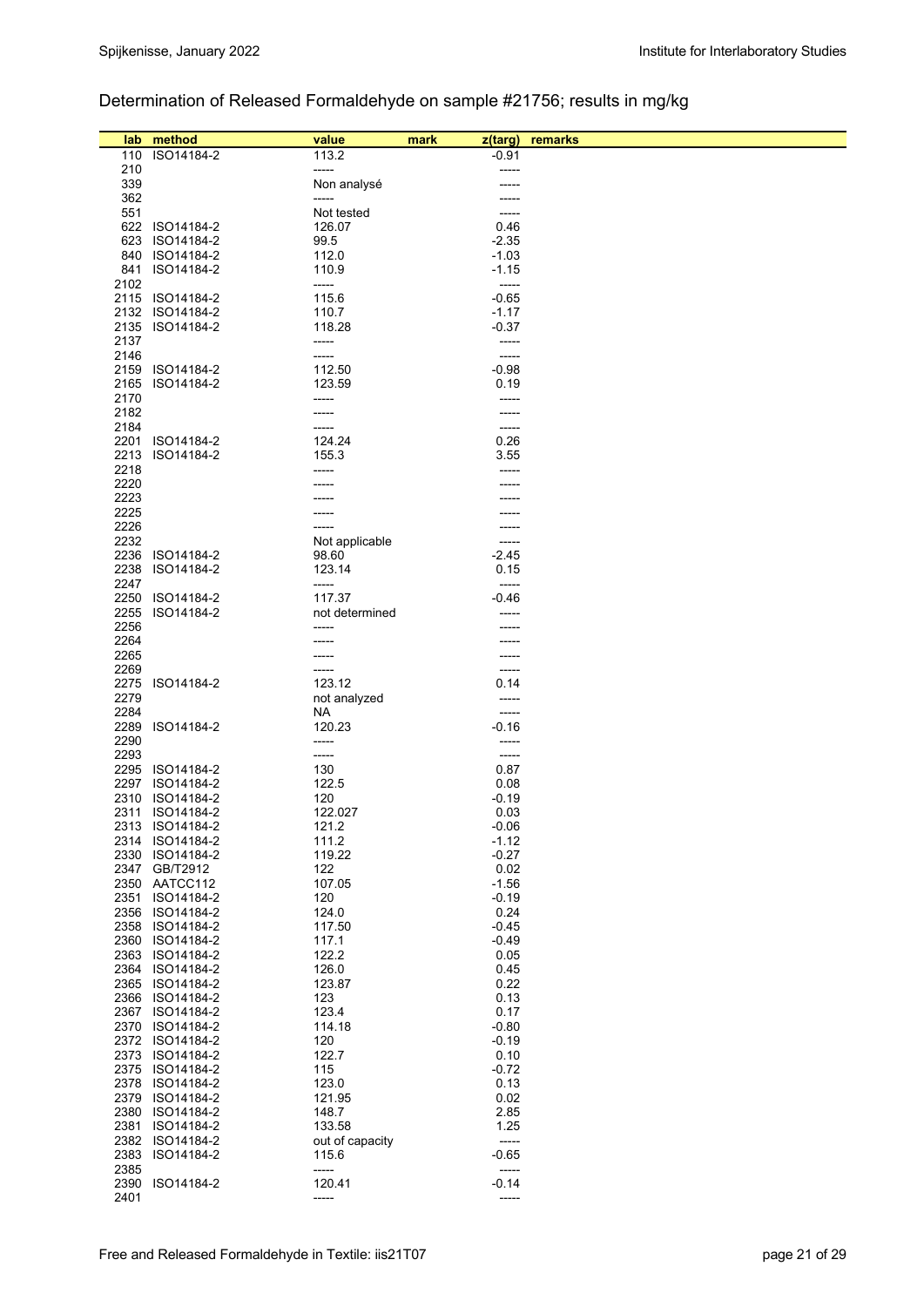| lab          | method                   | value         | mark    | z(targ) | remarks                            |
|--------------|--------------------------|---------------|---------|---------|------------------------------------|
| 2403         |                          | -----         |         | -----   |                                    |
| 2404         |                          | -----         |         | -----   |                                    |
| 2406         | ISO14184-2               | 122.61        |         | 0.09    |                                    |
| 2425         | ISO14184-2               | 130.0         |         | 0.87    |                                    |
| 2426         |                          | -----         |         | -----   |                                    |
| 2429         | ISO14184-2               | 123.46        |         | 0.18    |                                    |
| 2433         |                          | -----         |         | -----   |                                    |
| 2442         | ISO14184-2               | 141.90        |         | 2.13    |                                    |
| 2449         | ISO14184-2               | 110.7         |         | $-1.17$ |                                    |
| 2453         |                          | -----         |         | -----   |                                    |
| 2454         | ISO14184-2               | 116.03        |         | $-0.61$ |                                    |
| 2456         |                          | -----         |         | -----   |                                    |
|              | 2457 ISO14184-2          | 120.88        |         | $-0.09$ |                                    |
| 2462         | ISO14184-2               | 115.3         |         | $-0.68$ |                                    |
| 2474         | ISO14184-2               | 108.56        |         | $-1.40$ |                                    |
| 2475         |                          | -----         |         | -----   |                                    |
| 2476         |                          | -----         |         |         |                                    |
| 2483         |                          |               |         |         |                                    |
| 2492         |                          |               |         |         |                                    |
| 2500         |                          |               |         |         |                                    |
| 2501         |                          | -----         |         | -----   |                                    |
| 2504         | ISO14184-2               | 128.03        |         | 0.66    |                                    |
| 2506         | ISO14184-2               | 143.18        |         | 2.26    |                                    |
| 2511         |                          | -----         |         | -----   |                                    |
| 2514         |                          |               |         |         |                                    |
| 2519         |                          | -----         |         | -----   |                                    |
| 2520         |                          | -----         |         | -----   |                                    |
| 2549         | ISO14184-2               | 130.36        |         | 0.91    |                                    |
| 2553         | ISO14184-2               | 105.64        |         | $-1.71$ |                                    |
| 2560         | ISO14184-2               | 126.20        |         | 0.47    |                                    |
| 2561         |                          | -----         |         |         |                                    |
| 2567         |                          |               |         |         |                                    |
|              |                          |               |         |         |                                    |
| 2569         |                          |               |         |         |                                    |
| 2572         |                          |               |         |         |                                    |
| 2573         |                          |               |         |         |                                    |
| 2582         |                          |               |         |         |                                    |
| 2589         |                          |               |         |         |                                    |
| 2590         |                          |               |         |         |                                    |
| 2591         |                          |               |         | -----   |                                    |
| 2605         | ISO14184-2               | 115.38        |         | $-0.68$ |                                    |
| 2609         |                          | -----         |         | -----   |                                    |
| 2618         |                          | -----         |         | -----   |                                    |
| 2638         | ISO14184-2               | 119.85        |         | $-0.20$ |                                    |
| 2643         | ISO14184-2               | 140.26        |         | 1.96    |                                    |
| 2644         |                          | -----         |         | -----   |                                    |
| 2667         |                          | -----         |         | -----   |                                    |
| 2668         | ISO14184-2               | 129.55        |         | 0.82    |                                    |
| 2674         |                          | -----         |         | -----   |                                    |
| 2678         |                          | -----         |         |         |                                    |
| 2703         |                          |               |         |         |                                    |
| 2712         |                          |               |         |         |                                    |
| 2719         |                          |               |         |         |                                    |
| 2740         |                          |               |         |         |                                    |
| 2741<br>2743 | ISO14184-2               |               |         |         |                                    |
|              |                          | 145.5         | C       | 2.51    | first reported 291.05              |
| 2773         |                          | -----         |         | -----   |                                    |
| 2789         |                          | -----         |         | -----   |                                    |
| 2793         |                          | -----         |         | -----   |                                    |
| 2805         | ISO14184-2               | 128.39        |         | 0.70    |                                    |
| 2826         |                          | -----         |         | -----   |                                    |
| 2827         | ISO14184-2               | 127.01        |         | 0.55    |                                    |
| 2830         |                          | -----         |         | -----   |                                    |
| 2881         |                          | -----         |         | -----   |                                    |
| 2889         |                          |               |         |         |                                    |
| 2903         |                          |               |         |         |                                    |
| 2921         |                          |               |         |         |                                    |
| 2926         |                          |               |         | -----   |                                    |
| 2948         | ISO14184-2               | 115.35        |         | -0.68   |                                    |
| 2950         |                          | -----         |         | -----   |                                    |
| 2953         |                          | -----         |         | -----   |                                    |
|              | 2955 ISO14184-2          | Not performed |         | -----   |                                    |
| 2958         | ISO14184-2 proc. annex B | 58.3          | R(0.01) | $-6.71$ |                                    |
| 2959         | ISO14184-2               | 123           |         | 0.13    |                                    |
| 2968         | ISO14184-2               | 86.28         | C       |         | -3.75 first reported 50.75         |
| 2973         |                          | -----         |         |         |                                    |
| 2977         |                          | not analyzed  |         | -----   |                                    |
| 2979         |                          | -----         |         |         |                                    |
| 2980         |                          | -----         | W       | -----   | test result withdrawn, reported 80 |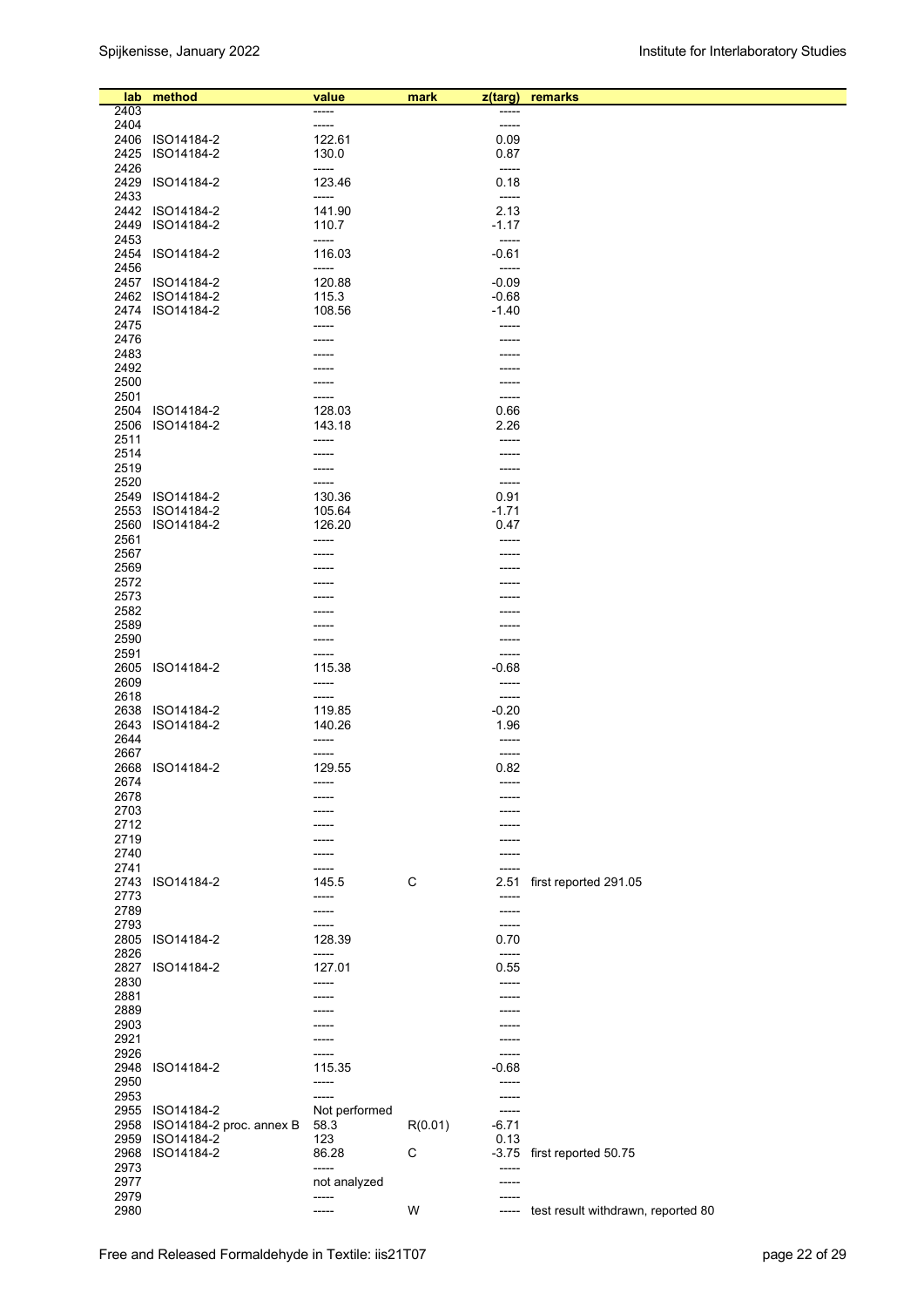| lab  | method           | value             | mark       | z(targ) | remarks                 |
|------|------------------|-------------------|------------|---------|-------------------------|
| 2982 | ISO14184-2       | 146.31            |            | 2.60    |                         |
| 2984 |                  | -----             |            | -----   |                         |
| 3100 | GB/T2912         | 117.2             |            | $-0.48$ |                         |
| 3110 |                  | -----             |            | -----   |                         |
| 3116 |                  | -----             |            | -----   |                         |
| 3118 |                  | -----             |            | -----   |                         |
| 3134 | ISO14184-2       | 124.9             |            | 0.33    |                         |
| 3146 |                  | -----             |            | -----   |                         |
| 3153 |                  | -----             |            |         |                         |
| 3154 |                  |                   |            |         |                         |
| 3160 |                  |                   |            | -----   |                         |
| 3172 |                  |                   |            | -----   |                         |
| 3176 | ISO14184-2       | 140.25            |            | 1.95    |                         |
| 3182 | ISO14184-2       | 135.4             |            | 1.44    |                         |
| 3185 | ISO14184-2       | 117.16            |            | $-0.49$ |                         |
| 3190 | ISO14184-2       | 123.34            |            | 0.17    |                         |
| 3195 |                  | -----             |            | -----   |                         |
|      | 3197 ISO14184-2  | 115.9             |            | $-0.62$ |                         |
| 3200 |                  | -----             |            | -----   |                         |
| 3207 |                  | -----             |            | -----   |                         |
|      | 3209 AATCC112    | 112.21            |            | $-1.01$ |                         |
| 3210 |                  | -----             |            | -----   |                         |
| 3212 |                  | -----             |            | -----   |                         |
| 3214 |                  | -----             |            |         |                         |
| 3216 | ISO14184-2       | not determined    |            |         |                         |
| 3218 |                  | -----             |            |         |                         |
| 3222 |                  | -----             |            |         |                         |
| 3225 |                  | -----             |            |         |                         |
| 3228 |                  | -----             |            |         |                         |
| 3230 | ISO14184-2       | 171.340           | C, R(0.01) | 5.24    | first reported 189.613  |
| 3237 |                  | -----             |            |         |                         |
| 3246 |                  | ------            |            | $--- -$ |                         |
| 3248 | ISO14184-2       | 80                | C, R(0.05) |         | -4.42 first reported 72 |
| 8005 |                  | -----             |            | -----   |                         |
| 8008 |                  | -----             |            | -----   |                         |
|      |                  |                   |            |         |                         |
|      | normality        | suspect           |            |         |                         |
|      |                  | 78                |            |         |                         |
|      | n<br>outliers    | 3                 |            |         |                         |
|      | mean $(n)$       | 121.767           |            |         |                         |
|      |                  |                   | RSD=9%     |         |                         |
|      | st.dev. $(n)$    | 11.1919<br>31.337 |            |         |                         |
|      | R(calc.)         |                   |            |         |                         |
|      | st.dev.(Horwitz) | 9.4568            |            |         |                         |
|      | R(Horwitz)       | 26.479            |            |         |                         |



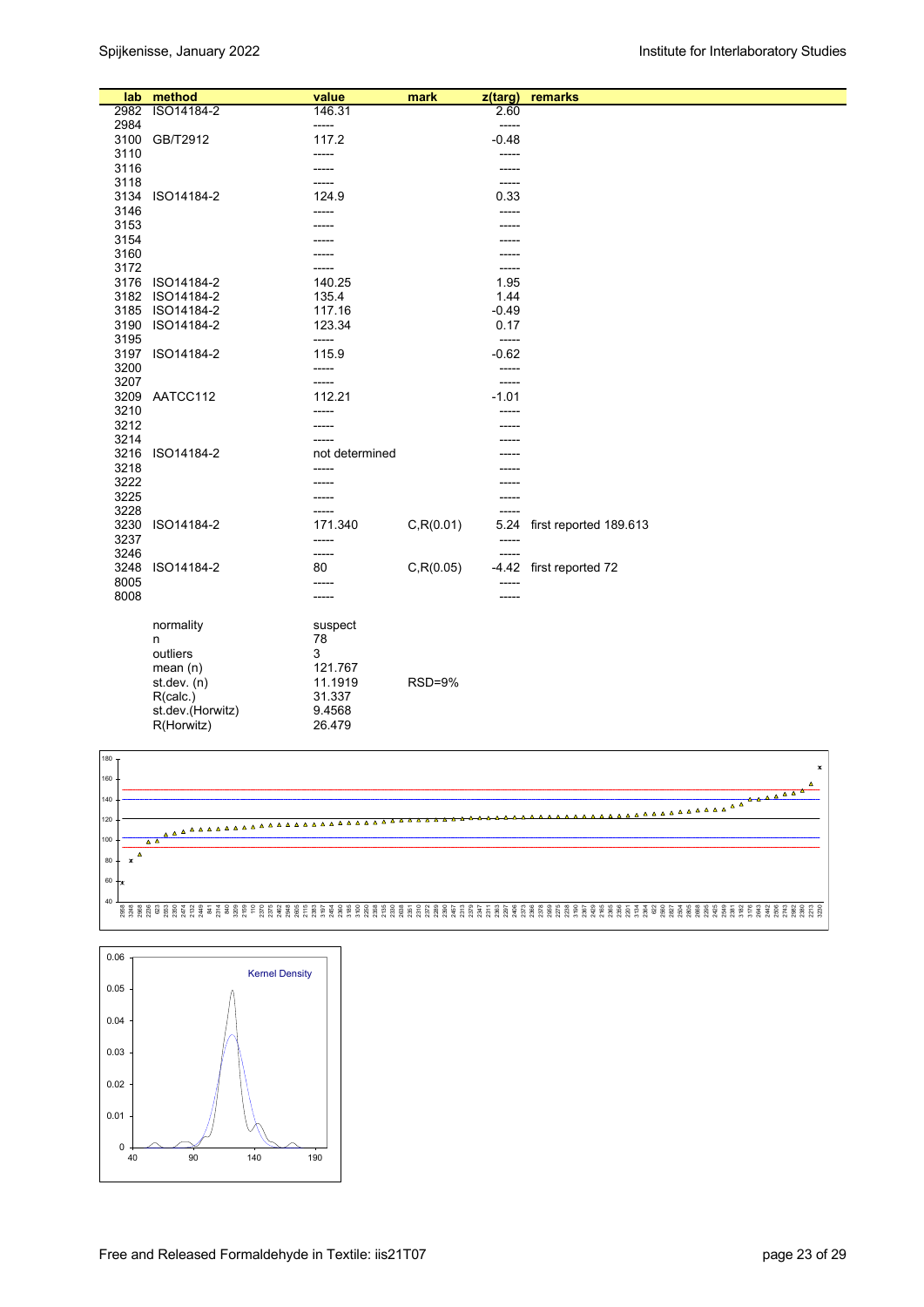# **APPENDIX 2 Analytical details**

| lab          | <b>ISO/IEC</b><br>17025<br>accredited | <b>Sample Intake Free</b><br>Formaldehyde (grams)                                            | <b>Sample Intake</b><br><b>Released</b><br>Formaldehyde<br>(grams)                           | <b>Dimedone</b><br>confirmation<br>test | Dimedone confirmation done because of                                                                                                                                        |
|--------------|---------------------------------------|----------------------------------------------------------------------------------------------|----------------------------------------------------------------------------------------------|-----------------------------------------|------------------------------------------------------------------------------------------------------------------------------------------------------------------------------|
|              |                                       |                                                                                              |                                                                                              |                                         | the sample cannot hang freely as it is cut. we do                                                                                                                            |
| 110          | Yes                                   | 1 gram                                                                                       | 1 gram                                                                                       | No                                      | the diffusion with special set up                                                                                                                                            |
| 210          | Yes                                   |                                                                                              |                                                                                              | ---                                     |                                                                                                                                                                              |
| 339          | $\overline{a}$                        |                                                                                              |                                                                                              | ---                                     |                                                                                                                                                                              |
| 362          | Yes                                   | 1                                                                                            |                                                                                              | No                                      |                                                                                                                                                                              |
| 551          | Yes                                   | $\mathbf{1}$                                                                                 |                                                                                              | Yes                                     |                                                                                                                                                                              |
| 622          | No                                    | $0.5$ gram                                                                                   | $0.5$ gram                                                                                   | Yes                                     |                                                                                                                                                                              |
| 623          | Yes                                   | $\mathbf{1}$                                                                                 | $\mathbf{1}$                                                                                 | Yes                                     |                                                                                                                                                                              |
| 840          | Yes                                   | 0.5                                                                                          | $\mathbf{1}$                                                                                 | No                                      |                                                                                                                                                                              |
| 841          | Yes                                   | 1 grams                                                                                      | 1 grams                                                                                      | Yes                                     | Dimedone confirmation for only sample #21756<br>Free Formaldehyde (ISO 14184-1): extracted<br>solution have color                                                            |
| 2102         |                                       |                                                                                              |                                                                                              | ---                                     |                                                                                                                                                                              |
| 2115         | Yes                                   | 1 <sub>g</sub>                                                                               | 1 <sub>g</sub>                                                                               | Yes                                     | there is lose color                                                                                                                                                          |
| 2132         | Yes                                   | 1 gram                                                                                       | 1 gram                                                                                       | Yes                                     | 4) Because result is/are greater than reporting<br>limit.                                                                                                                    |
| 2135         | Yes                                   | $\mathbf{1}$                                                                                 | $\mathbf{1}$                                                                                 | No                                      |                                                                                                                                                                              |
| 2137         | Yes                                   | $\overline{1}$                                                                               |                                                                                              | No                                      |                                                                                                                                                                              |
| 2146         | Yes                                   | 1,5g                                                                                         |                                                                                              | Yes                                     |                                                                                                                                                                              |
| 2159         | Yes                                   | $1,0$ gram                                                                                   | $1,0$ gram                                                                                   | Yes                                     | N/A                                                                                                                                                                          |
| 2165         | Yes                                   | 0.5q                                                                                         | 1.0 <sub>q</sub>                                                                             | No                                      |                                                                                                                                                                              |
| 2170         | Yes                                   | $1.0$ gram                                                                                   | Sample not enough to<br>conduct the test                                                     | No                                      |                                                                                                                                                                              |
| 2182         | $\overline{a}$                        |                                                                                              |                                                                                              | ---                                     |                                                                                                                                                                              |
| 2184         | Yes                                   | 1 <sub>g</sub>                                                                               |                                                                                              | No                                      |                                                                                                                                                                              |
| 2201         | Yes                                   | 1.00 <sub>g</sub>                                                                            | 1.00 <sub>g</sub>                                                                            | Yes                                     | To confirm absorption is due to formaldehyde                                                                                                                                 |
| 2213         | No                                    | 1 <sub>gm</sub>                                                                              | 1 <sub>gm</sub>                                                                              | No                                      |                                                                                                                                                                              |
| 2218         | No                                    | 0.5 <sub>g</sub><br>2.5068g #21755 and                                                       |                                                                                              | Yes                                     | to confirm the actual presence of formaldehyde                                                                                                                               |
| 2220         | Yes                                   | 2.5120g #21756                                                                               |                                                                                              | Yes                                     | within the sample.                                                                                                                                                           |
| 2223         | Yes                                   | 1 <sub>g</sub>                                                                               |                                                                                              | No                                      | some absorption of sample #21756 not be due to                                                                                                                               |
| 2225         | Yes                                   | 5g                                                                                           | No                                                                                           | Yes                                     | formaldehyde                                                                                                                                                                 |
| 2226         | Yes                                   | 1.0 <sub>gr</sub>                                                                            |                                                                                              | No                                      |                                                                                                                                                                              |
| 2232         | Yes                                   | $\mathbf 1$                                                                                  |                                                                                              | Yes                                     | Dimedone is used to confirm the actual presence<br>of formaldehyde within a sample                                                                                           |
|              |                                       |                                                                                              |                                                                                              |                                         | It is our routine practice to perform dimedone                                                                                                                               |
| 2236<br>2238 | Yes<br>Yes                            | 1.0<br>#21755: one<br>1.0070g, another<br>1.0062g #21756: one<br>1.0073g, another<br>0.9938g | 1.0<br>#21755: one<br>1.0078g, another<br>1.0069g #21756: one<br>1.0026g, another<br>1.0069g | Yes<br>No                               | confirmation.                                                                                                                                                                |
|              |                                       |                                                                                              |                                                                                              |                                         | Release of Formaldehyde not conducted due to                                                                                                                                 |
| 2247<br>2250 | Yes<br>Yes                            | 1gm approx.<br>0,5                                                                           | 1                                                                                            | No<br>No                                | insufficient sample                                                                                                                                                          |
| 2255         | Yes                                   |                                                                                              | 1.0                                                                                          | Yes                                     |                                                                                                                                                                              |
| 2256         | Yes                                   | 1.0017 g & 1.0025 g                                                                          |                                                                                              | Yes                                     | If the calculated absorbance greater than the<br>reporting limit, carry out a confirmation test with<br>dimedone.                                                            |
| 2264         | Yes                                   | 2.5 <sub>g</sub>                                                                             | $\overline{a}$                                                                               | Yes                                     |                                                                                                                                                                              |
| 2265         | Yes                                   | 2,5                                                                                          |                                                                                              | Yes                                     |                                                                                                                                                                              |
| 2269         | Yes                                   | 1 gram                                                                                       |                                                                                              | Yes                                     | If there is a doubt that the absorption may not be<br>due to formaldehyde but for example to an<br>extracted coloring agent, carry out a confirmation<br>test with dimedone. |
| 2275         | Yes                                   | 1.0000q                                                                                      | 1.0000g                                                                                      | Yes                                     |                                                                                                                                                                              |
| 2279         | Yes                                   | 2.5 gram                                                                                     | ΝA                                                                                           | Yes                                     | color agent was found in the sample solution                                                                                                                                 |
| 2284         | Yes                                   | 21755:1.002g;<br>21756:1.010g                                                                | <b>NA</b>                                                                                    | No                                      |                                                                                                                                                                              |
| 2289         | Yes                                   | 1gram                                                                                        | 1gram                                                                                        | No                                      |                                                                                                                                                                              |
| 2290         | Yes                                   |                                                                                              |                                                                                              | ---                                     |                                                                                                                                                                              |
| 2293         | Yes                                   | 1.0                                                                                          |                                                                                              | No                                      |                                                                                                                                                                              |
| 2295         | Yes                                   | 1 gram                                                                                       | 1 gram                                                                                       | No                                      |                                                                                                                                                                              |
| 2297         | Yes                                   | 1g                                                                                           | 1g                                                                                           | No                                      |                                                                                                                                                                              |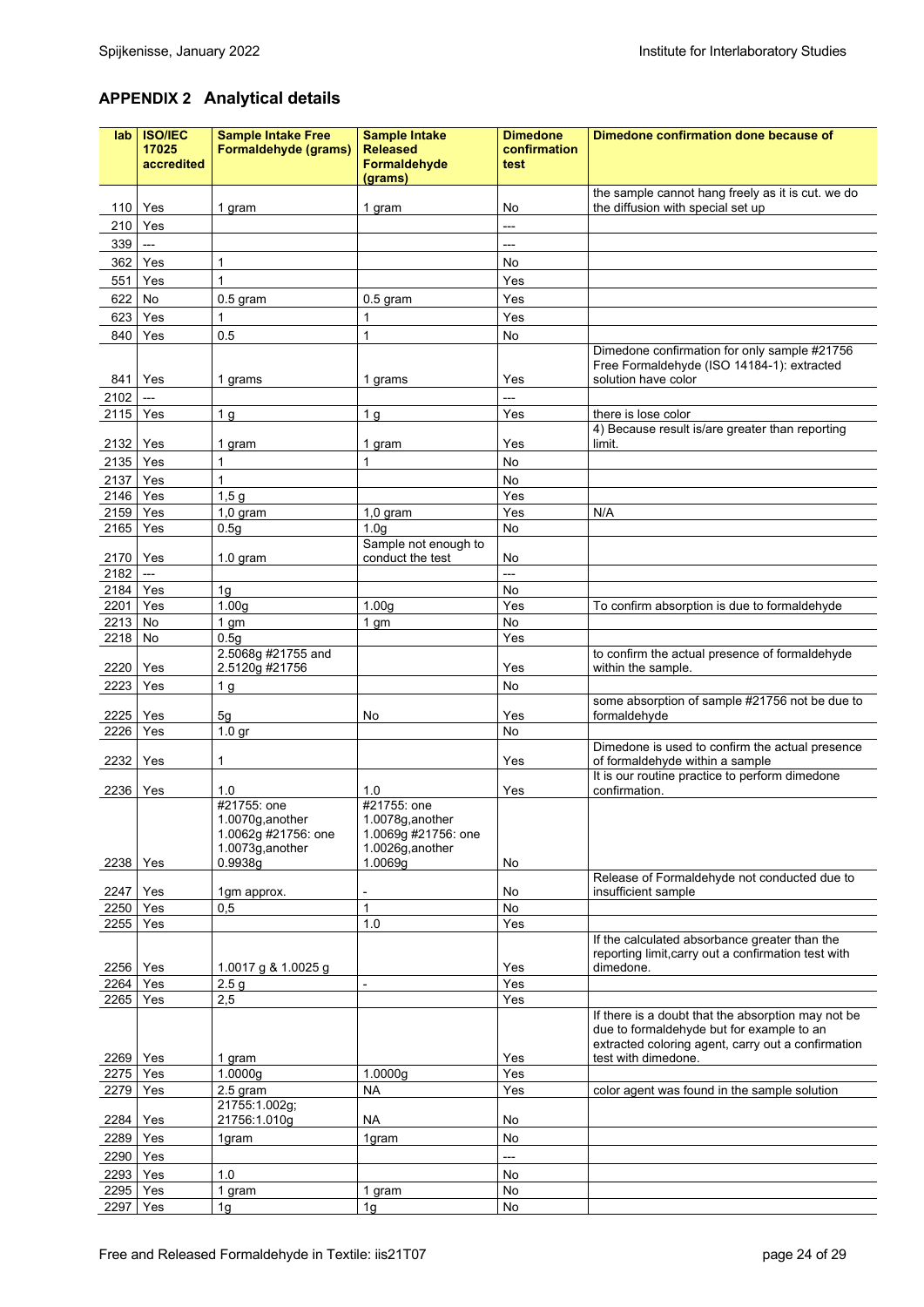| lab          | <b>ISO/IEC</b>           | <b>Sample Intake Free</b> | <b>Sample Intake</b>               | <b>Dimedone</b> | Dimedone confirmation done because of                                                                    |
|--------------|--------------------------|---------------------------|------------------------------------|-----------------|----------------------------------------------------------------------------------------------------------|
|              | 17025                    | Formaldehyde (grams)      | <b>Released</b>                    | confirmation    |                                                                                                          |
|              | accredited               |                           | Formaldehyde                       | test            |                                                                                                          |
| 2310         | Yes                      |                           | (grams)                            | No              |                                                                                                          |
| 2311         | Yes                      | 1g<br>$\mathbf{1}$        | 1g<br>$\mathbf{1}$                 | Yes             |                                                                                                          |
| 2313         | Yes                      | 1.0                       | 1.0                                | No              |                                                                                                          |
| 2314         | Yes                      | 1.0                       | 0.5                                | No              |                                                                                                          |
| 2330         | Yes                      | 1 gram                    | 1 gram                             | Yes             | to confirm the result of Formaldehyde                                                                    |
| 2347         | Yes                      | 0.5q                      | 1 <sub>g</sub>                     | No              |                                                                                                          |
| 2350         | Yes                      | 1 <sub>g</sub>            | 1 <sub>g</sub>                     | No              | N/A                                                                                                      |
| 2351         | Yes                      | 1 <sub>g</sub>            | 1 <sub>q</sub>                     | No              |                                                                                                          |
|              |                          | 21755#: 1.0002g /         | 21755#: 1.0002g /                  |                 |                                                                                                          |
|              |                          | 1.0001g 21756#:           | 1.0001g 21756#:                    |                 |                                                                                                          |
| 2356         | Yes                      | 1.0001g / 1.0003g         | 1.0002g / 1.0003g                  | Yes             | 21755#:NA 21756#:The sample faded slightly.                                                              |
| 2358         | $\overline{a}$           |                           |                                    | ---             |                                                                                                          |
|              |                          |                           |                                    |                 | There is doubt that the absorption may not be due                                                        |
|              |                          | #21755: 1.0034g           | #21755: 1.0063g                    |                 | to formaldehyde but, for example, to an extracted<br>colouring agent, carry out a confirmation test with |
| 2360         | Yes                      | #21756: 1.0036g           | #21756: 1.0013q                    | Yes             | dimedone, so we cofirm with dimedone.                                                                    |
| 2363         | Yes                      | 1 <sub>g</sub>            | 0.5 <sub>g</sub>                   | No              |                                                                                                          |
|              |                          |                           | #21755 Released                    |                 |                                                                                                          |
|              |                          | #21755 Free Form.         | Form.: 1.0001g/1.0000g             |                 |                                                                                                          |
|              |                          | :1.0001g/1.0002g          | #21756 Released                    |                 |                                                                                                          |
|              |                          | #21756 Free               | Form.                              |                 | according to our internal SOP, this is the                                                               |
| 2364         | Yes                      | Form.: 1.0001g/1.0002g    | :1.0001g/1.0002g                   | Yes             | mandatory requirement.                                                                                   |
| 2365<br>2366 | Yes<br>Yes               | 0.5g<br>1 <sub>a</sub>    | 0.5 <sub>g</sub><br>1 <sub>a</sub> | No<br>No        |                                                                                                          |
|              |                          | #21755 1.0013g            | #21755 1.0024g                     |                 |                                                                                                          |
| 2367         | Yes                      | #21756 1.0014g            | #21756 1.0023g                     | Yes             |                                                                                                          |
|              |                          |                           |                                    |                 | dimedone confirmation test Exclude other                                                                 |
|              |                          |                           |                                    |                 | compounds from interfering with color                                                                    |
| 2370 Yes     |                          | 1 g                       | 1 <sub>g</sub>                     | Yes             | development.                                                                                             |
| 2372         | Yes                      | 1 <sub>g</sub>            | 1g                                 | Yes             |                                                                                                          |
|              |                          |                           |                                    |                 | In the process of water extraction, the dye of the                                                       |
|              |                          |                           |                                    |                 | test fabric is transferred to the water extraction                                                       |
| 2373<br>2375 | Yes<br>Yes               | 1g<br>0.5                 | 1 <sub>g</sub><br>$\mathbf{1}$     | Yes<br>No       | solution.                                                                                                |
| 2378         | Yes                      | 1g                        | 1g                                 | No              |                                                                                                          |
| 2379         | Yes                      | 1 <sub>g</sub>            | 1 <sub>g</sub>                     | Yes             | The sample is more than LOQ.                                                                             |
| 2380         | Yes                      | 1.0                       | 1.0                                | Yes             | N/A                                                                                                      |
| 2381         | Yes                      | 1.00                      | 1.00                               | No              |                                                                                                          |
| 2382         | Yes                      | 1g                        |                                    | No              |                                                                                                          |
|              |                          |                           |                                    |                 | because the color change may caused by sample                                                            |
| 2383         | Yes                      | 1g                        | 1g                                 | Yes             | color fading                                                                                             |
| 2385         | Yes                      | 1                         |                                    | <b>NO</b>       |                                                                                                          |
|              |                          |                           |                                    |                 | Light turquoise colour found in sample 21756 in                                                          |
| 2390         | Yes                      | 1 gram                    | 1gram                              | Yes             | ISO 14184-1                                                                                              |
| 2401         | Yes                      | 1.0 <sub>q</sub>          |                                    | Yes             |                                                                                                          |
| 2403         | Yes                      | 2 grams                   | Not applicable                     | No              |                                                                                                          |
| 2404         | Yes                      | 2g                        |                                    | No              |                                                                                                          |
| 2406         | No                       | 0.5 <sub>gram</sub>       | $0.5$ gram                         | Yes             | There are discoloration in the sample solution of<br>Sample #21756                                       |
| 2425         | Yes                      | 1.0 <sub>q</sub>          | 1.0 <sub>g</sub>                   | No              |                                                                                                          |
| 2426         | Yes                      | 1                         |                                    | ---             |                                                                                                          |
| 2429         | Yes                      | $\mathbf{1}$              | $\mathbf{1}$                       | No              |                                                                                                          |
| 2433         | Yes                      | 1 gram per trial.         | $\overline{\phantom{0}}$           | Yes             | to confirm the presence of formaldehyde.                                                                 |
|              |                          |                           |                                    |                 | since extracted solution may contain coloring                                                            |
| 2442         | Yes                      | 1.0058g                   | 1.0022g                            | Yes             | agent.                                                                                                   |
| 2449         | Yes                      | 1 gram                    | 1 gram                             | Yes             |                                                                                                          |
| 2453         | $\mathsf{No}$            | ±1.5g                     |                                    | No              |                                                                                                          |
| 2454         | Yes                      | 1.0000g                   | 1.0000g                            | Yes             |                                                                                                          |
|              |                          |                           |                                    |                 | For detailed explanation for each sample look at                                                         |
|              |                          |                           |                                    |                 | comments field. Dimedone test was performed                                                              |
| 2456         | Yes                      | All quanitty shipped      |                                    | Yes             | anyway, just to be in no doubt.                                                                          |
| 2457<br>2462 | Yes<br>Yes               | 1 gram<br>0.5064          | 1 gram<br>0.5047                   | No<br>No        |                                                                                                          |
| 2474         | Yes                      | 1 gram                    | 1 gram                             | No              |                                                                                                          |
| 2475         | Yes                      | $\mathbf{1}$              |                                    | ---             |                                                                                                          |
| 2476         | $\overline{\phantom{a}}$ | $1$ (one)                 | <b>NA</b>                          | ---             |                                                                                                          |
| 2483         | Yes                      | 1.00                      |                                    | No              |                                                                                                          |
| 2492         | Yes                      | 2.5                       |                                    | No              |                                                                                                          |
| 2500 Yes     |                          | 1.0003g                   |                                    | Yes             |                                                                                                          |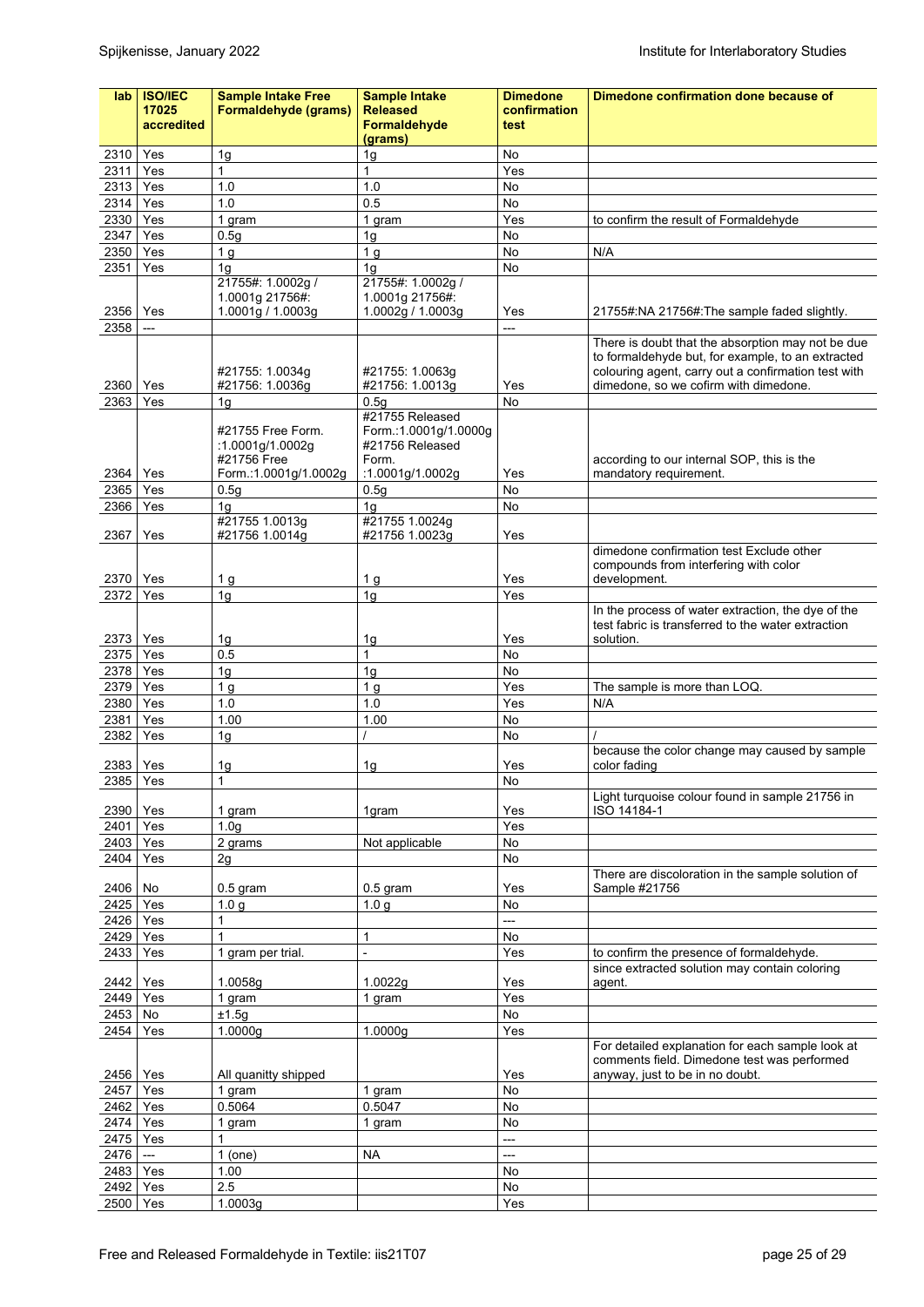| lab               | <b>ISO/IEC</b><br>17025<br>accredited | <b>Sample Intake Free</b><br>Formaldehyde (grams) | <b>Sample Intake</b><br><b>Released</b><br>Formaldehyde<br>(grams) | <b>Dimedone</b><br>confirmation<br>test | Dimedone confirmation done because of                                                                 |
|-------------------|---------------------------------------|---------------------------------------------------|--------------------------------------------------------------------|-----------------------------------------|-------------------------------------------------------------------------------------------------------|
| 2501              | Yes                                   | 1 <sub>g</sub>                                    |                                                                    | No                                      |                                                                                                       |
| 2504              | Yes                                   | 1 gram                                            | 1 gram                                                             | No                                      | <b>NA</b>                                                                                             |
|                   |                                       |                                                   |                                                                    |                                         | Sample #21756: there was discoloration in the                                                         |
| 2506              | Yes                                   | 1g                                                | 1 <sub>g</sub>                                                     | Yes                                     | extracting solution.                                                                                  |
| 2511              | $---$                                 |                                                   |                                                                    | ---                                     |                                                                                                       |
| 2514              | Yes                                   | 21755=1.003<br>21756=1.005                        |                                                                    | Yes                                     |                                                                                                       |
| 2519              | No                                    |                                                   |                                                                    | Yes                                     | Because of the colored extract.                                                                       |
| 2520              | Yes                                   | 1gram                                             |                                                                    | Yes                                     |                                                                                                       |
| 2549              | Yes                                   | 1 <sub>gm</sub>                                   | 1 gm                                                               | No                                      |                                                                                                       |
| $25\overline{53}$ | Yes                                   | 1                                                 | 1                                                                  | Yes                                     | reporting limit exceeded                                                                              |
| 2560              | Yes                                   | $1.0$ gm                                          | 1.0 <sub>gm</sub>                                                  | No                                      |                                                                                                       |
| 2561              | Yes                                   | 2.5                                               | n/a                                                                | No                                      |                                                                                                       |
| 2567              | ---                                   |                                                   |                                                                    | $\overline{a}$                          |                                                                                                       |
| 2569              | No                                    | 1 gm                                              |                                                                    | ---<br>---                              |                                                                                                       |
| 2572<br>2573      | Yes<br>Yes                            | 1q                                                |                                                                    | No                                      |                                                                                                       |
|                   |                                       | 21755-1.0018g 21756-                              |                                                                    |                                         |                                                                                                       |
| 2582              | Yes                                   | 1.0012g                                           |                                                                    | Yes                                     |                                                                                                       |
| 2589              | Yes                                   | 1g                                                | <b>NA</b>                                                          | No                                      |                                                                                                       |
| 2590              | Yes                                   | 1 <sub>g</sub>                                    | 1 <sub>g</sub>                                                     | No                                      |                                                                                                       |
| 2591              | Yes                                   | 2.5                                               |                                                                    | No                                      |                                                                                                       |
| 2605              | Yes                                   | 4g                                                | 4g                                                                 | Yes                                     |                                                                                                       |
| 2609              | Yes                                   | 1.00                                              |                                                                    | No                                      |                                                                                                       |
| 2618              | $\overline{a}$                        |                                                   |                                                                    | −−                                      |                                                                                                       |
| 2638<br>2643      | No<br>Yes                             | 1 gm<br>1 <sub>g</sub>                            | 1 <sub>gm</sub><br>1 <sub>q</sub>                                  | Yes<br>No                               | Colour bleed observed                                                                                 |
| 2644              | Yes                                   | 1 g                                               |                                                                    | Yes                                     | we always carry out confimration test in case of<br>positive results                                  |
| 2667              | <b>No</b>                             | 2.5g                                              | <b>NA</b>                                                          | Yes                                     |                                                                                                       |
| 2668              | Yes                                   | 1 <sub>g</sub>                                    | 0.5 <sub>g</sub>                                                   | No                                      |                                                                                                       |
| 2674              | Yes                                   | 1g                                                |                                                                    | Yes                                     |                                                                                                       |
|                   |                                       |                                                   |                                                                    |                                         | a released color is observed after the extraction                                                     |
| 2678              | Yes                                   | 1                                                 |                                                                    | Yes                                     | step                                                                                                  |
| 2703              | Yes                                   | 2.5                                               | N/A                                                                | Yes                                     | the extract solution was coloured<br>confirmation test result: the absorbance of the                  |
| 2712              | Yes                                   | 2.5 g each sample                                 |                                                                    | Yes                                     | sample solution is 0.021 the absorbance of the<br>control solution is 0.009                           |
| 2719              | Yes                                   | 1 <sub>g</sub>                                    |                                                                    | Yes                                     |                                                                                                       |
|                   |                                       |                                                   |                                                                    |                                         | sample intake: combined testing of free and                                                           |
| 2740              | Yes                                   | 1 g (see remarks)                                 | 1 g (see remarks)                                                  | Yes                                     | released formaldehyd dimedone confirmation:<br>standard procedure in case of positive results         |
|                   |                                       |                                                   |                                                                    |                                         | Sample #21756: doubt that the absorption may                                                          |
| 2741              | Yes                                   | 1.0022 g                                          |                                                                    | Yes                                     | not be due to formaldehyde.                                                                           |
|                   |                                       |                                                   |                                                                    |                                         | ISO 14184-1 SAMPLE 21756 The water solution                                                           |
| 2743              | Yes                                   | 1g                                                | 1 <sub>g</sub>                                                     | Yes                                     | extracted was green coloured                                                                          |
| 2773              | ---                                   |                                                   |                                                                    | ---                                     | Dimedone confirmation test is done but is not<br>subtracted because there is no turbidity or coloring |
| 2789              | Yes                                   | 1                                                 |                                                                    | Yes                                     | agent in the sample.<br>for Sample #21756: green cotton, a coloration was                             |
|                   |                                       |                                                   |                                                                    |                                         | observed the Absorbance of sample+dimedon is                                                          |
| 2793              | No                                    | 1,00 g                                            | No                                                                 | Yes                                     | sustracted                                                                                            |
| 2805              | No                                    | 1g                                                | 1g                                                                 | Yes                                     | Because sample #21756 have color                                                                      |
|                   |                                       |                                                   |                                                                    |                                         | Absorbance difference corresponding to                                                                |
| 2826              | Yes                                   | 1 gram                                            | <b>NA</b>                                                          | Yes                                     | formaldehyde eluted from the sample exceeds<br>0.05                                                   |
| 2827              | Yes                                   | 0.5g                                              | 0.5g                                                               | No                                      |                                                                                                       |
| 2830              | Yes                                   | 1g                                                |                                                                    | Yes                                     | Dimedon is used to bind formaldehyde (only for                                                        |
| 2881              | Yes                                   | 1g                                                | 1g                                                                 | Yes                                     | sample 21756).<br>Beacuse extracted solution has color, to check the                                  |
| 2889<br>2903      | Yes                                   | 2 gram                                            |                                                                    | Yes<br>$\overline{a}$                   | method.                                                                                               |
| 2921              | Yes                                   | 1 gram                                            |                                                                    | No                                      | none                                                                                                  |
|                   |                                       |                                                   |                                                                    |                                         | Extract solution was coloured (the blue one)/ to                                                      |
| 2926              | Yes                                   | 2.5                                               |                                                                    | Yes                                     | confirm absorbance is due to formaldehyde.                                                            |
| 2948              |                                       | $\mathbf{1}$                                      | $\mathbf{1}$                                                       | Yes                                     | due to color release                                                                                  |
| 2950 No           |                                       | $\mathbf{1}$                                      |                                                                    | Yes                                     | Due to Colour contamination                                                                           |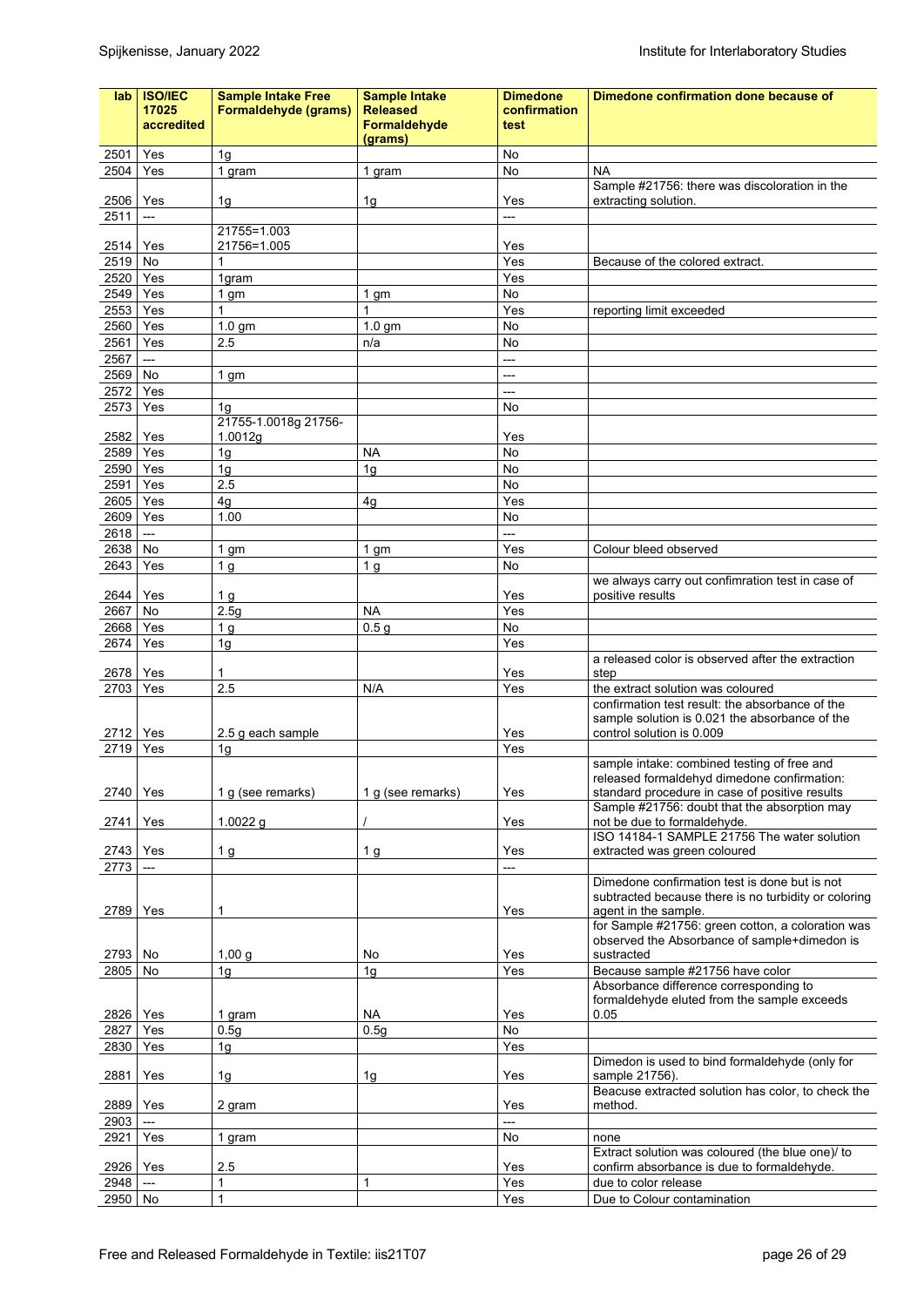| lab              | <b>ISO/IEC</b><br>17025<br>accredited | <b>Sample Intake Free</b><br>Formaldehyde (grams)               | <b>Sample Intake</b><br><b>Released</b><br><b>Formaldehvde</b> | <b>Dimedone</b><br>confirmation<br>test | Dimedone confirmation done because of                                                                                                                  |
|------------------|---------------------------------------|-----------------------------------------------------------------|----------------------------------------------------------------|-----------------------------------------|--------------------------------------------------------------------------------------------------------------------------------------------------------|
|                  |                                       |                                                                 | (grams)                                                        |                                         |                                                                                                                                                        |
| 2953             | No                                    | 1                                                               |                                                                | No                                      |                                                                                                                                                        |
| 2955             | Yes                                   | 1 gm                                                            | Not performed                                                  | No                                      |                                                                                                                                                        |
| 2958<br>2959     | Yes<br>Yes                            | 1 <sub>g</sub><br>1.000±0.01g                                   | 1 q<br>1.000±0.01g                                             | No<br>No                                |                                                                                                                                                        |
|                  |                                       | 0,9972 g green 0,979 g                                          | 0,9682 g blue 0,9600 g                                         |                                         |                                                                                                                                                        |
|                  |                                       | green 1,0139 g blue                                             | blue 0,8732 g green                                            |                                         |                                                                                                                                                        |
| 2968             | No                                    | 1,0934 g blue                                                   | 0,9251 g green                                                 | No                                      |                                                                                                                                                        |
| 2973             | No                                    | 2x 1g                                                           |                                                                | No                                      |                                                                                                                                                        |
| 2977             | No                                    | 4                                                               | 0                                                              | No                                      |                                                                                                                                                        |
| 2979             | Yes                                   | 1 gram                                                          |                                                                | Yes                                     |                                                                                                                                                        |
| 2980             | <b>No</b>                             | 1                                                               | $\mathbf{1}$                                                   | Yes                                     |                                                                                                                                                        |
| 2982             | Yes                                   | 1 <sub>gm</sub>                                                 | 1 <sub>gm</sub>                                                | No                                      |                                                                                                                                                        |
|                  |                                       | #21755: 1.0024 g;<br>1.0015 g #21756 :                          |                                                                |                                         |                                                                                                                                                        |
| 2984<br>3100     | Yes<br>Yes                            | 1.0022 g; 1.0029 g<br>1 <sub>g</sub>                            | 1 <sub>g</sub>                                                 | Yes<br>No                               | sample #21756 : the water become colored                                                                                                               |
| 3110             | $\overline{a}$                        |                                                                 |                                                                | $\overline{a}$                          |                                                                                                                                                        |
|                  |                                       |                                                                 |                                                                |                                         | The amount of formaldehyde determined in the                                                                                                           |
|                  |                                       |                                                                 |                                                                |                                         | samples was higher than the laboratory reporting                                                                                                       |
| 3116             | Yes                                   | 1 gram                                                          |                                                                | Yes                                     | limit.                                                                                                                                                 |
| 3118             | No                                    | 1 gram                                                          |                                                                | Yes                                     | for confirmation that the absorption of sample is<br>due to formaldehyde, not from coloring reagent                                                    |
| 3134             | No                                    | 2 samples of 1 g each in<br>100ml H2O                           | 2 samples of 1g each<br>in 50ml H2O                            | No                                      | We performed a chromotropic acid confirmation<br>test. Additionally, second extraction iso 14184-1 of<br>1g of sample #21755 gave 5mg/Kg               |
| 3146             | Yes                                   | Between 0.50g and<br>1.00 <sub>g</sub>                          | Released<br>Formaldehyde was not<br>tested.                    | No                                      |                                                                                                                                                        |
| 3153             | Yes                                   | 1 gram                                                          | <b>NA</b>                                                      | No                                      | <b>NA</b>                                                                                                                                              |
| 3154             | Yes                                   |                                                                 |                                                                | No                                      |                                                                                                                                                        |
| 3160             | $---$                                 |                                                                 |                                                                | ---                                     |                                                                                                                                                        |
| 3172             | Yes<br>Yes                            | $\mathbf{1}$                                                    | 1                                                              | ---                                     |                                                                                                                                                        |
| 3176<br>3182     | Yes                                   | $1.00$ grams                                                    | $1.00$ grams                                                   | Yes<br>Yes                              | To be sure the exact formaldehyde amount<br>discoloration                                                                                              |
| 3185             | Yes                                   | 1 <sub>g</sub>                                                  | 1q                                                             | No                                      |                                                                                                                                                        |
| 3190             | No                                    | 1.0000g                                                         | 1.0000g                                                        | No                                      |                                                                                                                                                        |
| 3195             | Yes                                   | 2g                                                              |                                                                | No                                      |                                                                                                                                                        |
| 3197             | Yes                                   | 1 <sub>q</sub>                                                  | 1 <sub>g</sub>                                                 | No                                      |                                                                                                                                                        |
|                  |                                       | 21755 1.0031g 21756                                             |                                                                |                                         |                                                                                                                                                        |
| 3200             | Yes                                   | 1.0027g                                                         | No Testing                                                     | No                                      |                                                                                                                                                        |
| 3207             | Yes                                   | 1 gram                                                          |                                                                | Yes                                     | Sample #21755 Dimedone = 1 ppm Sample<br>#21756 Dimedone = 1 ppm                                                                                       |
| 3209             | Yes                                   | 1g                                                              | 1g                                                             | Yes                                     | For method GB/T 2912, It is suspected that the<br>absorbance value is not from formaldehyde, but<br>from the color of the sample solution              |
| 3210             | Yes                                   | $\mathbf{1}$                                                    |                                                                | No                                      |                                                                                                                                                        |
| 3212             | Yes                                   | $\mathbf{1}$                                                    |                                                                | Yes                                     | Coloration of the filtration                                                                                                                           |
| 3214             | Yes                                   | 1 <sub>g</sub><br>Approx. 1g for each<br>sample. Two replicates |                                                                | No                                      | The sample referenced as #21756 (Green cotton)<br>is tested with Dimedone because the extraction<br>solution has a greenish colour which may interfere |
| 3216             | Yes                                   | made from each sample                                           |                                                                | Yes                                     | with the determination of formaldehyde.                                                                                                                |
| 3218             | Yes                                   | 1.0 <sub>q</sub>                                                |                                                                | No                                      |                                                                                                                                                        |
| 3222             | Yes                                   | 1 g                                                             |                                                                | Yes                                     | the result is near to the mandatory limit (European<br>Regulation n. 1907/2006)                                                                        |
| 3225             | Yes                                   | 0.5                                                             | Nil                                                            | Yes                                     | It is positive so confirmation is needed.                                                                                                              |
| 3228             | Yes                                   | 1.0                                                             |                                                                | No                                      |                                                                                                                                                        |
| 3230             | Yes                                   | 3 times 1 gram                                                  | 2 times 2 grams                                                | No                                      |                                                                                                                                                        |
| 3237             | Yes                                   | 1 <sub>gr</sub>                                                 |                                                                | Yes                                     | $\overline{a}$                                                                                                                                         |
| 3246             | Yes                                   | 2.00                                                            |                                                                | No                                      |                                                                                                                                                        |
| 3248             | No                                    | 1.0000g                                                         | 1.0000g                                                        | Yes                                     | Result is greater than reporting limit<br>amount of formaldehyde determined in the<br>samples was higher than the laboratory reporting                 |
| 8005 Yes<br>8008 | $\overline{a}$                        | 1 gram                                                          |                                                                | Yes<br>---                              | limit.                                                                                                                                                 |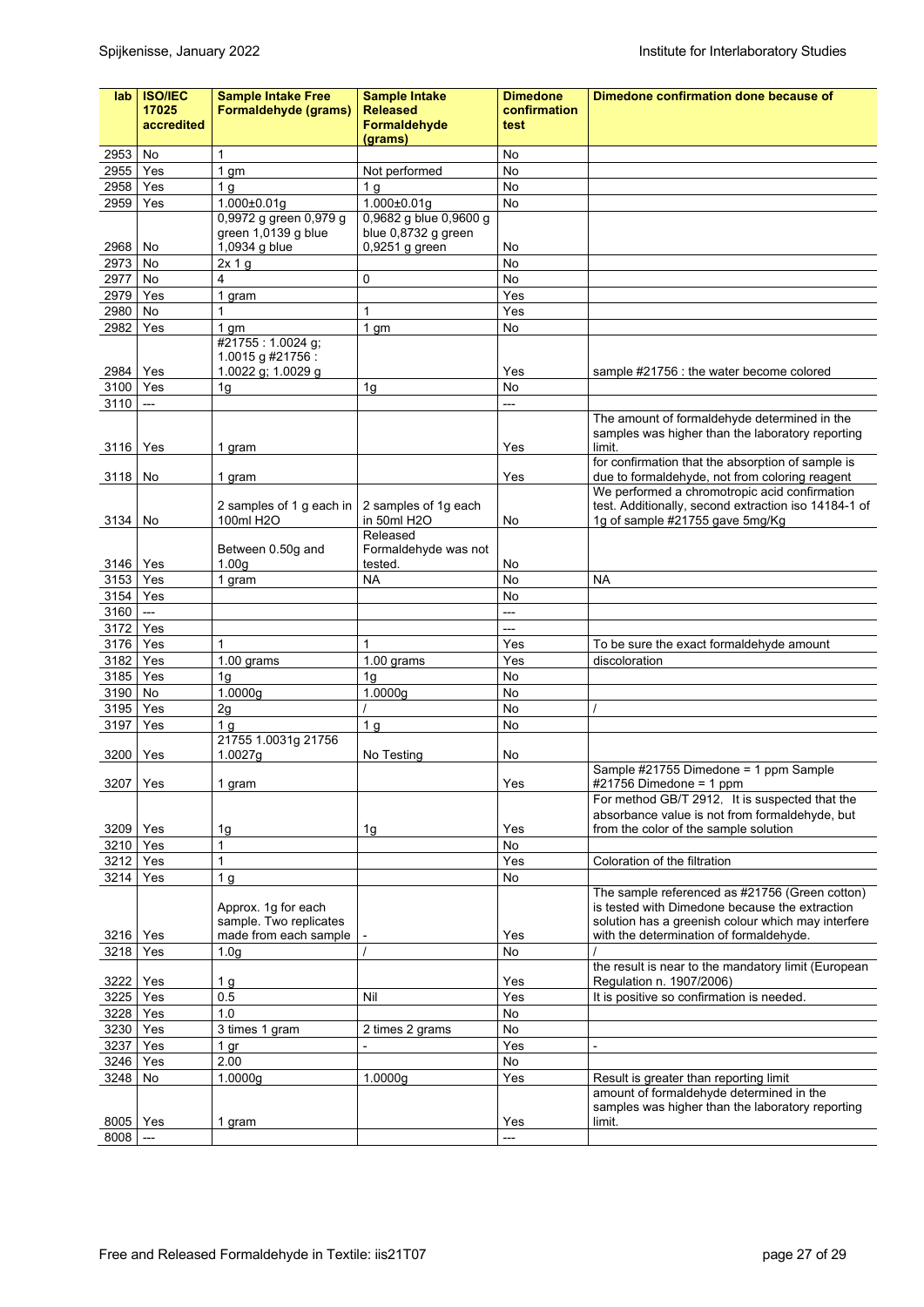#### **APPENDIX 3**

#### **Number of participants per country**

 10 labs in BANGLADESH 1 lab in BELGIUM 1 lab in BRAZIL 1 lab in BULGARIA 2 labs in CAMBODIA 4 labs in EGYPT 1 lab in FINLAND 4 labs in FRANCE 9 labs in GERMANY 1 lab in GREECE 1 lab in GUATEMALA 17 labs in HONG KONG 11 labs in INDIA 5 labs in INDONESIA 9 labs in ITALY 1 lab in LITHUANIA 2 labs in MAURITIUS 2 labs in MEXICO 2 labs in MOROCCO 45 labs in P.R. of CHINA 7 labs in PAKISTAN 1 lab in PERU 1 lab in PHILIPPINES 2 labs in POLAND 1 lab in PORTUGAL 2 labs in SINGAPORE 1 lab in SLOVENIA 3 labs in KOREA, Republic of 4 labs in SPAIN 3 labs in SRI LANKA 1 lab in SWITZERLAND 5 labs in TAIWAN 4 labs in THAILAND 1 lab in THE NETHERLANDS 3 labs in TUNISIA 6 labs in TURKEY 3 labs in U.S.A. 2 labs in UNITED KINGDOM 8 labs in VIETNAM